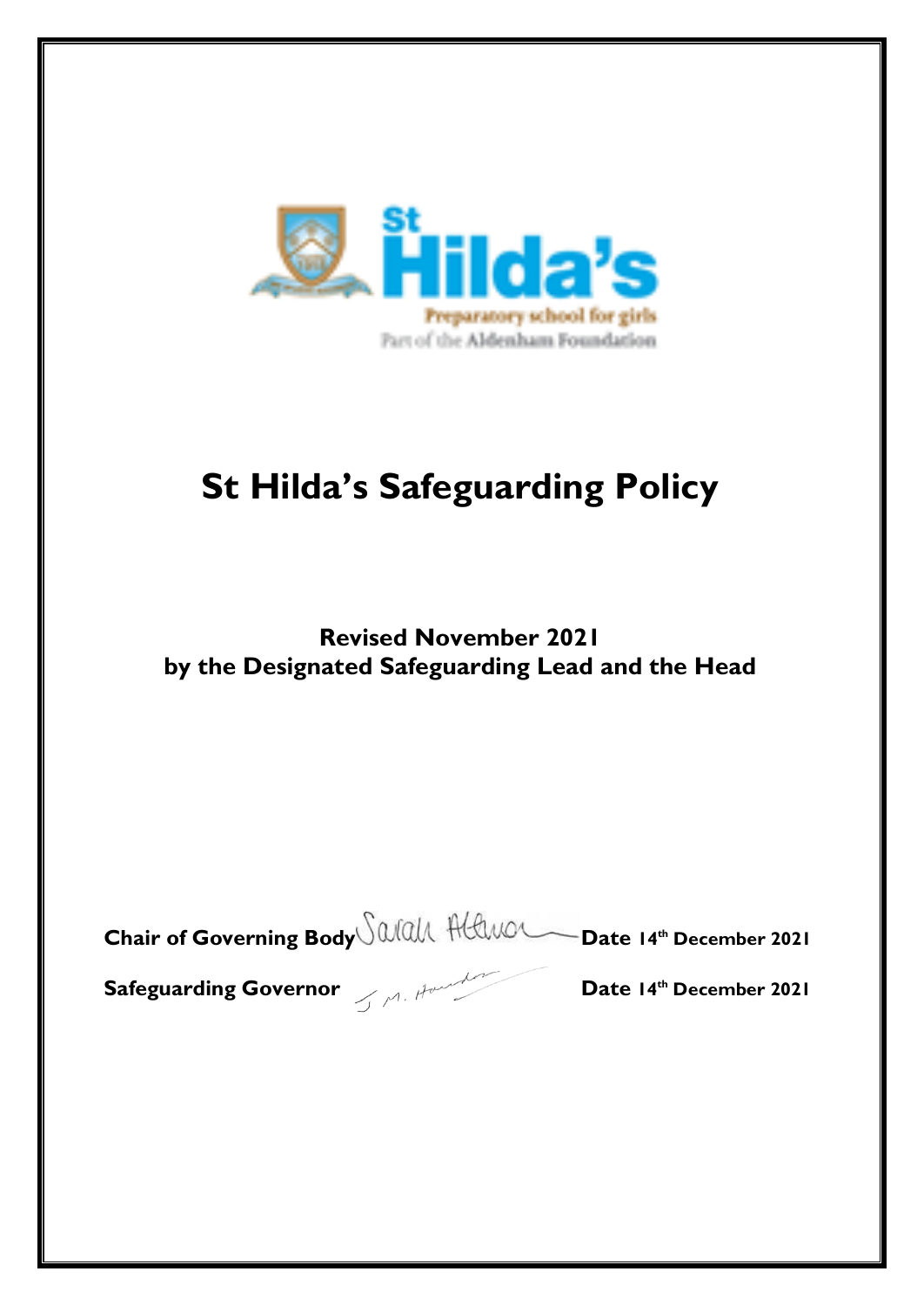St Hilda's School recognises the contribution it makes to the safeguarding of children and the responsibility it has under Section 157 of the Education Act 2002 and the Education (Independent Schools Standards) (England) Regulations 2014 to have arrangements in place to safeguard and promote the welfare of children.

# **Policy Statement**

The school's Safeguarding Policy and Procedures has regard to statutory guidance *Keeping Children Safe in Education (KCSIE) (updated Sept 2021)*, *Working Together to Safeguard Children 2018, DFE guidance on Child Sexual Exploitation 2017, DBS barring referral guidance 2018* and the *Prevent Duty Guidance April 2021.* The Safeguarding Policy is ratified by the Aldenham Foundation Governing Body and reviewed on a regular basis (at least annually). The Governors recognise the expertise staff build by undertaking safeguarding training and managing concerns on a daily basis. Opportunities in the form of meetings and discussions are provided for all staff to contribute to the shaping of the safeguarding arrangements and policy.

The safeguarding procedures apply to all members of teaching and support staff, supply staff, ECA providers, peripatetic teaching staff, volunteers and governors, when working with pupils, even where this is away from the school, for example on an educational visit.

Every pupil should feel safe and protected from any form of abuse. This includes children who are in need (Section 17, Children Act 1989) and children who are at risk of harm (Section 47, Children Act 1989). The school is committed to safeguarding and promoting the welfare of children and young people and expects all staff and volunteers to share this commitment.

The school will take all reasonable measures to:

- Practise safer recruitment in checking the suitability of staff, governors and volunteers (including staff employed by another organisation) to work with children and young people in accordance with: the guidance given in *Keeping Children Safe in Education* (September 2021); the Education (Independent School Standards) (England) Regulations 2014 (as amended, particularly with nonstatutory guidance issued in April 2019).
- Ensure that where staff from another organisation are working on their own with our pupils on another site, we require written confirmation that appropriate safer recruitment checks and procedures have been completed on those staff;
- Follow the local inter-agency procedures of the Hertfordshire Safeguarding Children Partnership (HSCP) and other Local Authorities as appropriate
- Be alert to signs of abuse both in the school and from outside and to protect each pupil from any form of abuse, whether from an adult or another pupil;
- Deal appropriately with every suspicion or complaint of abuse and to support children who have been abused in accordance with an agreed child protection plan;
- Implement procedures which, so far as possible, ensure that teachers and others who are innocent are not prejudiced by false allegations;
- Be alert to the additional needs of children;
- Make every effort to ensure that a child's wishes and feelings are carefully considered when engaging with external agencies;
- Ensure that children's mental health is considered at all times by the school and, where possible, interventions to support mental health needs are undertaken; where this is not possible, referral to external agencies will be made;
- Operate robust and sensible health and safety procedures and operate clear and supportive policies on drugs, alcohol and substance misuse;
- Teach pupils about safeguarding, for example through PSHE lessons, visiting speakers and Form Times;
- Take all practicable steps to ensure that school premises are as secure as circumstances permit;
- Operate procedures to promote the educational achievement of children who are looked after;
- Have procedures in place for dealing with children that go missing from education in accordance with KCSIE (September 2021);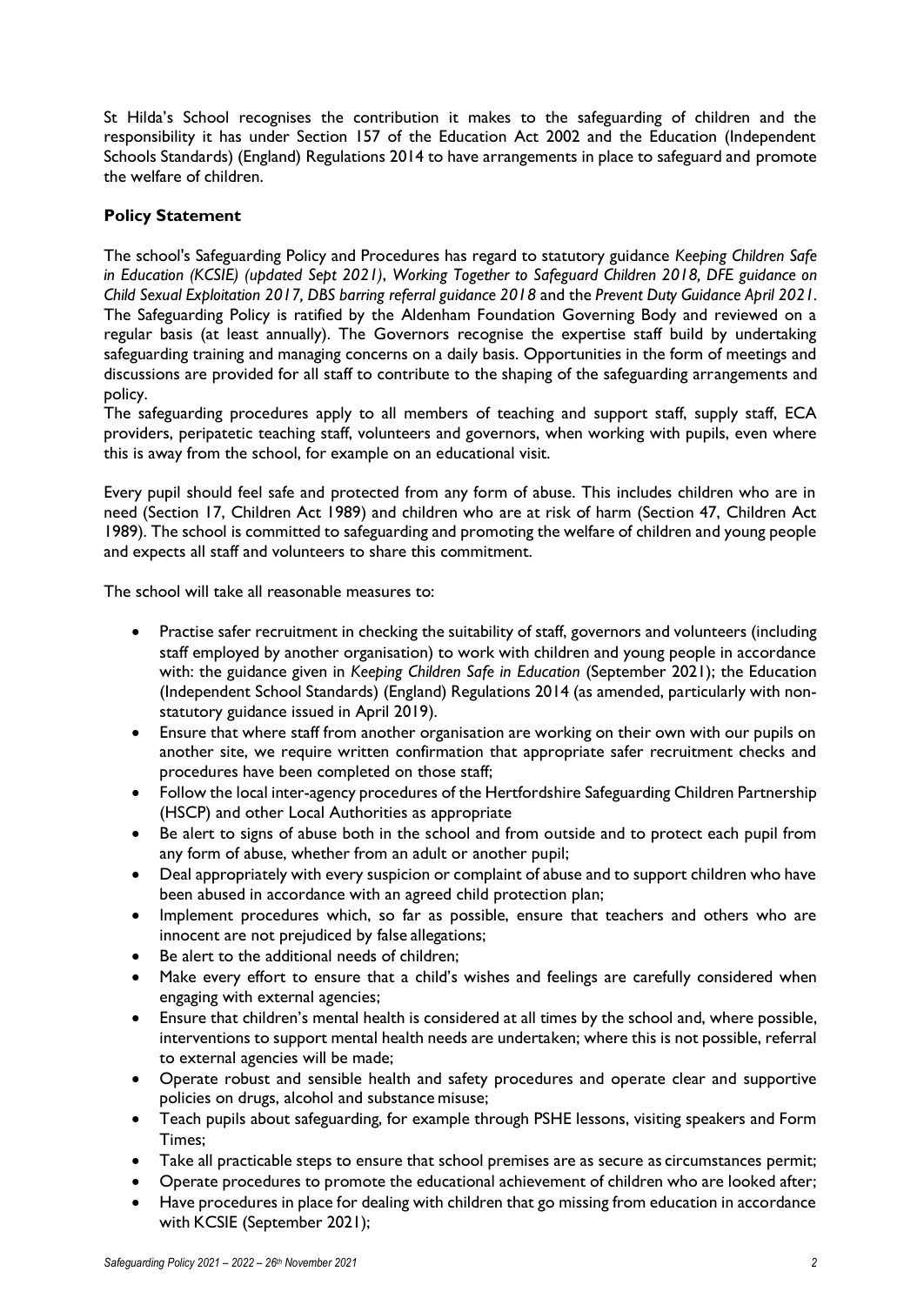- Be alert to the threats of specific safeguarding issues as outlined by KCSIE such as Child Sexual Exploitation and Female Genital Mutilation (from October 2015 it has been mandatory to report cases or suspected cases of FGM) and protecting children from involvement in Gang Violence and County Lines;
- Teach pupils the principles of e-safety and have appropriate blocking mechanisms in place to protect against the flow of inappropriate material on the school's IT systems;
- Have procedures in place to fulfil the school's Prevent duty, to identify children at risk of radicalisation, extremism and being drawn into terrorism, protect them and making referrals as appropriate;
- Consider and develop procedures to deal with any other safeguarding issues which may be specific to individual children in the School or in the local area;
- Have regard to guidance issued by the Secretary of State for Education in accordance with section 157 of the Education Act 2002 and associated regulations.
- Take action to enable all children to have the best outcomes of their time in school.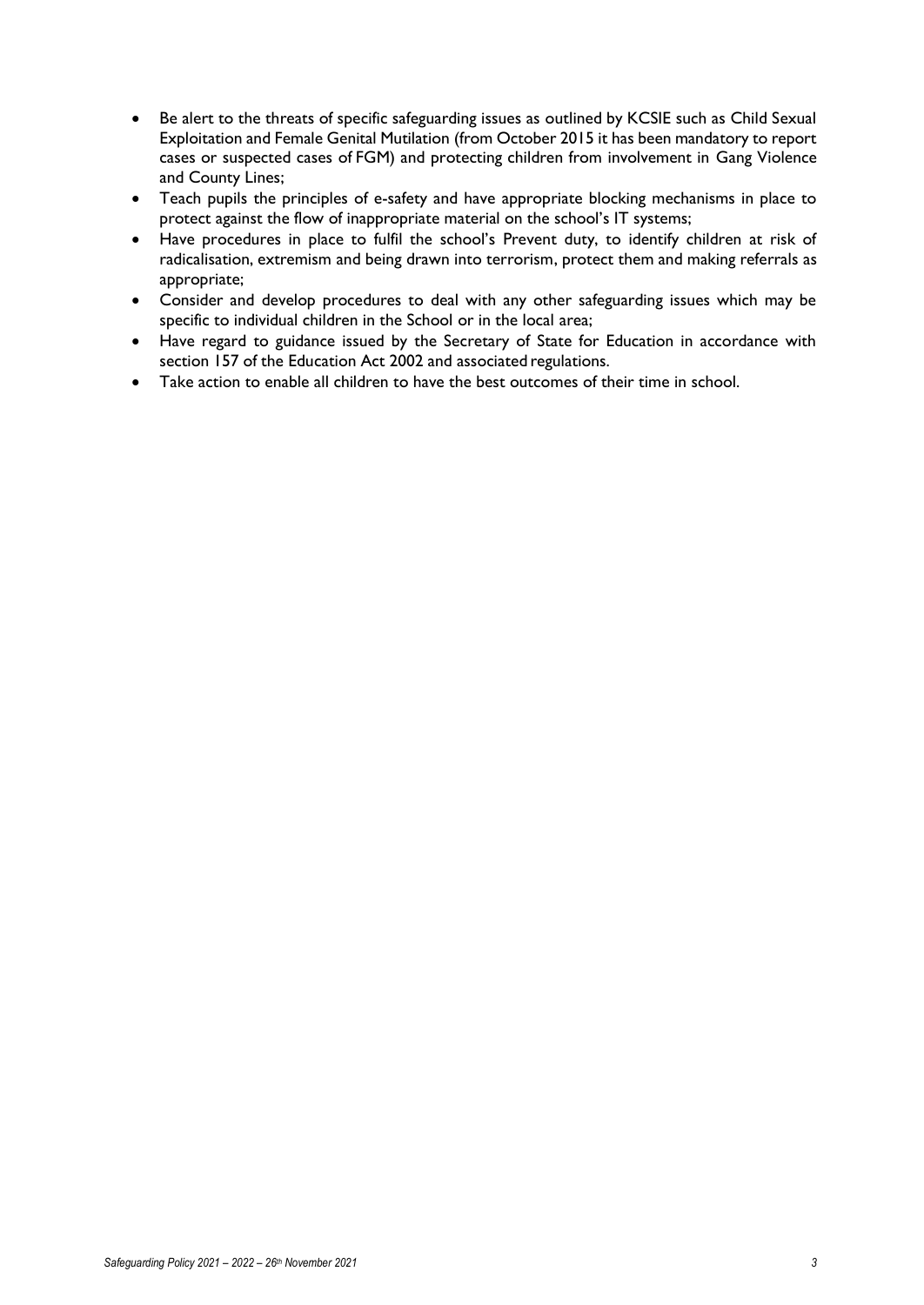#### **SUMMARY**

#### **What to do:**

If you suspect abuse, a young person confides in you, or a complaint is made to you about any adult or about yourself, it is your duty to report the concern to the Designated Safeguarding Lead (DSL). The DSL for St Hilda's is Mr Andy Kaye (tel: 07976 619173; akaye@sthildasbushey.co.uk).

Note: if the DSL is not immediately available, a report should be made immediately to a Deputy Designated Safeguarding Lead (DDSL) who will then discuss the matter with the DSL.

If a young person tells you about abuse by someone else:

- Always stop and listen straightaway. Ask open-ended questions such as 'What happened?' and 'Who was involved?', rather than leading questions such as 'Did X do this to you?'
- Write brief notes outlining the conversation either during or immediately after the disclosure. It is important that you try to record the pupil's words objectively and without judgement. Sign and date your notes.
- Do not guarantee confidentiality. Explain that you will have to report the matter to the DSL so that they can offer help andguidance.
- Report the matter to the DSL, either directly or via MyConcern, and give them your signed notes. (If a child is at immediate risk of harm, you must contact the DSL in person as soon as possible, even if it means arranging emergency cover for a class. This is a top priority.)
- The DSL will inform you if you have any further obligations.
- Should a child be deemed at risk, the DSL will make an initial referral to Children's Social Services immediately. A full referral in any case will be made within 24 hours.
- If you are not happy with the DSL's response, you have the right to refer the matter directly to Children's Services.

# **Confidentiality**

Adults at the school should never give absolute guarantees of confidentiality to pupils or adults wishing to tell them about something serious. They should, however, guarantee that they will only pass on information to the minimum number of people who must be told in order to ensure that the proper action is taken to resolve the problem. They should never tell anyone who does not have a clear 'need to know', and that they will take whatever steps they can to protect the informing pupil or adult from any retaliation or unnecessary stress that might be feared after a disclosure of alleged abuse has been made. Every effort will be made to maintain confidentiality and guard against unwanted publicity for both the victim and the accused. These restrictions apply up to the point where the accused person is charged with an offence or the DfE/Teaching Regulation Agency (TRA) publish information about an investigation or disciplinary case (*KCSIE* Sept 2021)*.*

#### **Sharing confidential information**

Concerns regarding safeguarding issues inevitably involve the sharing of highly sensitive information. Whilst colleagues should be aware of their obligations under the General Data Protection Regulations (GDPR), the reticence to share sensitive information should **never** be used as a reason for not passing on information to the DSL about a child at risk of harm. The school's safeguarding management software, MyConcern, is fully GDPR-compliant and should be the sole means (other than a direct report to the DSL) by which concerns are raised.

Notwithstanding the paragraph above, colleagues should be aware that confidential information placed on MyConcern is not necessarily exempt from a Subject Access Request (SAR). Therefore, care should be taken to ensure that information is as objective as possible in the circumstances, and only information relevant to a particular child is raised in a concern.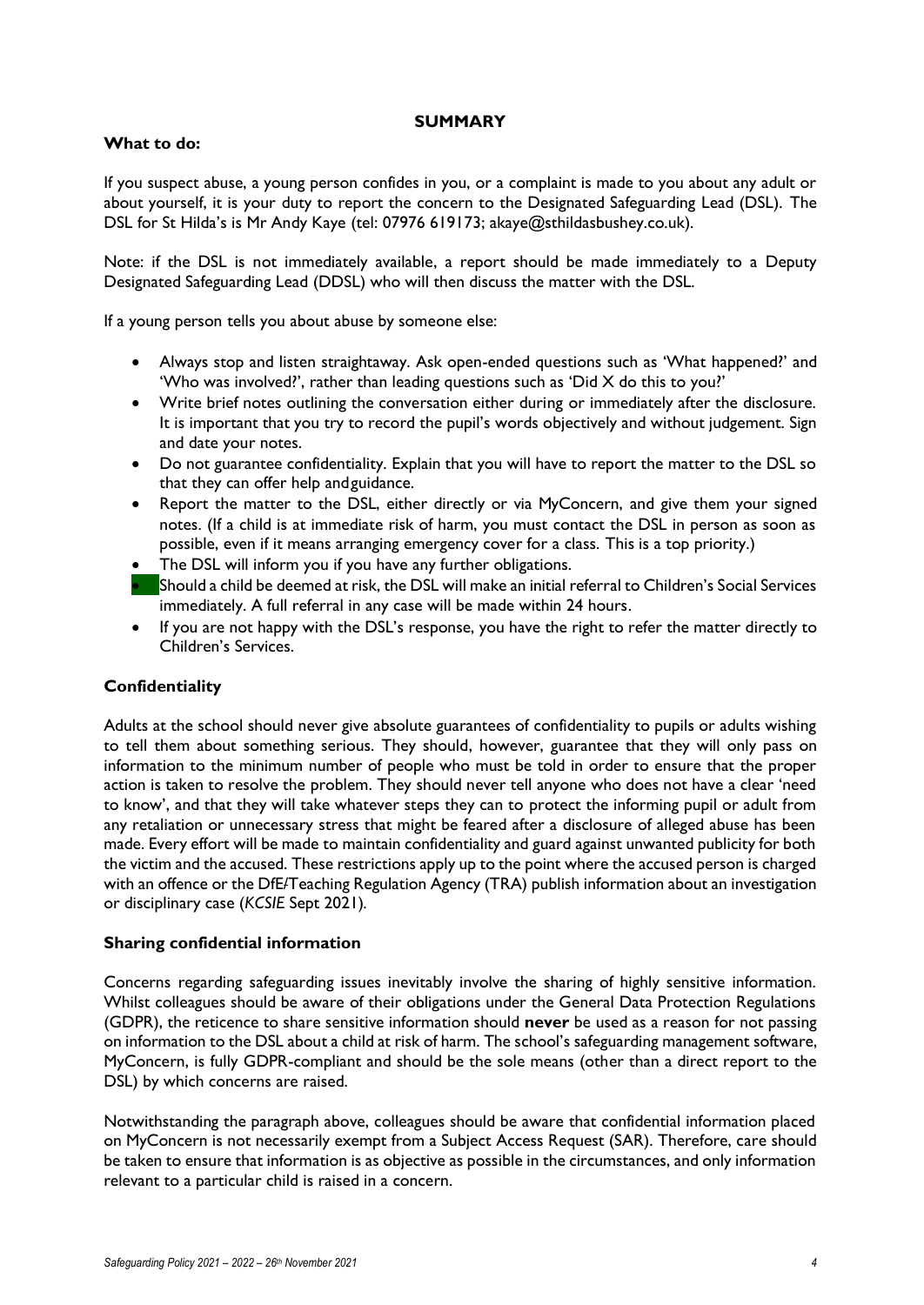#### **1. Policy Basics**

Date of next review: September 2022 – or before if necessary due to changes in legislation, statutory guidance or as a result of lessons being learnt from significant incidents)

The School appoints a Designated Safeguarding Lead in charge of safeguarding for the whole school. This appointment is held by Mr Andy Kaye, who is the school's deputy head and a member of the school's Senior Leadership Team (SLT). In his absence, the SENDCo, Mrs Cheryl Rosenthal, and the Head, Miss Sarah Jane Styles, act as deputy DSLs (DDSLs) for the whole school. Mrs Rosenthal is a member of the school's Senior Management Group and Miss Styles is a member of the school's Senior Leadership Team. Mr Kaye, Mrs Rosenthal and Miss Styles have the requisite seniority and status in the school to deal with allegations of a very serious nature, including those against other SMT and SLT members.

In the event of the DSL and DDSLs not being available (e.g. for Covid related isolation or absence, they will make every effort to be available for consultation via MS Teams.

Any concerns about a member of staff should be reported direct to the Head in the first instance.

#### **Important contacts within the school**

| Designated Safeguarding Lead (DSL):<br>Mr Andy Kaye: | 07976 619173<br>020 8950 1751<br>akaye@sthildasbushey.co.uk |
|------------------------------------------------------|-------------------------------------------------------------|
| Deputy Designated Safeguarding Leads (DDSLs):        |                                                             |
| Mrs Cheryl Rosenthal (SENDCo):                       | 020 8950 1751<br>crosenthal@sthildasbushey.co.uk            |
| Miss Sarah Jane Styles (Head):                       | 020 8950   75                                               |
|                                                      |                                                             |

**Designated Governor for Safeguarding: Dr Jane Hawdon (contact via School Office) Chair of Governors: Mrs Sarah Altman (contact via School Office)**

**Note: Pupils at St Hilda's have homes in a number of different Local Authorities, each of which has its own safeguarding procedures. Before proceeding with a referral, it is essential to establish the pupil's normal place of residence, which can be found on iSAMS (the school's Management Information System.) The appropriate Local Authority can then be ascertained by putting the postcode in the Government's website** *[Reporting Child Abuse to](https://www.gov.uk/report-child-abuse-to-local-council)  [your local council](https://www.gov.uk/report-child-abuse-to-local-council)***. Any allegation against a member of staff is referred to Hertfordshire, as are incidents involving full time boarders.**

**The details below and throughout this document refer to pupils resident in Hertfordshire unless otherwise stated. When the child resides in another Local Authority, guidance should be sought (either from the DSL or direct from the LA's website) regarding the particular arrangements (including the local criteria for action and local protocol for assessments) for that Local Authority.**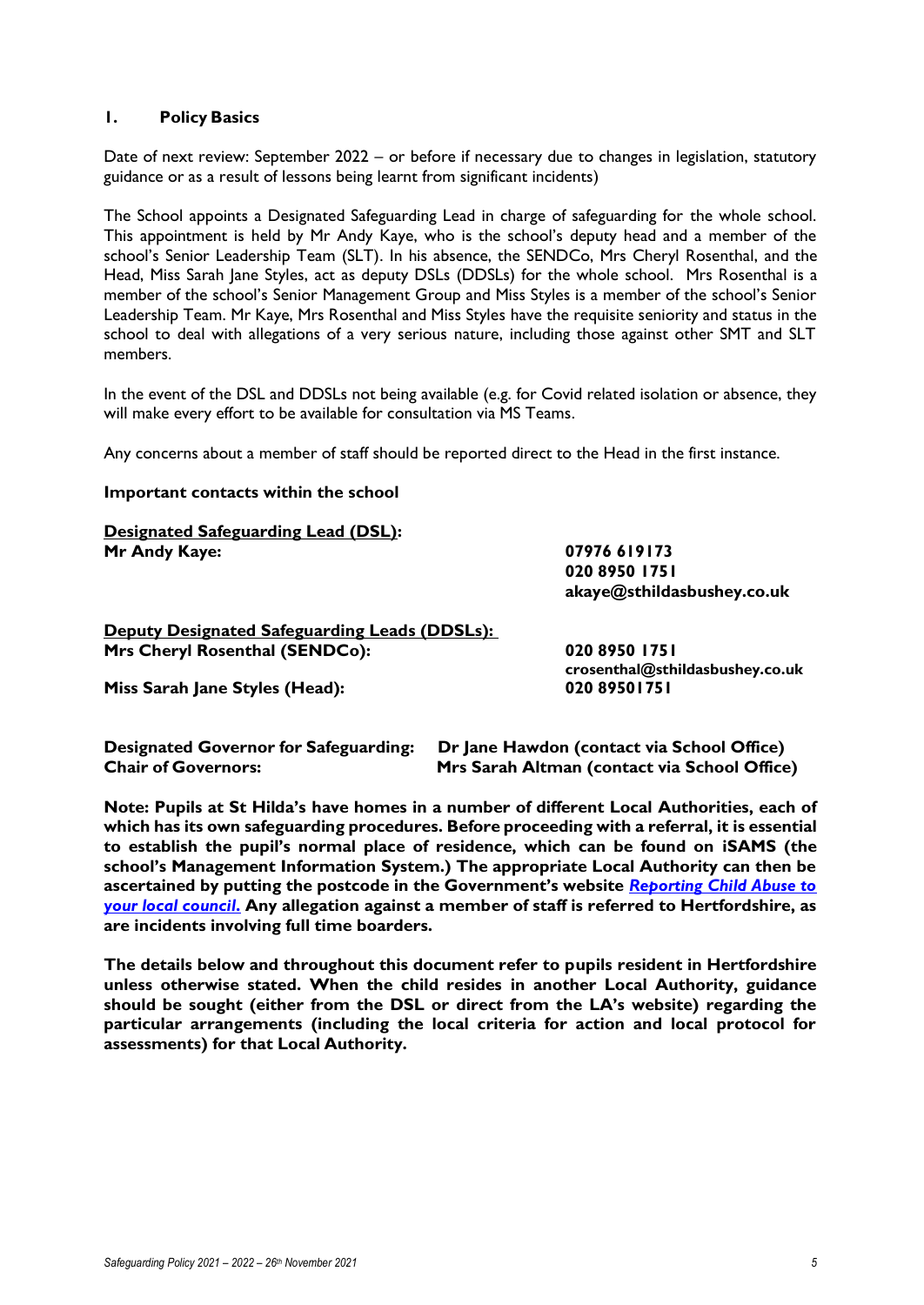#### **Key contacts:**

| Hertfordshire Safeguarding Children Partnership<br>(HSCP)<br>(First response to child making a disclosure)                                                                                                                                                                                                                                                                                                                           | 0300 1234 043<br>Protectedreferrals.cs@hertfordshire.gov.uk                                                                                                    |
|--------------------------------------------------------------------------------------------------------------------------------------------------------------------------------------------------------------------------------------------------------------------------------------------------------------------------------------------------------------------------------------------------------------------------------------|----------------------------------------------------------------------------------------------------------------------------------------------------------------|
| Child Protection Schools Liaison Officer CPSLO -<br>Broxbourne, Hertsmere and Welwyn Garden City                                                                                                                                                                                                                                                                                                                                     | Freya Rymer 01992 588182<br>freya.rymer@hertfordshire.gov.uk                                                                                                   |
| Local Authority Designated Officer<br>(First response if concerns over adult at school)<br>LADO referral form to be sent to:<br>LADO.Referral@hertfordshire.gov.uk                                                                                                                                                                                                                                                                   | Support Officer Grant Sinclair tel: 01992 555420<br>(Call Grant directly; he will refer to LADO on call)                                                       |
| Harrow Local Authority Safeguarding Children<br>Board (HSCB)                                                                                                                                                                                                                                                                                                                                                                         | 020 8424 1147                                                                                                                                                  |
| When concerns are raised about an adult at risk<br>who is believed to be vulnerable to radicalisation, a<br>safeguarding referral should be raised. The referral<br>should be forwarded to the Hertfordshire police<br>Safeguarding Adults from Abuse team (SAFA). The the Hertfordshire Police Prevent Team, or<br>referral will then be forwarded to the Channel<br>coordinator and the Channel protocol will then be<br>followed. | The SAFA team can be contacted on<br>0300 123 4042 for advice.<br>Out of office hours advice should be sought from<br>Hertfordshire Police via the 101 system. |
| If you are concerned about a child being at risk of<br>abuse and that the School is not handling the issue<br>appropriately, thus exacerbating the risk, you may<br>contact the NSPCC's Whistleblowing Service for<br>advice.                                                                                                                                                                                                        | <b>NSPCC Whistleblowing Service</b><br>0800 028 0285<br>help@nspcc.org.uk                                                                                      |

Hertfordshire Safeguarding Children Partnership brings together Police, Probation, Health Visiting and Children's Services staff, working together as a team, to share information and decision making about the best way to safeguard and meet the needs of vulnerable children in Hertfordshire.

If staff become aware of allegations against another member of staff, the DSL (not his deputies) may be consulted for advice. He will then support the colleague in bringing the allegation to the Head, protecting their anonymity if requested.

In the event of an allegation being against the Head, it must be communicated to the Chair of the Governors **without notifying the Head**.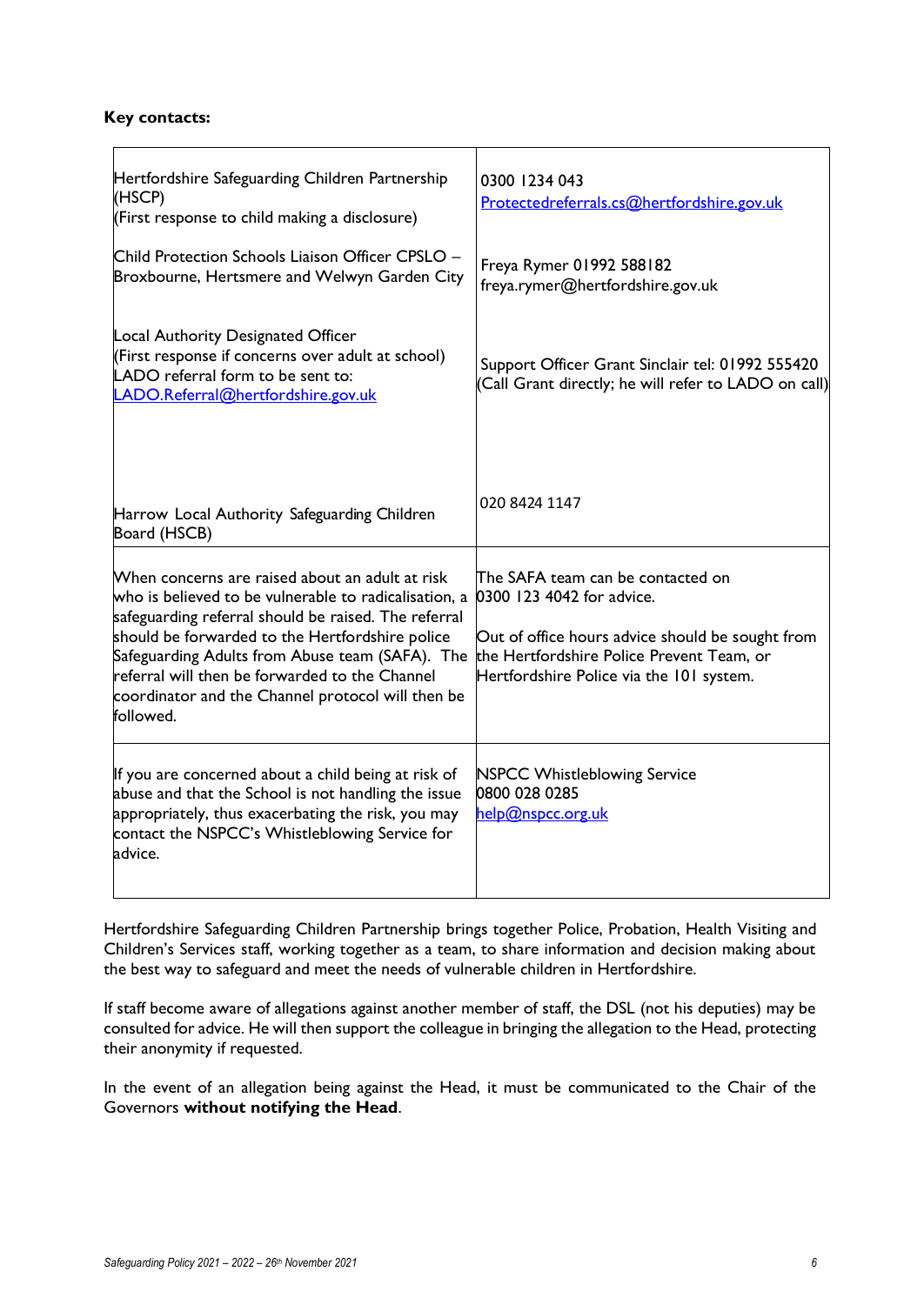# **Introduction**

The welfare of all children (including EYFS) at St Hilda's School and Bluebird Nursery must be the primary concern for all staff and the school will do all that it can, within reason, to ensure that the children in our care are safe and happy.

Safeguarding children is the action we take to promote the welfare of children and protect them from harm. **Every adult who comes into contact with our pupils has a role to play. Although referrals are usually managed via the DSL, anyone can refer a child to children's social care in necessary. Safeguarding children is everyone's responsibility.**

The *Teacher Standards 2012* state that teachers, including headteachers, should safeguard children's wellbeing and maintain public trust in the teaching profession as part of their professional duties and all staff have a responsibility to take appropriate action, working with other services as needed.

#### **Terminology**

**Child Protection** refers to the processes undertaken to protect children who have been identified as suffering or being at risk of suffering significant harm.

**Abuse** is defined as a form of maltreatment of a child. Abuse may take the form of physical, emotional or sexual abuse and includes neglect. This may involve inflicting harm, or by failing to act to prevent harm. Children may be abused by an adult or adults or another child or children.

Safeguarding and promoting the welfare of children is defined for the purpose of this guidance as:

- Protecting children at risk from maltreatment and promoting the welfare and wellbeing of children in need of additional support, even if they are not suffering harm or at immediate risk.
- Preventing impairment of children's health or development, including mental health.
- Ensuring that children grow up in circumstances consistent with the provision of safe and effective care.
- Taking action to enable all children to have the best outcomes. (Working Together to Safeguard Children DFE 2018).

This policy seeks to demonstrate the commitment of the Head, all staff (including temporary staff), contractors, ECA staff, peripatetic teaching staff, volunteers and the governing body to promoting a safe environment for children and to report any allegations of abuse or suspicions of abuse to the relevant local authority agency.

The school's safeguarding policy takes into account the statutory guidance, local child protection procedures and best practice. The school is committed to remedying any difficulties or weaknesses without delay. The policy is reviewed annually and presented to the governors.

The policy is written and reviewed by the Designated Safeguarding Lead in consultation with the Head and is ratified by the Governing Body of The Foundation on at least an annual basis.

The safeguarding arrangements have regard to official guidance in:

- The Education Act 2002
- The Children Act 2004
- Working Together to Safeguard Children (2018) (WTTSC)
- Keeping Children Safe in Education (Sept 2021)
- National Minimum Standards(2015)
- What to do if you're worried a child is being abused: guidance for practitioners (2015)
- Information Sharing Advice for practitioners providing safeguarding services to vulnerable children, young people, parents and carers(2018)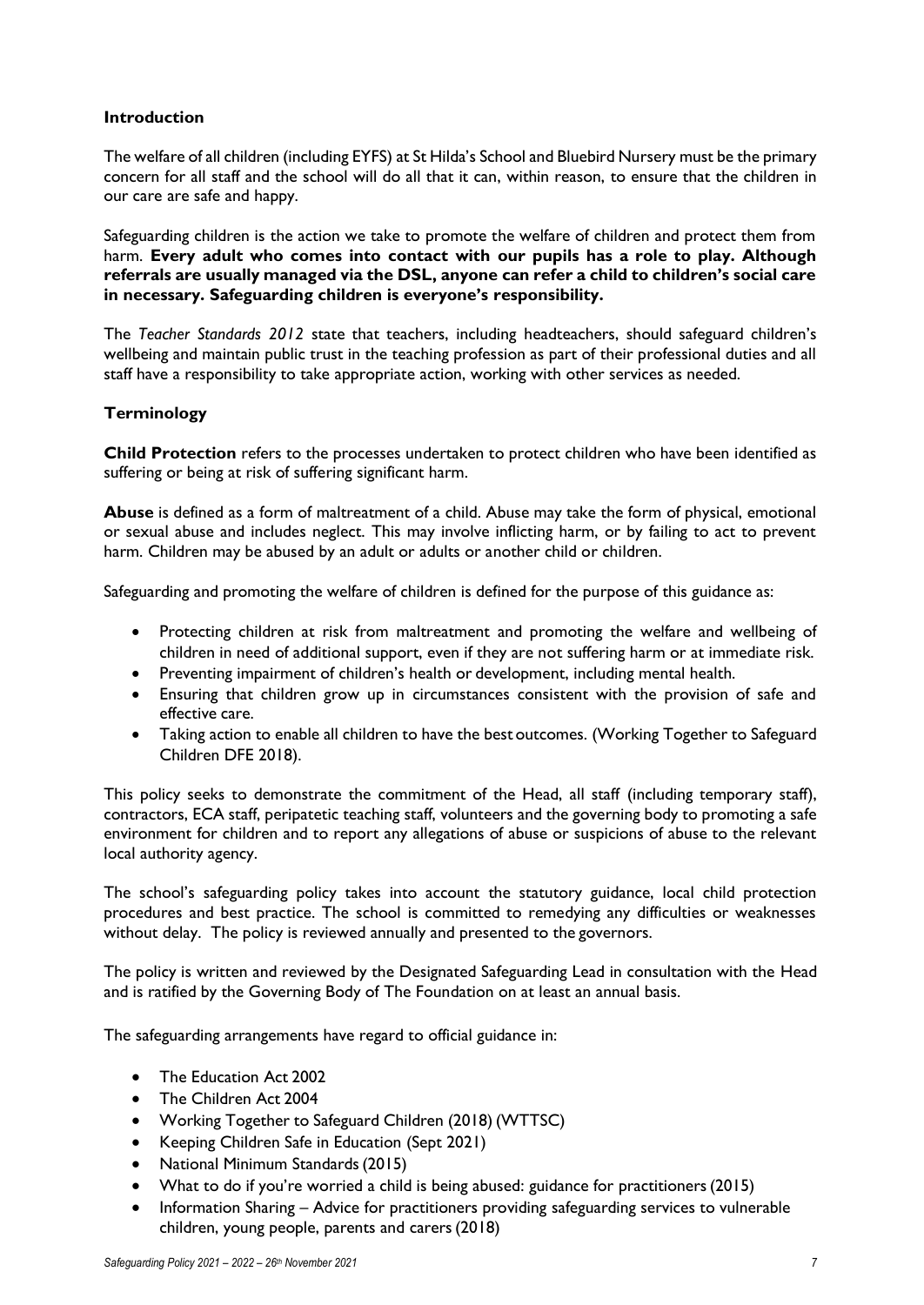- Statutory framework for the Early Years Foundation Stage (2021)
- Revised Prevent duty guidance for England and Wales(2021)
- Female Genital mutilation; multi-agency practice guidelines (2014)
- Sexting in schools and colleges: responding to incidents and safeguarding young people (UK council for child internet safety, (UKCCIS) 2016)
- Child Sexual Exploitation: definition and guide for practitioners and annexes (2017)
- DBS barring referral guidance (2018)
- Relationships and Sex Education (RSE) and Health Education Guidance, 2019
- DFE guidance on Sexual Violence and Sexual Harassment (SVSH), (September 2021)
- Home Office guidance on Preventing Youth Violence and Gang Involvement (March 2015)
- Home Office County Lines Guidance (February 2020)
- DFE: Mental Health and Behaviour in Schools (November 2018)
- National Police Chiefs' Council: When to Call the Police (2020)

When paying due regard to this guidance, colleagues must take account of any particular circumstance or context of the school which may indicate a need for protocols greater than the minimum legal requirements.

The safeguarding policy is one in a series of policies and guidance notes which relate to safeguarding. This should be read in conjunction with:

- Anti-bullying Policy
- Behaviour Policy
- Bereavement and Loss Policy
- Bluebird Nursery Absence and Punctuality Policy
- Bluebird Nursery Parents as Partners Policy
- Code of Professional Conduct
- Educational Visits Policy
- E-Safety Policy
- Equal Opportunities Policy
- Health and Safety Policy
- Intimate Care Policy
- Low-level Concerns Policy
- Pastoral Care Policy
- Physical Intervention and Restraint Policy
- PHSE Policy
- Recruitment Policy
- Safeguarding Policy Covid-19 Addendum
- Sex and Relationship Education Policy
- Supervision Policy
- Uncollected Child Policy
- Use of Cameras and Mobile Phones Policy
- Visitor Policy
- Volunteer and Work Experience Policy
- Whistleblowing Policy

The School follows the procedures established by Hertfordshire Safeguarding Children Partnership and is in accordance with locally agreed multi-agencyprocedures.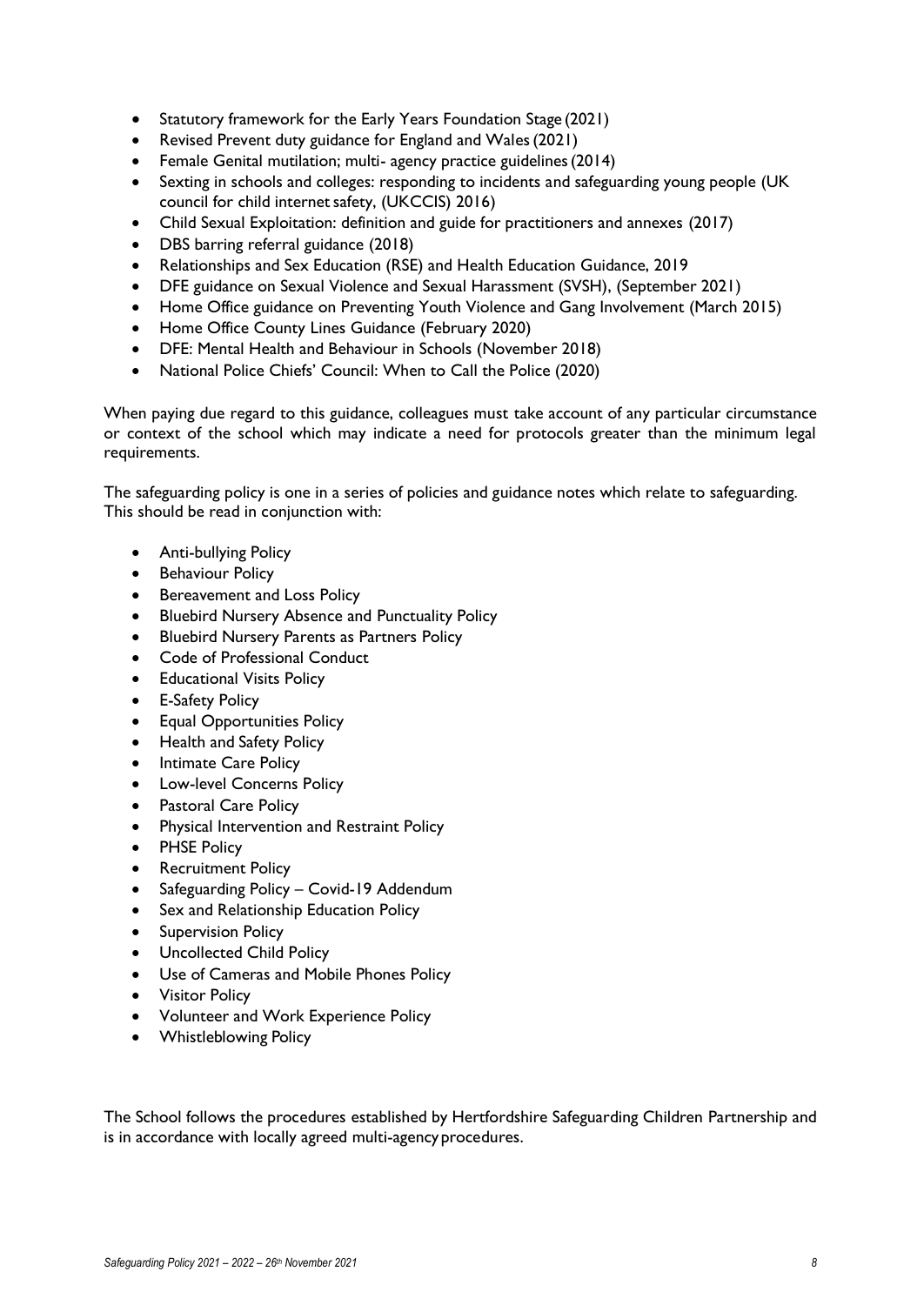# **Role of the School Governors**

This policy has been authorised by the Governors, is addressed to all members of staff and volunteers and is available on the school website and to parents via MySchoolPortal (MSP) and on request. It applies wherever staff or volunteers are working with pupils even where this is away from the school, for example, at an activity centre or on an educational visit.

Governors ensure that:

- The DSLs and DDSLs have undertaken appropriate training in child protection and inter-agency working.
- Members of the school's SLT are fully conversant with statutory guidance including Keeping Children Safe in Education (KCSIE September 2021)
- The safeguarding policy and procedures are consistent with Hertfordshire Safeguarding Children Partnership (HSCP) requirements and are reviewed annually and made available to parents, staff and pupils.
- The school has procedures in place to deal with allegations of abuse made against members of staff and volunteers, including allegations made against the Head.
- The school operates safer recruitment procedures which include statutory checks on the suitability of all staff and volunteers to work with children.
- The school carries out S128 checks on all new members of the Senior Leadership Team
- The school has in place a training strategy that ensures all staff receive appropriate safeguarding training, which includes initial training before any contact with children (or as soon as is practicably possible thereafter), refresher training and updates at least annually. As part of the regular safeguarding Level 1 training given to all staff and volunteers, they will also receive regular updates in line with HSCP advice to include Prevent and e-safety plus informal updates when needed.
- The DSL and DDSLs receive refresher training every 2 years and Prevent training every 3 years (in line with HCSP guidance).
- The school makes all volunteers and temporary staff aware of safeguarding arrangements via a leaflet containing essential information and a verbal briefing when they first report for duty.
- A member of the governing body (normally the Chair) is nominated to be responsible for liaising with the local authority in the event of an allegation being made against the Head.

#### **Safer Recruitment**

All school appointments are subject to safer recruitment guidelines. Key staff including the Head, the Deputy Head, the Head of the Nursery and the Assistant Bursar are trained in safer recruitment.

Appointments are not made without suitable checks and evidence including criminal record checks (DBS checks), barred list checks and prohibition checks together with references and interview information. All such information is stored on the Single Central Register.

For most appointments, an enhanced DBS certificate, which includes barred list information, will be required as the majority of staff will be engaging in regulated activity.

In summary, a person will be considered to be engaging in regulated activity if as a result of their work they:

- Will be responsible, on a regular basis in a school or college, for teaching, training, instructing, caring for or supervising children; or
- Will carry out paid, or unsupervised unpaid, work regularly in a school or college where that work provides an opportunity for contact with children; or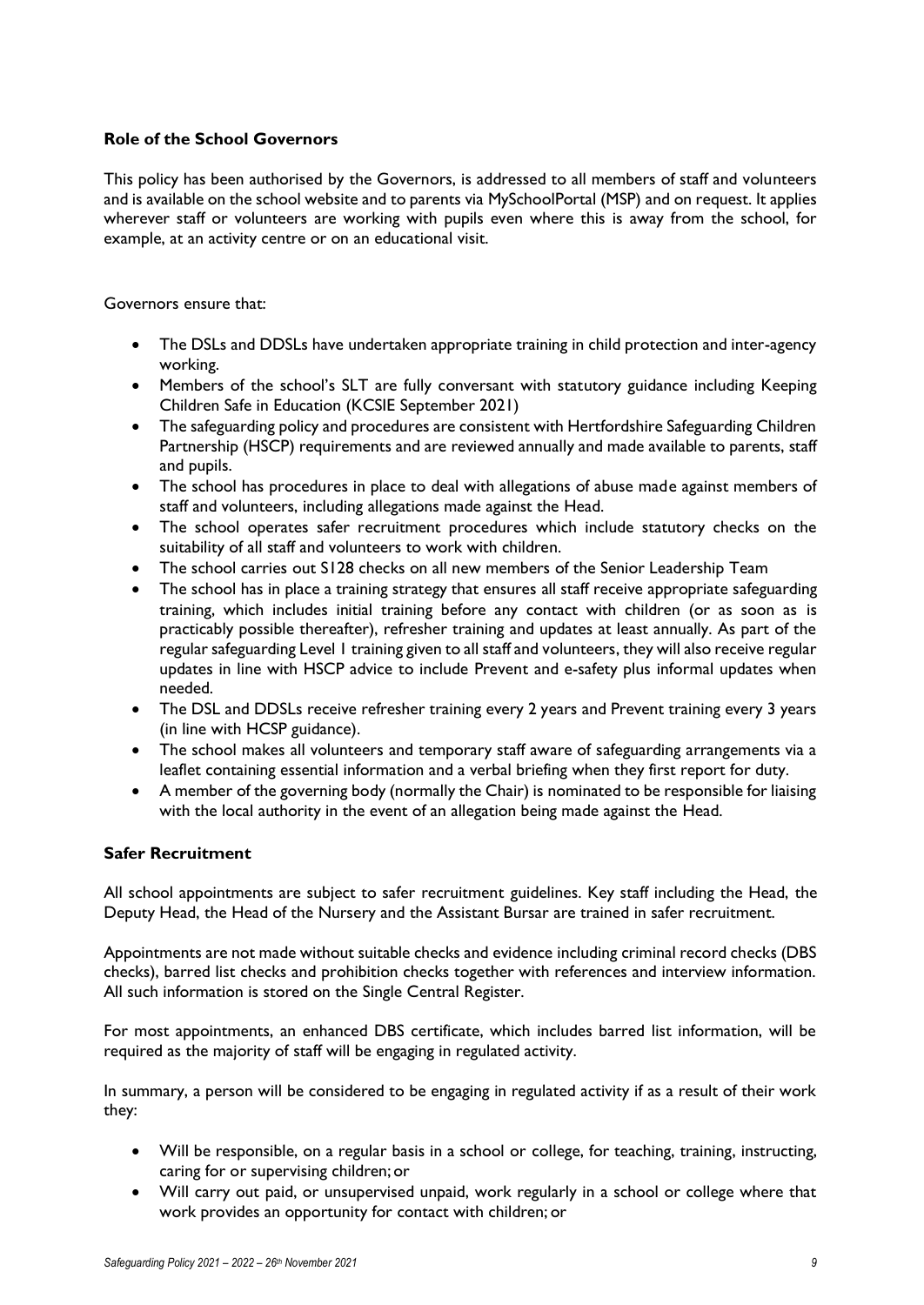• Engage in intimate or personal care or overnight activity, even if this happens only once.

For all other staff who have an opportunity for contact with children who are not engaging in regulated activity, e.g. on-site contractors, an enhanced DBS certificate, which does not include a barred list check, will be appropriate.

A **supervised** volunteer who regularly teaches or looks after children is not in regulated activity.

For more information please refer to the Aldenham Foundation Recruitment Policy and KCSIE 2021.

# **2. Duty of Care**

The Children Act (2004) places a "Duty of Care":

- On the school in respect of a risk or perceived risk of significant harm to a child.
- On a Head of an independent school to report to a local social services department any evidence or suspicion of children being or at risk of being abused.
- On all members of staff to report to his/her manager the same evidence or suspicion.

In the document *Working Together to Safeguard Children* (2018) and KCSIE (2021) our role as a school is clearly set out and our statutory duty is made clear. All staff working directly with children will read KCSIE Part 1 and Annex B, and those not working directly with children will also read Annex A annually. All staff will complete an online assessment to ensure they have understood the contents.

Sections 175 and 157 of the Education Act 2002 places a duty on independent schools to exercise their functions with a view to safeguarding and promoting the welfare of children who are pupils at the school.

KCSIE (September 2021, Sections 55 to 60) states:

Staff working with children are advised to have an attitude of 'it could happen here' where safeguarding is concerned, even if no direct disclosure has been made by a child. When concerned about the welfare of a child, staff should always act in the best interests of the child [para. 55]

If staff have any concerns about a child's welfare, they should act on them immediately. See Appendix B for a flow chart [copied from p17 of KCSIE] setting out the process for staff when they have concerns about a child [para. 56]

If staff have a concern, they should follow their own organisation's child protection policy and speak to the Designated Safeguarding Lead (or DDSL). [para. 57]

Options will then include:

- Managing any support for the child internally via the school or college's own pastoral support processes;
- An early help assessment; and,
- A referral for statutory services, for example as the child might be in need, is in need or suffering or likely to suffer harm. [para. 58]

The DSL or a DDSL should always be available to discuss safeguarding concerns. If in exceptional circumstances, the DSL or DDSL is not available, this should not delay appropriate action being taken. Staff should consider speaking to a member of the Senior Leadership Team and/or take advice from local children's social care. In these circumstances, any action taken should be shared with the DSL or DDSL as soon as is practically possible. [para. 59]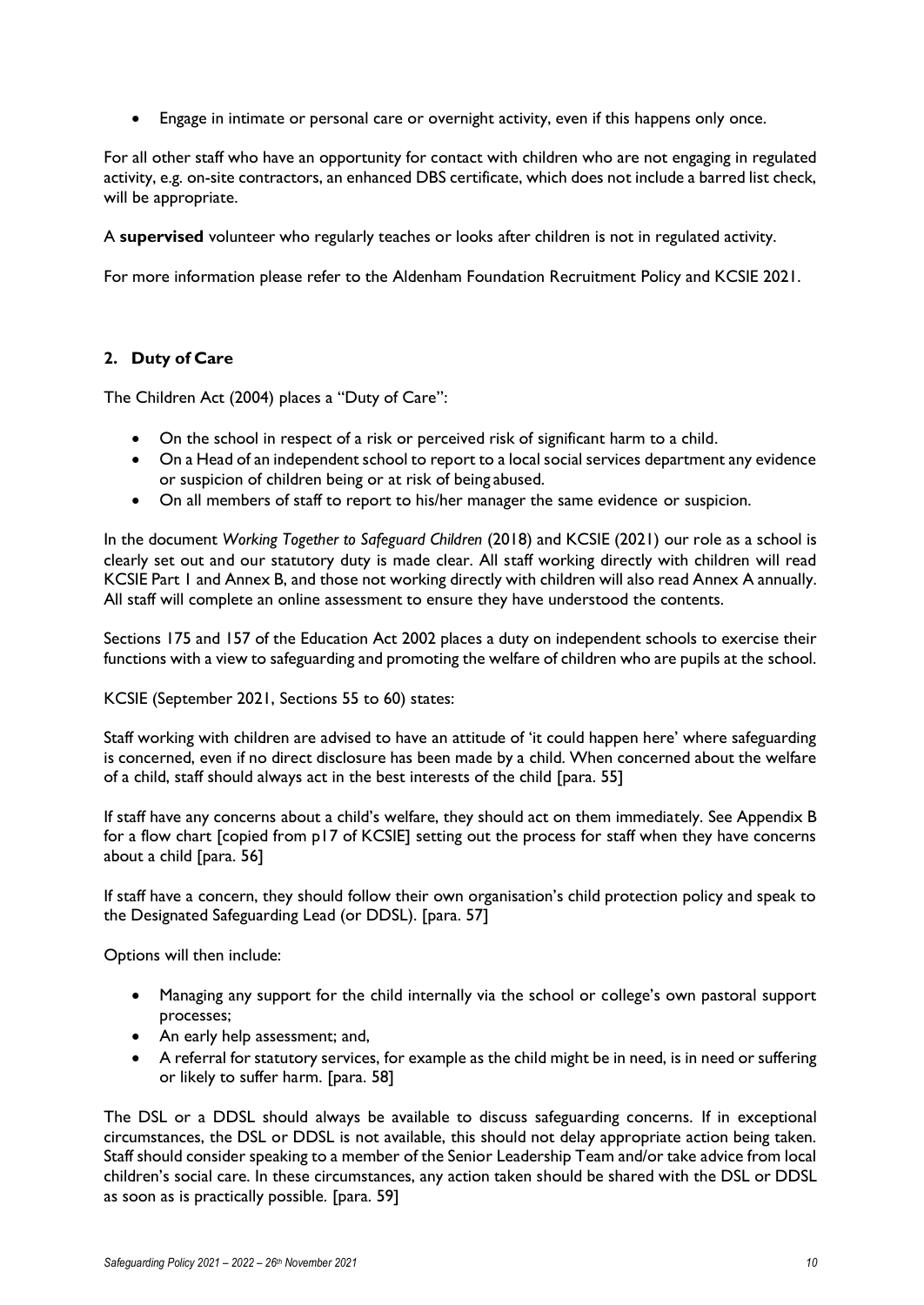**If anyone other than the Designated Safeguarding Lead makes a referral, they should inform the Designated Safeguarding Lead as soon as possible. The local authority should make a decision within one working day of a referral being made about what course of action they are taking and should let the referrer know the outcome. Staff should follow up on a referral should that information not be forthcoming. The online tool** *[Reporting child](https://www.gov.uk/report-child-abuse-to-local-council)  [abuse to your local council](https://www.gov.uk/report-child-abuse-to-local-council)* **directs staff to their local children's social care contact number.**

St Hilda's will make all reasonable attempts to enasure that, where facilities are let out to external organistions such as community groups or sports clubs, appropriate safeguarding arrangements are in place. This will necessitate each organisation's safeguarding policy being inspected, and the identity and contact information pertaining to the organisation's safeguarding officer being ascertained.

In accordance with Section 11 of the Children Act (2004), Teachers' Standards (2012) and KCSIE (2021), the school has in place arrangements that reflect the importance of safeguarding and promoting the welfare of children. These include:

- Appointing a designated professional lead forsafeguarding (referred to as the DSL).
- A clear line of accountability for the provision of services designed to safeguard and promote the welfare of children.
- A clear commitment by senior management to the importance of safeguarding and promoting children's welfare including appointing a governor to take leadership responsibility for safeguarding arrangements.
- Promoting a culture of listening to children and taking account of their wishes and feelings.
- Making arrangements which set out clearly the processes for sharing information with other professionals and the HSCP.
- To provide appropriate supervision and support for staff including undertaking safeguarding training and so ensure that staff are competent to carry out their responsibilities for safeguarding, promoting the welfare of children and creating an environment where staff feel able to raise concerns and feel supported in their safeguarding role.
- Providing staff with mandatory induction training including familiarisation with **Child Protection Procedures** and subsequent reviews and updates to all staff, as necessary (minimum update every three years). The induction programme includes familiarisation with the school's Safeguarding policy, staff handbook, Whistle-blowing Policy and KCSIE (Part1) and Annex B or Annex A for those not dealing directly with children. All staff are required to read these and complete a short online assessment to ensure they have understood the contents and the procedures which must be adhered to. In addition, the DSL (Andy Kaye) and DDSLs (Cheryl Rosenthal and Sarah Jane Styles) will be introduced, or will lead the training, and staff will be made aware of how to contact them.
- Using safe recruitment practices in accordance with KCSIE (Sept 2021)
- Providing clear guidelines with reference to HSCP, in accordance with locally agreed interagency procedures, for dealing with allegations against staff. Allegations may relate to a person who works with children who has:
	- o Behaved in a way that has harmed a child or may have harmed a child.
	- o Possibly committed a criminal offence against or related to a child.
	- o Behaved towards a child or children in a way that indicated they may pose a risk of harm to children.
- Involving the Local Authority Designated Officer (LADO) in the management and oversight of individual cases (the LADO should be informed within 24 hours of all allegations that come to the school's attention or are reported directly to the police.)
- Making referrals to the Disclosure and Barring Service (DBS) if an individual (paid or volunteer) is removed from work looking after children because it is deemed that they pose a risk of harm to children.

The documents Working Together to Safeguard Children (2018) and KCSIE (2021) promote a multi-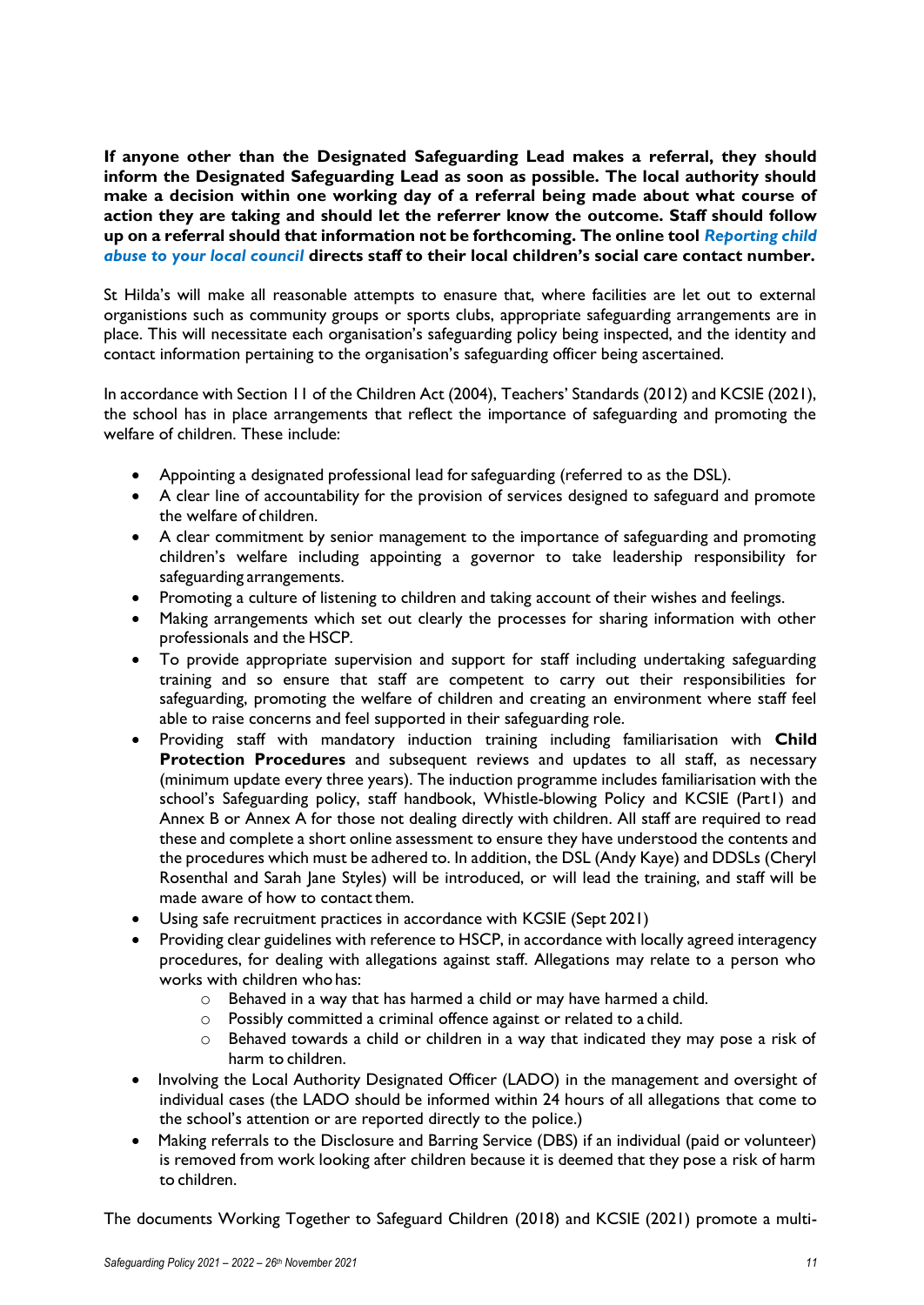agency approach to the care of children and set forth the good practice of separate agencies co-operating and working together for the benefit of the child.

# **EYFS**

The St Hilda's Safeguarding Policy applies to all pupils including EYFS. With specific reference to EYFS and in accordance with the statutory framework for EYFS 2021 staff must refer and adhere to the Taking, Storing and Using Images of Pupils Policy of the setting which states that staff, visitors, volunteers and students are not permitted to use their own mobile phones or cameras to take or record any images of Foundation Stage children for their own records during session times. All visitors read this policy as part of the 'signing in' procedure in the Foundation Stage.

Cameras and mobile phones are **prohibited** in the toilet areas. The Intimate Care Policy must also be adhered to.

# **3. The Designated Safeguarding Leads and Deputies**

The Governors approve the job description of the DSL and DDSLs, and ensure they have sufficient time, funding, supervision and support to perform their duties. Safeguarding is an agenda item at every meeting of the Board of Governors and the Education Committee. The Child Protection Governor reports annually to the governors on safeguarding and a minute is kept. Governors understand they have no right of access to information involving any child protection cases within the school or to information involving an allegation against a member of staff unless/until it becomes an internal disciplinary issue. The exception to the above would occur if an allegation was made against the Head. Such an allegation would be referred to the Chair of Governors and they would be required to contact the LADO.

The school appoints a Designated Safeguarding Lead (DSL) and a sufficient number of Deputy Designated Safeguarding Leads (DDSLs) to ensure an appropriate level of provision is maintained at all times. There are currently two DDSLs in place.

# **The Role of the DSL**

The DSL is responsible to the Head for the following broad areas:

- Briefing all school staff (support staff, teaching staff and volunteers), on the relevant contents of the above guidance and procedures, and on the procedures the school should follow below including the briefing of new staff as part of their induction after arrival at theschool.
- Receiving reports of alleged or suspected child abuse within the school or reported by a pupil relating to incidents at home or outside the school, contacting the HSCP (or relevant Local Authority) and taking other action in response, as set out below.

Job descriptions for the DSL and DDSL are contained in Appendix D and Appendix E.

# **Managing Referrals**

The DSL will refer all cases of suspected abuse to the Hertfordshire Safeguarding Children Partnership (HSCP), or relevant local authority for pupils who reside outside Hertfordshire, and

- The Local Authority Designated Officer (LADO) for dealing with all Child Protection concerns that relate to a staff member. The Hertfordshire LADOs may be contacted via their admin support, Gareth Sinclair, on 01992 555420. Referrals must be submitted on the appropriate form to [LADO.Referral@hertfordshire.gov.uk.](mailto:LADO.Referral@hertfordshire.gov.uk))
- The Disclosure and Barring Service (cases where a person is dismissed, resigns or leaves due to risk/harm to a child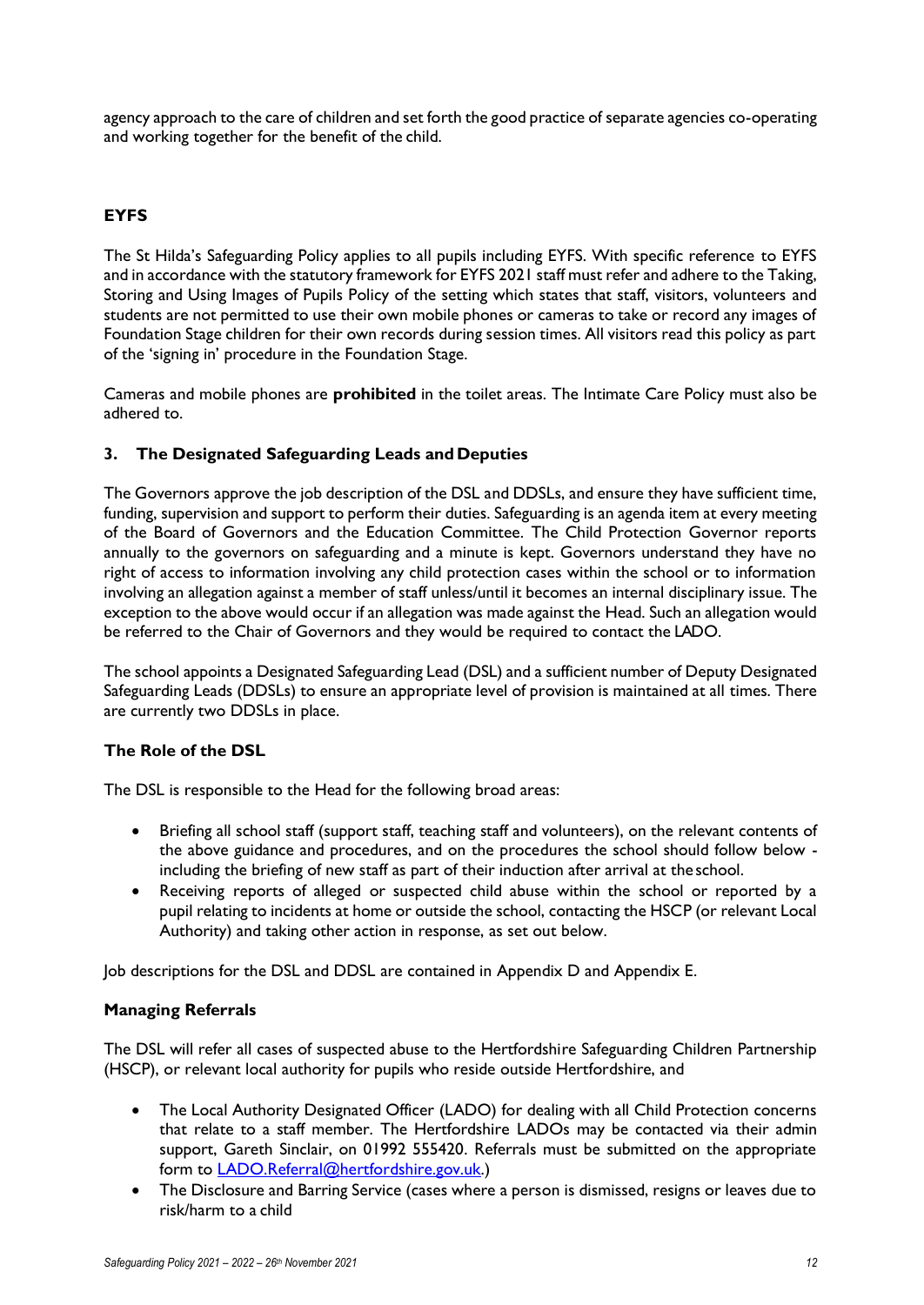- The police (cases where a crime may have been committed)
- The TRA and the Charities Commission as required

The DSL will refer all allegations against members of staff directly to the Head, except in the event of the allegation being against the Head, in which case the DSL will communicate directly to the Chair of the Governors without notifying the Head.

Allegations against the DSL should be referred to the Head or the local safeguarding board without notifying the DSL.

The DSL is also responsible for:

- Ensuring that children on the edge of care (those on a Child Protection Plan or with sufficiently serious intervention from other external agencies) are known to all staff and that their learning needs are catered for appropriately This includes ensuring that a culture of high aspirations is in evidence for the child(ren) and working with relevant staff (both inside and outside the school) to identify specific challenges the child(ren) may face. The DSL should also liaise with other relevant senior staff to ensure that the overall curriculum followed by a child in this position is tailored to their own situation as precisely as is practicable
- Receiving reports of alleged or suspected child abuse within the school or reported by a pupil relating to incidents at home or outside the school, contacting children's services and taking other action in response, as set out below
- Providing guidance to parents, children and staff about obtaining suitable support
- Developing links with relevant statutory and voluntary agencies
- Monitoring and evaluating the effectiveness of the school's Safeguarding Policy and ensuring it is updated at least annually
- Keeping accurate records of all concerns, including a summary of the concern, details of how the concern was followed up and resolved, and a note of any action taken, decisions reached and the outcome and ensuring that such records are stored securely on the MyConcern safeguarding platform
- Ensuring that when a pupil with a child protection plan leaves the school, appropriate levels of liaison between DSLs occur and the pupil's information is transferred to the DSL at their new school as soon as possible. The details of the recipient of files (date, school, DSL, authority etc.) will be recorded in line with the Retention of Data and Erasure of Personal Information Policy and the DSL will ensure that the child protection file is transferred separately from the main pupil file, either directly via MyConcern or via secure mail
- Liaising with the relevant staff to ensure that the highest possible standards of e-safety are taught and maintained in the school

In addition, the DSL should liaise with the Head to inform them of issues especially ongoing enquiries under section 47 of the Children Act 2004 and police investigations. The DSL should act as a source of support, advice and expertise to staff on matters of safety and safeguarding and when deciding whether to make a referral by liaising with relevant agencies.

# **Training**

The Designated Safeguarding Lead (DSL) should:

- Receive appropriate training carried out every two years in order to understand the assessment process for providing early help and intervention.
- Ensure that DDSLs also receive training to the required level.
- Have a working knowledge of how local authorities conduct a child protection initial conference and a child protection review conference and be able to attend and contribute to these effectively when required to do so.
- Ensure each member of staff is aware of and understands the school's safeguarding policy and procedures, especially new and part time staff. This should include: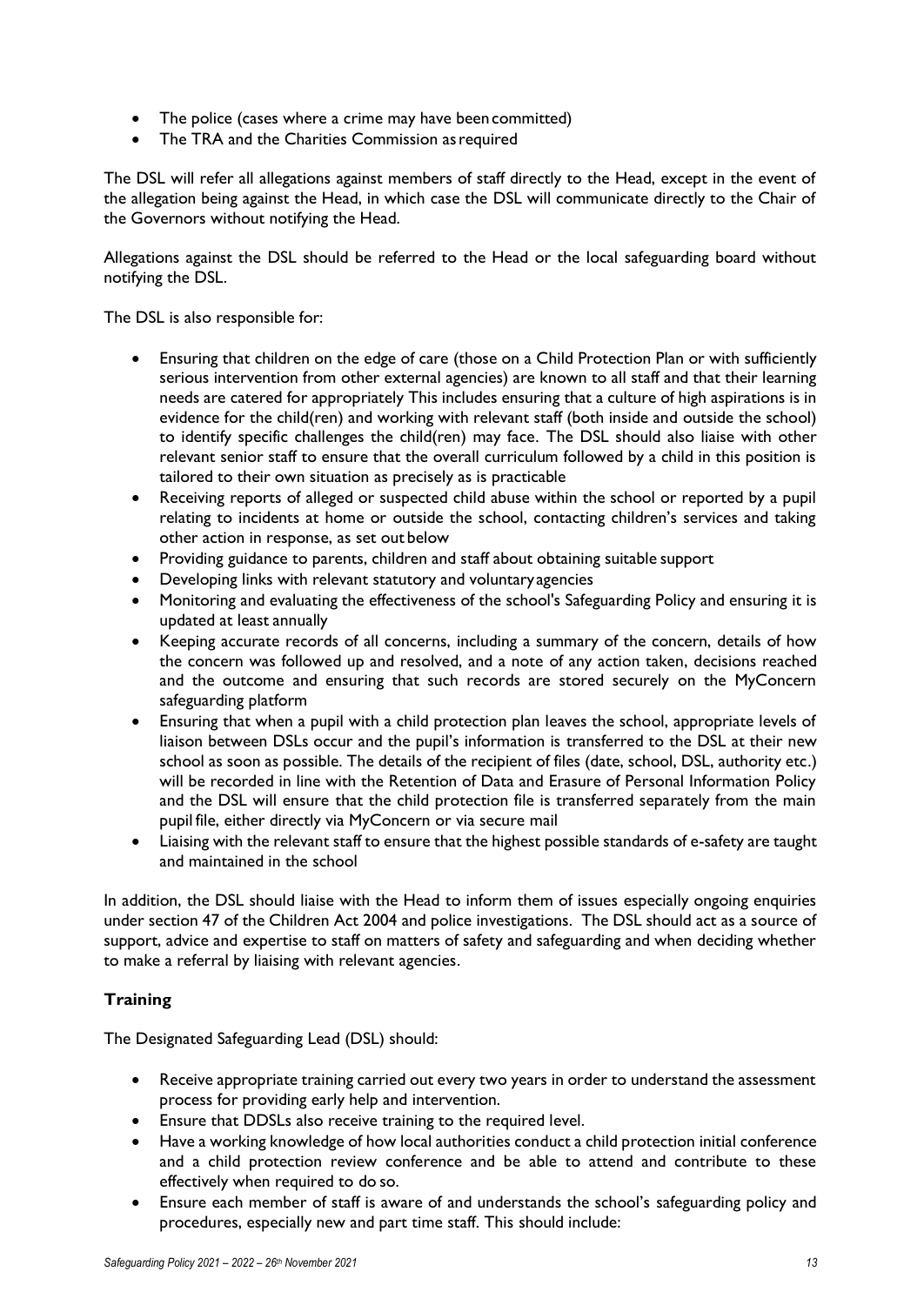- o The safeguarding policy and procedures
- o The staff code of conduct
- o The identities and contact details of the DSL and DDSLs
- o The role of the DSL

The St Hilda's SLT will be provided with a copy of KCSIE. All other staff and will be provided with a copy of KCSIE Part 1 and Annex B (or Annex A as appropriate) and required to confirm that they have both read and understood its contents. This will take the form of a brief online assessment via MS Forms.

All staff members should receive safeguarding and child protection updates at least annually to ensure they have relevant and current skills and knowledge to safeguard children effectively. Staff should ensure they understand their role in the early help process including identifying emerging problems, liaising with the DSL, sharing information with other professionals and in some cases acting as the lead professional in undertaking an early help assessment. Updates may take the form of face-to-face briefings, written briefings and online training modules on a platform such as TES Develop (formally known as EduCare).

Specifically, the DSL should brief all school staff (support staff, teaching staff and volunteers), and as appropriate, prefects and other senior pupils on the relevant contents of the safeguarding policy and on the appropriate procedures to follow in case of a concern - including the briefing of new staff as part of their induction after arrival at the school.

Governors also undertake full safeguarding training on a 3-yearly basis and are given updates by the DSL on at least an annual basis. They sign to say they have read and understood the contents of KCSIE Part 1 every year.

# **Raising Awareness**

The DSL should:

- Ensure the school's safeguarding policies are known and used appropriately
- Ensure the school's Safeguarding Policy is reviewed at least annually and the procedures and implementation are updated
- Work with the nominated safeguarding governor to review and update policies and keep them apprised of safeguarding procedures and concerns as appropriate
- Ensure the Safeguarding Policy is published on MySchoolPortal and the school website
- Ensure that parents are aware that referrals about suspected abuse or neglect may be made and the role of the school in this process
- Link with HSCP and other Local Authorities to make sure staff are aware of training opportunities and the latest local policies on safeguarding
- Where children leave the school, ensure their safeguarding file is forwarded to any new school or college as soon as possible (within five working days of the pupil being on roll at their new school) but transferred separately from the main pupil file (in line with GDPR guidelines)
- If children leave the school, and safeguarding concerns were present, and their future educational establishment is unknown – the DSL should contact the relevant Children's Services and the correct Local Education Authority to flag the concern
- The school admissions offices request that all feeder schools complete a safeguarding declaration form once pupils have accepted a place at the school, but before they commence their studies. This requires feeder schools to disclose any child protection/safeguarding issues that have arisen while the child is in their care or that the school is aware of from othersources. An example of this form is at the end of this document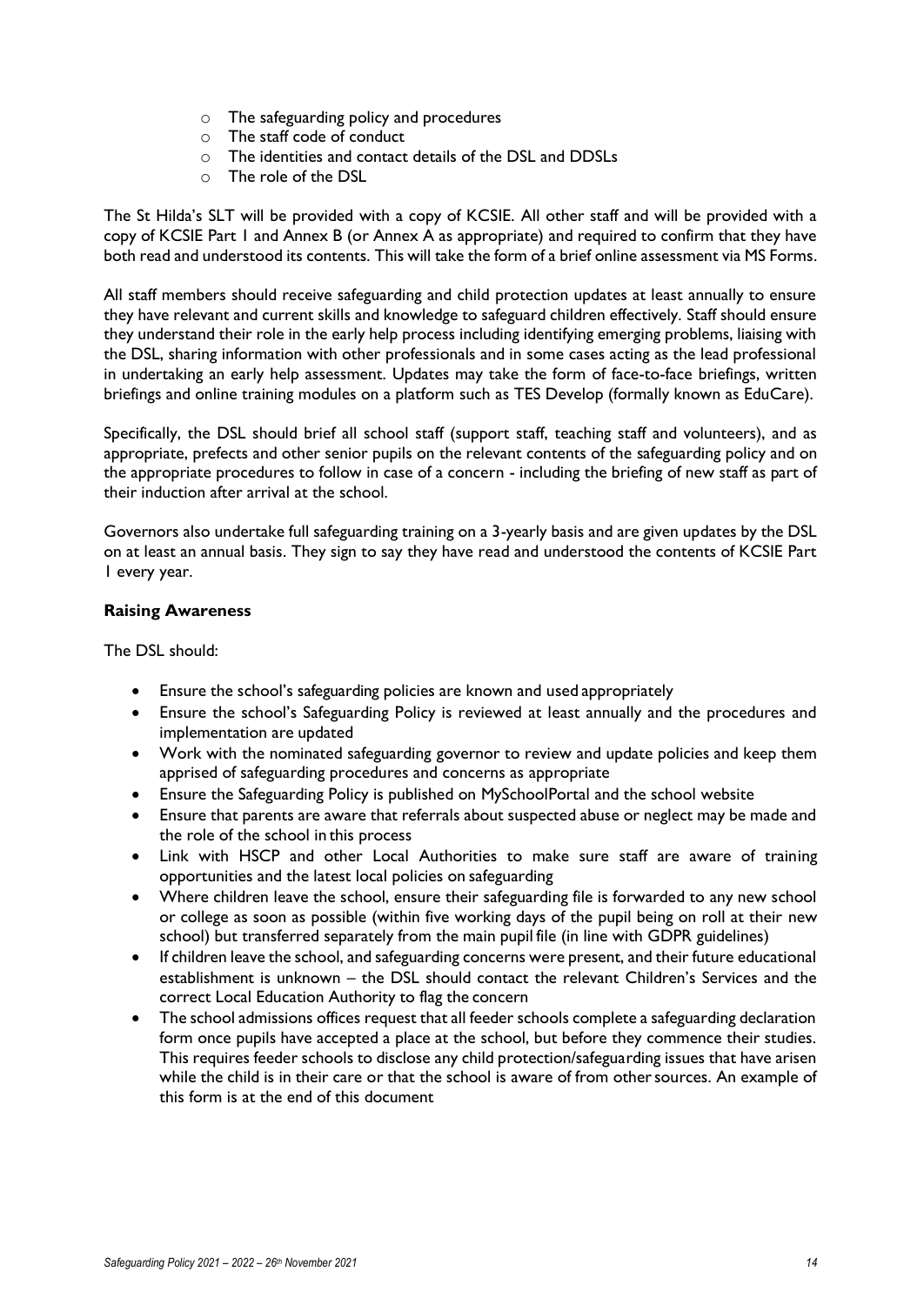The DSL is responsible for holding the school's copy of the current *Local Safeguarding Children Partnership Procedures* and being fully conversant with these procedures. In addition, they should hold and be conversant with the following:

- Keeping Children Safe in Education (2021)
- What to do if you're worried a child is being abused (2015)
- Hertfordshire Safeguarding Children Partnership Child Protection Procedures <http://hertsscb.proceduresonline.com/chapters/contents.html>
- Working Together to Safeguard Children DfE (2020)
- Boarding Schools: National Minimum Standards (2015)

# **Promoting Fundamental British Values (FBV)**

St Hilda's teaches a broad and balanced curriculum which promotes the spiritual, moral, social and cultural development of pupils and prepares them for the opportunities, responsibilities and experiences of life. It places great emphasis on the promotion of community cohesion. St Hilda's promotes FBV in many of its day to day interactions with pupils. Examples of this include whole school assemblies, PSHE lessons, talks and presentations, the School Council, Form Time and House competitions.

St Hilda's is a multi-cultural and multi faith school, which aims to:

- Ensure children become valuable and fully rounded members of society, who treat others with respect and tolerance regardless of background
- Promote the FBV of democracy, the rule of law, individual liberty and mutual respect and tolerance for those of different faiths and beliefs
- Promote mutual respect amongst pupils and ensure they are fully prepared for life in modern Britain when they leave school

As a result of this St Hilda's expects pupils to:

- Gain an understanding of how citizens influence decision making through democratic processes
- Recognise that freedom to hold faith and beliefs is protected in law
- Accept that people having different faiths or beliefs to oneself (or having none) should be accepted and tolerated and should not be the cause of prejudicial or discriminatory behaviour
- Recognise the means of identifying and combatting discrimination

Guidance on promoting fundamental British values in schools is available at: [www.gov.uk/government/news/guidance-on-promoting-british-values-in-schools-published.](http://www.gov.uk/government/news/guidance-on-promoting-british-values-in-schools-published)

#### **Prevent**

St Hilda's has a duty of care to both pupils and staff. This includes safeguarding them from the risk of being drawn into terrorism. Being drawn into terrorism includes not just violent extremism but also non-violent extremism, which can create an atmosphere conducive to terrorism and can popularise views which terrorists exploit. The government has defined extremism in the Prevent strategy as: *"vocal or active opposition to fundamental British values, including democracy, the rule of law, individual liberty and mutual respect and tolerance of different faiths and beliefs".*

Schools should be safe spaces in which children and young people can understand and discuss sensitive topics, including terrorism and extremist ideas that are part of the terrorist ideology and learn how to challenge these ideas. St Hilda's does not intend to limit discussion of these or other issues related to FBV e.g. democracy, law and government, however, it is mindful of its existing duties to forbid political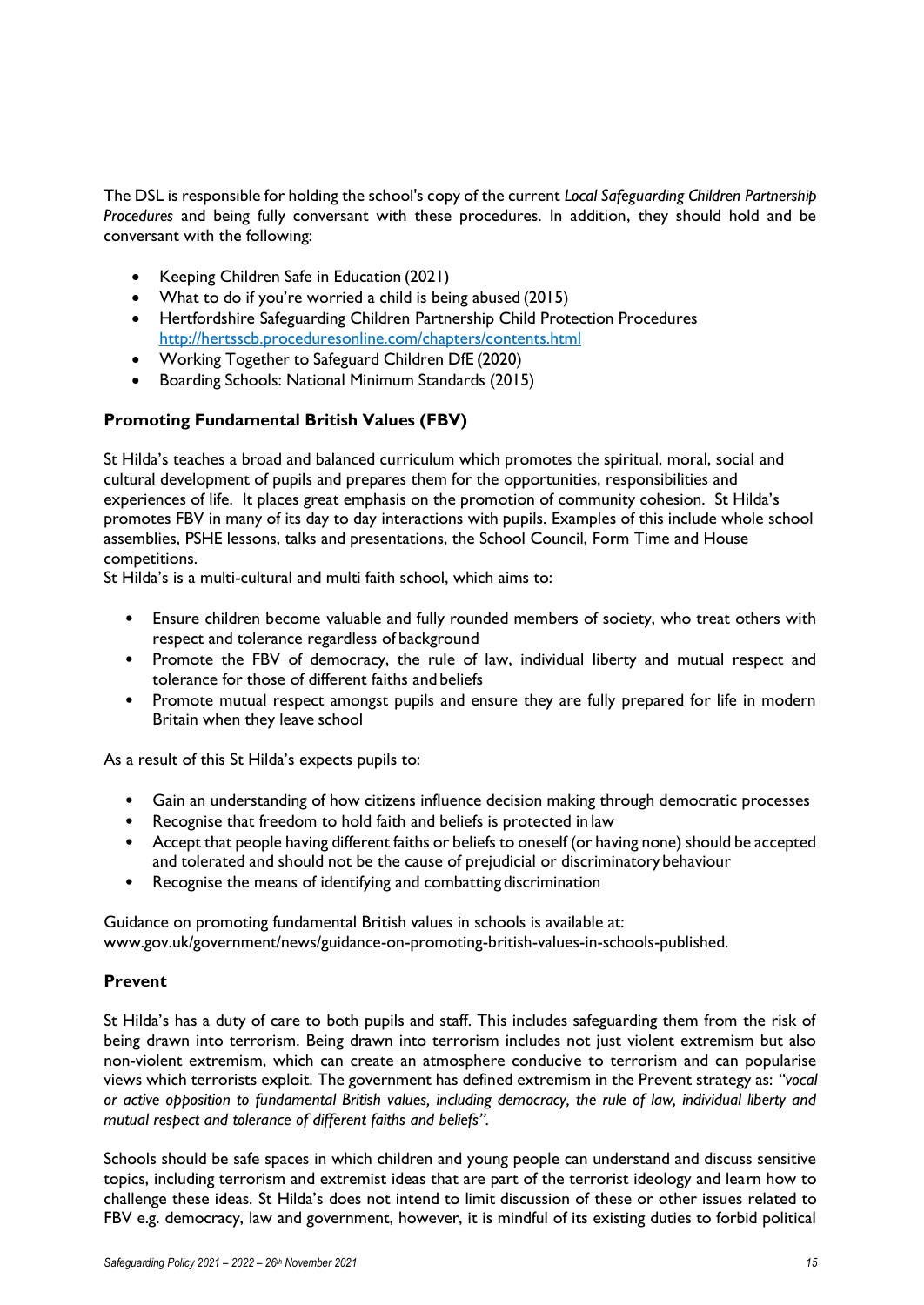indoctrination and secure a balanced presentation of political issues.

The Prevent strategy, published by the Government in 2011 and updated in 2019, is part of the overall counter- terrorism strategy, CONTEST. The aim of the Prevent strategy is to reduce the threat to the UK from terrorism by stopping people becoming terrorists or supporting terrorism.

Section 26 of the Counter-Terrorism and Security Act 2015 (the Act) places a duty on schools to have "due regard to the need to prevent people from being drawn into terrorism".

The 2011 Prevent strategy has three specific strategic objectives:

- Respond to the ideological challenge of terrorism and the threat we face from those who promote it
- Prevent people from being drawn into terrorism and ensure that they are given appropriate advice and support
- Work with sectors and institutions where there are risks of radicalisation that we need to address

**If staff become aware of activity that could fall within the categories outlined in the Prevent strategy, they must pass the information on to the Head.** If required, the school will work with the local authority to make appropriate referrals to Channel, a programme which focuses on providing support at an early stage to people who are identified as being vulnerable to being drawn into terrorism. The programme uses a multi-agency approach to protect vulnerable people by:

- Identifying individuals at risk;
- Assessing the nature and extent of that risk; and,
- Developing the most appropriate support plan for the individuals concerned.

Further guidance can be found at [www.gov.uk/government/publications/channel-guidance.](http://www.gov.uk/government/publications/channel-guidance)

There is no such thing as a 'typical extremist' and those involved in extremism come from a range of backgrounds and experiences. A list of indicators is attached as Appendix C to provide support for staff to understand and identify factors that could suggest a child or their family may be vulnerable or involved with extremism. The list of indicators is not exhaustive and all or none may be present in individual cases of concern. Nor does it mean that vulnerable people / young people experiencing these factors are automatically at risk of exploitation for the purposes of extremism. The accepted view is that a complex relationship between the various aspects of an individual's identity determines their vulnerability to extremism. Over-simplified assessments based upon demographics and poverty indicators have consistently demonstrated to increase victimisation, fail to identify vulnerabilities and, in some cases, increase the ability of extremists to exploit, operate and recruit.

All staff receive training on recognising the indicators of potentially vulnerable children and those who may be susceptible to radicalisation and the associated risks (such as being drawn into extremism or terrorism).

See Appendix C for indicators of vulnerability with regard to extremism.

#### **4. What to do if a child makes a disclosure of alleged abuse (including child-on-child sexual violence and sexual harassment) or if you are concerned about a child**

Children who report abuse to a teacher (or other member of staff or volunteer) must be **listened to**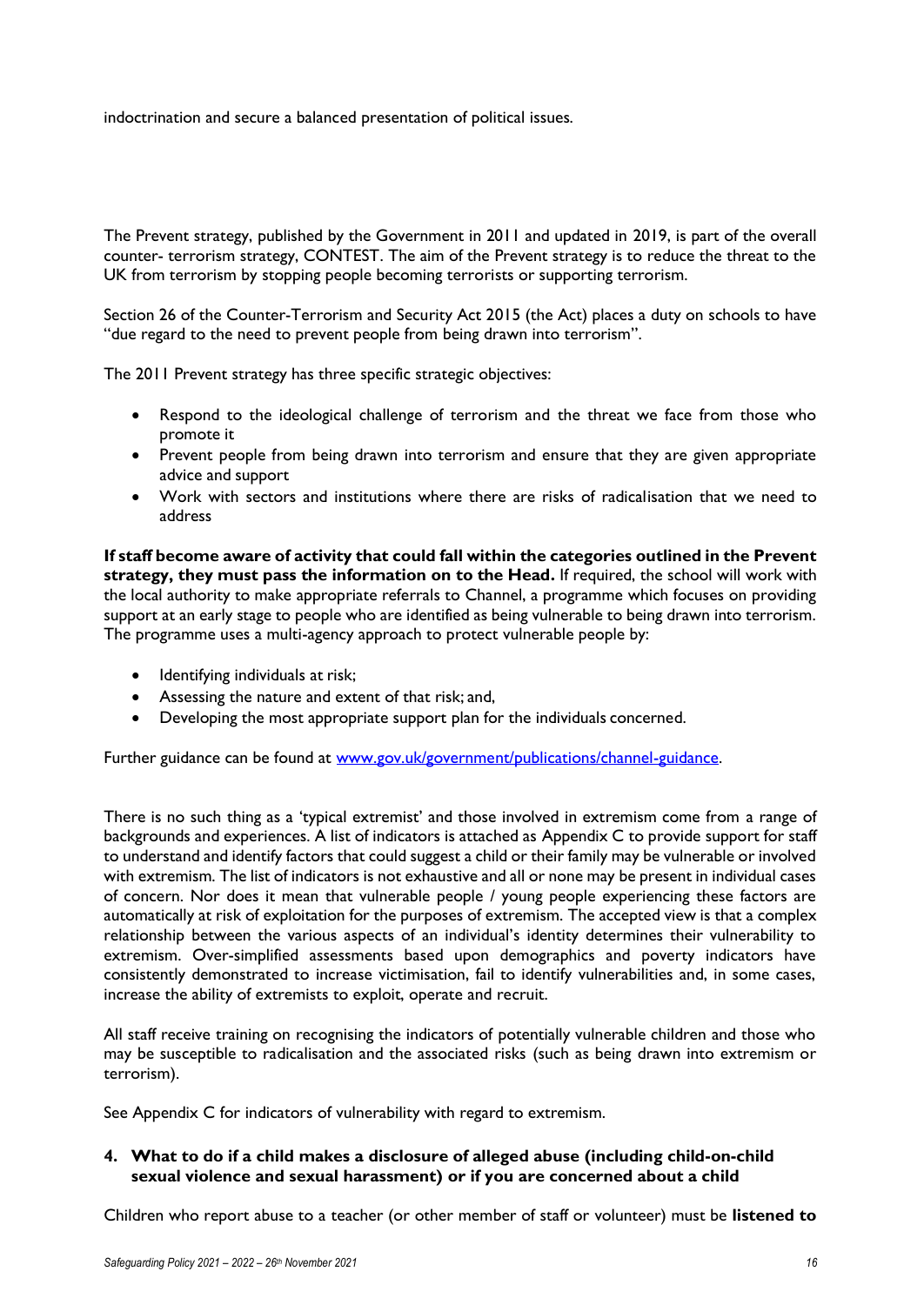and **heard**, whatever form their attempts to communicate their worries may take. You should engage the DSL or a DDSL in this process as soon as is practicable. The following points give guidance on how to deal with a child who makes an allegation or reports an allegation:

- The child should be listened to but not interviewed or asked to repeat the account
- Avoid questions, particularly leading questions
- The child should not be interrupted when recalling significant events
- All information should be noted carefully immediately following the conversation, including details such as timing, setting, who was present and what was said, in the child's own words. The account obtained should be recorded verbatim or as near as possible
- Care should be taken not to make assumptions about what the child is saying or to make interpretations or decisions about whether or not abuse has occurred
- 'Listened to' means just that; on no account should suggestions be made to children as to alternative explanations for their worries
- Advice or promises must not be given to the child other than the assurance that they have done the right thing in telling you and that you will be passing on their concern to the relevant person
- At all times the child's wishes and feelings must be respected as far as the law allows
- The written record of the allegations should be signed and dated by the person who received them as soon as practicable, although priority should always be given to referring the incident to external agencies if required
- These notes should be uploaded onto MyConcern as soon as possible after the disclosure
- All evidence (e.g. scribbled notes, mobile phones containing text messages, clothing and computers) must be safeguarded and preserved so they can be passed on to the DSL/DDSL intact
- All actions subsequently taken should be recorded with dates, times and signature. It is particularly important that if a disclosure is logged directly on MyConcern, the date and time of the disclosure is recorded as the time it actually took place rather than the time of it being logged
- All staff should be able to reassure victims that they are being taken seriously and that they will be supported and kept safe. A victim should never be given the impression that they are creating a problem by reporting abuse, sexual violence or sexual harassment. Nor should a victim ever be made to feel ashamed for making a report (KCSIE 2021 para 18)

N.B The school does not require parental consent to make a referral to social services but will seek to engage parents in the process unless doing so is likely to put the child at further risk.

You must then immediately inform the DSL or a DDSL in their absence.

If you are uncertain about whether or not to be concerned about a child, it is always best to share that information with the DSL/DDSL.

A member of staff or volunteer may come across circumstances where they suspect or observe abuse by pupils/students on other pupils/students the abuse may take the form of:

- verbal, physical, emotional abuse
- intimidation or bullying
- sexual abuse

Whilst children and young people who abuse others need to be held responsible for their abusive behaviour, it is also important that whilst being identified, they are responded to in a way that meets their needs as well as protecting others. They may well be children in need or at risk themselves. This sort of concern is to be reported to the DSL/DDSLs in the same way as any other form of abuse or suspected abuse; the Anti-Bullying Policy should also be consulted.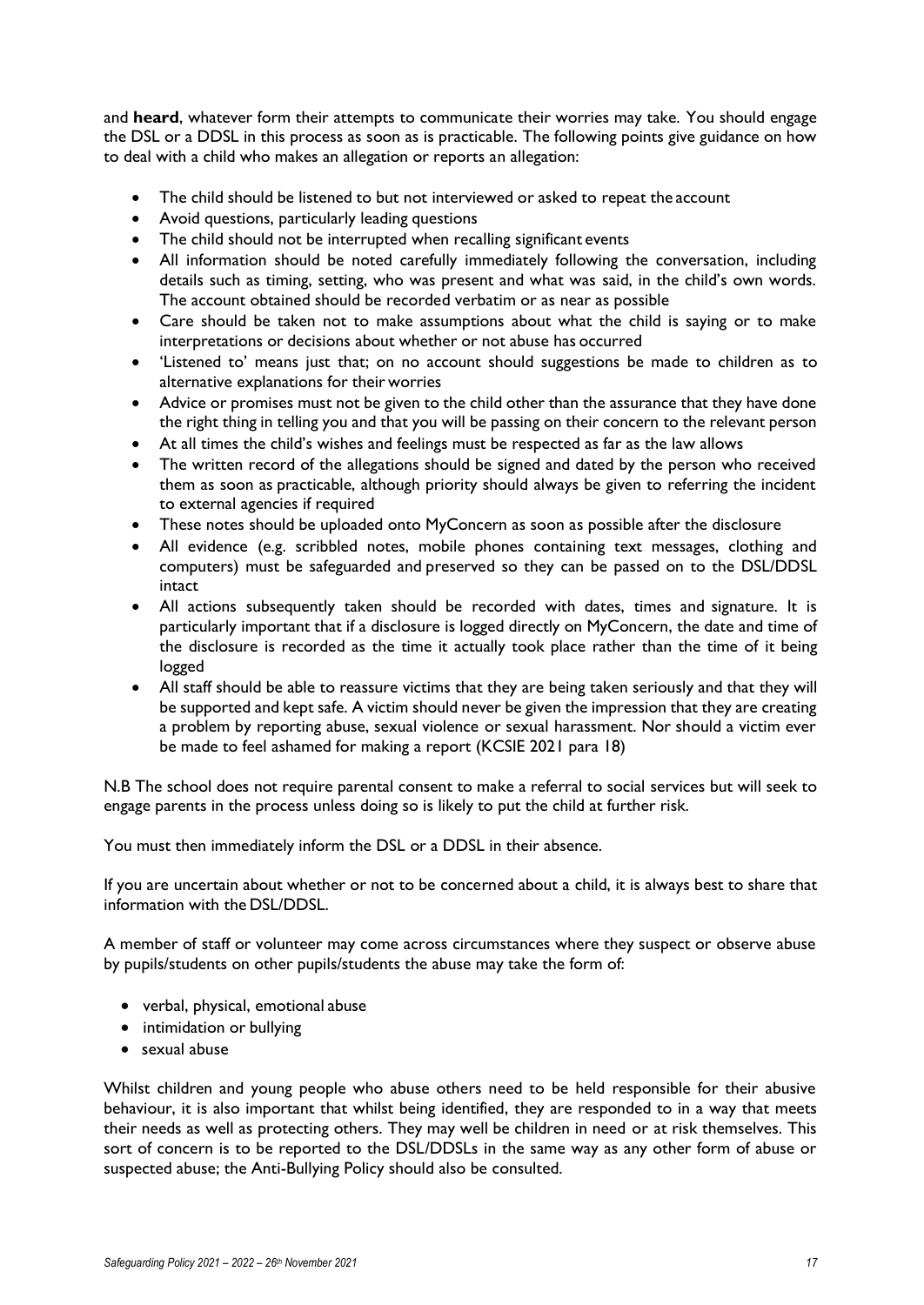# **Confidentiality**

A member of staff or volunteer **must not promise absolute confidentiality**. The child can be assured that whilst you cannot keep an allegation of abuse or suspected abuse to yourself, you will not tell anyone who does not need to know. It is best not to explain procedures in detail to the child but to say that the DSL will have to be told and will decide the next course of action.

# **The DSL**

The DSL (or DDSL under the direction of the DSL as appropriate) will take charge in school and make contact with the relevant people and execute the appropriate procedures. This will take into account the local multi-agency procedures of the HSCP and other Local Authorities. (See the flowchart in Appendix B for reference.) The DSL should also have due regard of the information included in the NPCC document *When to Call the Police* in deciding how to proceed with an incident.

A complaint involving a criminal offence will always be referred to the LADO or the police without further investigation by the school. The BSA will be informed (without disclosing any personal details of the case), in accordance with the Commitment to Care Charter, if the subject of the complaint works in the Senior School.

The member of staff or volunteer who is the subject of the allegation will be updated and supported throughout the process as appropriate. This may include providing alternative off-site accommodation if the colleague is suspended from duties, pending a full investigation.

The DSL is available to talk to staff about their concerns which can be raised on a 'what if' basis if necessary.

The action taken by the DSL may take into account the wishes of the pupil who has complained, provided that the pupil is of sufficient understanding and maturity and properly informed. However, there are times when the situation is so serious that decisions may need to be taken, after all appropriate consultation, which overrides a pupil's wishes. In addition, the DSL may consider the wishes of the complainant's parents, provided they have no interest which conflicts with the best interest of the pupil and that they are properly informed. Again, it may be necessary to override the parental wishes in some circumstances. The DSL will seek to involve appropriate staff, e.g. on a need-to-know basis as soon as possible.

# **Referral Guidelines**

Allegations against anyone working or volunteering at the school must be referred to the LADO within 24 hours of the referral being made

If a crime may have been committed, it should be reported to the police in accordance with Working Together procedures. The DSL will make judgements as to whether the child is 'in need' or 'at risk'. Where boundaries are unclear, the DSL will discuss the matter with the LADO (if staff are involved) or the Local Safeguarding Children's Partnership (for example, Hertfordshire's Targeted Advice Service or Brent's MASH team) to seek further guidance.

For example, in the following circumstances the DSL may take advice from the LADO or children's social care before a decision about making a referral is made:

- The complaint does not involve a serious criminal offence.
- A referral would be contrary to the wishes of the pupil complainant who is of sufficient maturity and understanding and properly informed, or is contrary to the wishes of the complainant's parents (not involving them as perpetrators)
- The case is one that could be satisfactorily investigated and dealt with under the School's internal procedures, the parents being kept fully informed, as appropriate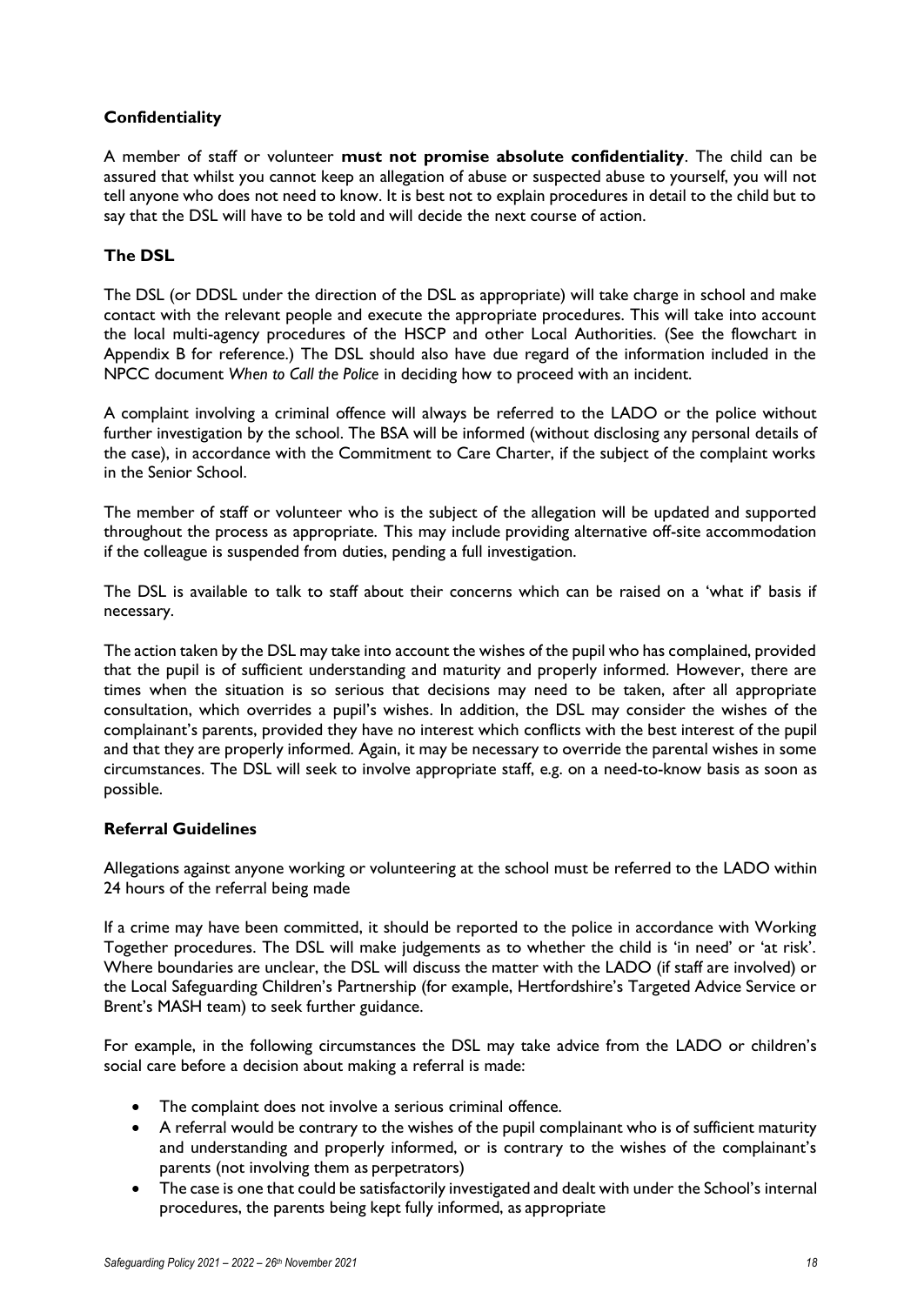If the child is deemed to be 'in need', the DSL will discuss with children's services whether to begin early intervention and support using the Common Assessment Framework (or local version if outside Hertfordshire).

If the child is deemed to be 'at risk', the DSL will make a referral under Section 47 of the Children's Act immediately.

#### **External agencies**

Whether or not the school decides to refer a particular complaint to the LADO or the police, the parents and pupil will be informed of their right to make their own complaint or referral and will be provided with the appropriate contact details.

#### **Abuse from use of Electronic Technology**

The era of greater access to and use of mobile technology and the internet exposes young people to previously unforeseen risks of abuse. Occasions of cyber bullying are increasing through the use of networking sites, such as WhatsApp, Facebook, Instagram, TikTok and Snapchat, and also through text and email messaging. People working with young people need to be aware of the risks posed by the use of such media. School policies on Anti-Bullying and Anti-Cyber Bullying should be adhered to as well as staff adopting safe working practices when considering communicating with pupils electronically.

Our students increasingly use mobile phones, tablets and computers on a daily basis. They are a source of fun, entertainment, communication and education and have proved to be vital during the COVID-19 lockdown. However, we know that some adults and young people will use these technologies to harm children. The harm might range from sending hurtful or abusive texts and emails, to enticing children to engage in sexually harmful conversations, webcam photography or face-to-face meetings. The Prevent duty also requires the school to safeguard vulnerable individuals from being radicalised or drawn into extremism through the internet or social media.

The use of technology has become a significant component of many safeguarding issues such as child sexual exploitation; radicalisation; sexual predation - technology often provides the platform that facilitates harm. An effective approach to online safety empowers a school or college to protect and educate the whole school or college community in their use of technology and establishes mechanisms to identify, intervene and escalate any incident where appropriate. Online safety training forms part of annual updates to staff and is available via EduCAre, our online training platform.

The breadth of issues classified within online safety is considerable, but can be categorised into three areas of risk:

- Content: being exposed to illegal, inappropriate or harmful material
- Contact: being subjected to harmful online interaction with other users
- Conduct: personal online behaviour that increases the likelihood of, or causes, harm

The school's e-safety policy is incorporated in the Pupil's **Acceptable Use of ICT and Mobile Phone Policy for Pupils** which can be found in the Policies section of MySchoolPortal. This explains how we try to keep students safe in school.

Cyber-bullying and sexting by students, via texts and emails, will be treated as seriously as any other bullying-type behaviour and will be managed through our counter-bullying procedures.

Further guidance on keeping children safe online, particularly during online learning, is available in KCSIE (September 2021), Annex D.

See the relevant DfE advice on **Searching**, **screening** and **[confiscation](https://www.gov.uk/government/uploads/system/uploads/attachment_data/file/444053/Searching_screening_confiscation_advice_Reviewed_July_2015.pdf)** https://www.gov.uk/government/groups/uk-council-for-child-internet-safety-ukccis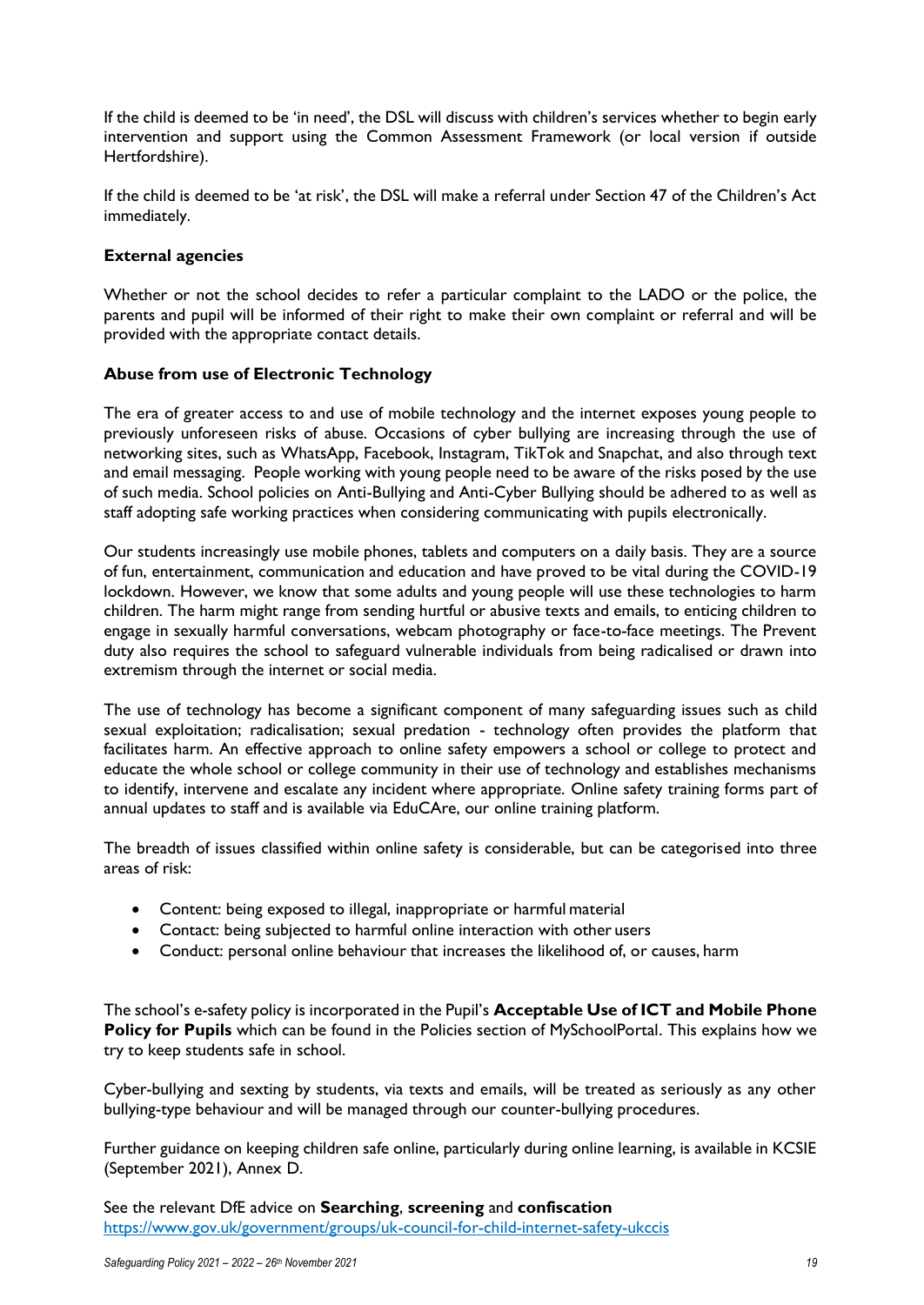The following measures and policies are in place to promote e-safety within the school:

**Induction and Education**: All pupils are inducted in appropriate use of the school's ICT facilities and other aspects of this policy upon arrival. Subsequently, Teachers/Tutors remind pupils at the start of each academic year about their obligations and code of conduct.

**Monitoring/Filtering:** The school will exercise its right to monitor the use of computer systems, including the monitoring/filtering of internet use, interception of e-mails and the deletion of inappropriate materials at all times.

(Factors considered when putting in place these measures, are set out in **[UK Safer](http://www.saferinternet.org.uk/advice-and-resources/teachers-and-professionals/appropriate-filtering-and-monitoring) [Internet](http://www.saferinternet.org.uk/advice-and-resources/teachers-and-professionals/appropriate-filtering-and-monitoring) [Centre:](http://www.saferinternet.org.uk/advice-and-resources/teachers-and-professionals/appropriate-filtering-and-monitoring)  [appropriate filtering and monitoring.](http://www.saferinternet.org.uk/advice-and-resources/teachers-and-professionals/appropriate-filtering-and-monitoring)**

**Follow these links for** Guidance on **[e-security](http://www.nen.gov.uk/)** and **[buying advice](https://www.gov.uk/guidance/buying-for-schools)** for schools.)

In circumstances where the school believes unauthorised use of the computer system is, or may be taking place, or the system is, or may be, being used for unlawful purposes, the school reserves the right to inform appropriate authorities and provide documentary evidence.

**Training:** Staff receive advice regarding ICT Code of Conduct, the use of social networking and electronic communication with pupils. Online safety training is integrated into the regular safeguarding training staff undergo and this forms part of the pupils' PSHE and Computing curiculums.

#### **Sharing nudes and semi-nudes**

All staff should be aware safeguarding issues can manifest themselves via use of technology in the form of sharing nudes and semi-nudes (colloquially referred to as sexting), often as a form of peer-on-peer abuse. The accepted terminology was updated by UKCIS in 2020 to reflect current usage by young people.

Whilst professionals refer to the issue as 'sexting' there is no clear definition of 'sexting'. Many professionals consider sexting to be 'sending or posting sexually suggestive images, including nude or semi-nude photographs, via mobiles or over the Internet.' (Adolescents and self-taken sexual images. Cooper, Quayle, Jonsson, Svedin, 2014).

Creating and sharing sexual photos, livestreams and videos of under 18s is illegal and therefore causes the greatest complexity for schools and other agencies when responding. It also presents a range of risks which need careful management. 'Youth produced sexual imagery' best describes the practice because:

· 'Youth produced' includes young people sharing images that they, or another young person, have created of themselves.

· 'Sexual' is clearer than 'indecent.' A judgement of whether something is 'decent' is both a value judgement and dependent on context.

· 'Imagery' covers both still photos and moving videos (and this is what is meant by reference to imagery throughout the document).

See the detailed UKCIS advice on Sharing Nudes and Semi-Nudes on the Resources tab of MyConcern. All staff have all been provided with a one-page summary of this advice, also published by UKCIS.

#### **Steps to take when dealing with an incident of sexting:**

For general concern expressed by a pupil about how sexting may affect them or for information only.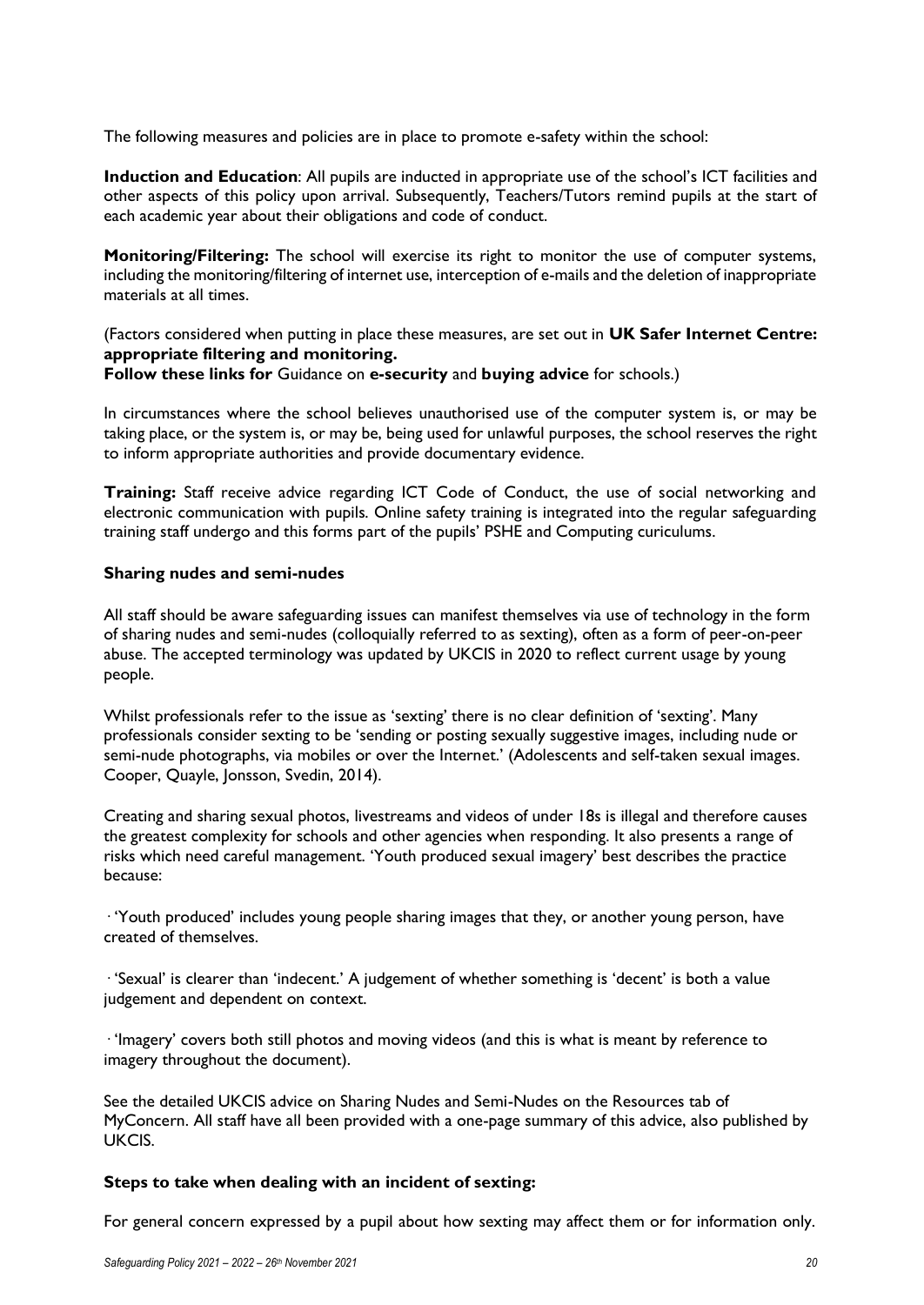This should be for cases where the concern expressed is not specific or related to an alleged incident or disclosure. In this case staff should direct pupils to the following government website [https://www.disrespectnobody.co.uk/sexting/what-is-](https://www.disrespectnobody.co.uk/sexting/what-is-sexting/) [sexting/](https://www.disrespectnobody.co.uk/sexting/what-is-sexting/)

If a disclosure is made about an alleged sexting incident by a pupil the following steps should be taken:

- Follow the steps outlined in 'What to do' for the recording and reporting of any disclosure as outlined in the summary of the safeguarding policy
- Contact the DSL as soon as possible
- If appropriate and with the pupil's permission, take the mobile phone. **Do not view any content.** Place it face down. Turn it off. Place it in an envelope on which you have written: What the envelope contains, the name of the pupil, the date and time. Ask the pupil to sign the envelope over the seal of the envelope to ensure that it cannot be opened and resealed without anyone knowing about it
- Hand the mobile phone to the DSL (or in his absence the DDSL) at the same time as you report your concern

The DSL will deal with the incident using the detailed guidance contained in the UK Council for Child Internet Safety document 'Sexting in Schools and Colleges' [https://www.safeguardinginschools.co.uk/wp](https://www.safeguardinginschools.co.uk/wp-content/uploads/2016/08/Sexting-in-schools-and-colleges-UKCCIS-August-2016.pdf)[content/uploads/2016/08/Sexting-in-schools-and-colleges-UKCCIS-August-2016.pdf](https://www.safeguardinginschools.co.uk/wp-content/uploads/2016/08/Sexting-in-schools-and-colleges-UKCCIS-August-2016.pdf)

# **Bullying (Peer-on-peer abuse)**

While bullying between children is not a separate category of abuse or neglect, it is a very serious issue that can cause considerable anxiety and distress. All incidences of peer-on-peer abuse should be logged on MyConcern and managed by the DSL (or DDSLs) in accordance with the school's Anti-Bullying Policy. If bullying is particularly serious and there is reasonable cause to suspect that a child is suffering or likely to suffer significant harm it could lead to the implementation of child protection procedures.

Peer-on-peer abuse can take several forms:

- Cyber-bullying, prejudice-based bullying or discriminatory bullying
- Abuse in intimate personal relationships between peers
- Physical abuse which can include hitting, kicking, shaking, biting, hair pulling or otherwise causing physical harm
- Sexual violence and sexual harassment (SVSH) see below
- Consensual and non-consensual sharing of nudes and semi-nudes
- Causing someone to engage in sexual activity without consent, such as forcing someone to strip, touch themselves sexually, or to engage in sexual activity with a third party
- Upskirting
- Initiation/hazing type violence and rituals

Staff should recognise that children are capable of abusing their peers. Full reference to this can be found in the school's Anti-Bullying Policy, which details the following:

- What constitutes peer-on-peer abuse
- How allegations of peer-on-peer abuse will be dealt with
- How victims of peer-on-peer abuse will be supported
- How perpetrators of such abuse will be given support to change their behaviour, in addition to being disciplined as appropriate
- How the risk of peer-on-peer abuse can be minimised

It is vital that staff are aware of potential incidences of peer-on-peer abuse, which should never be tolerated or passed off as "banter" or "part of growing up". Particular care should be taken to ensure that all incidences of online peer-on-peer abuse or sexting are reported to the relevant authorities and not investigated by the school.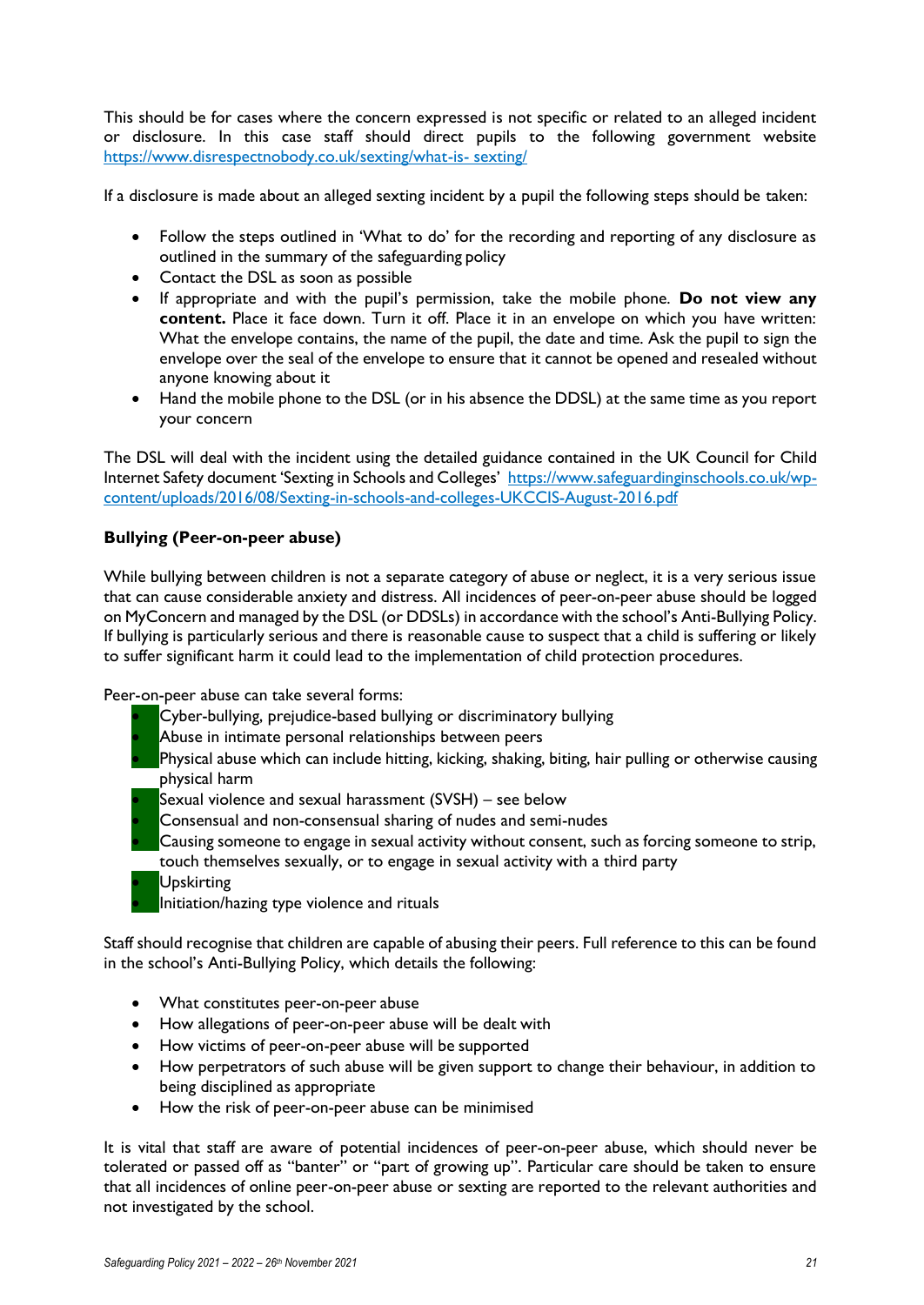Peer-on-peer abuse manifests itself particularly where there are minority groups in an organisation. Particular care should be taken to ensure that such groups are protected as far as possible from majority groups (See KCSIE 2021 Annex B)

# **Child Sexual Exploitation (CSE), Child Criminal Exploitation (CCE), Female Genital Mutilation (FGM) and Honour-Based Abuse (HBA)**

Child sexual exploitation (CSE) is a form of child sexual abuse. It occurs where an individual or group takes advantage of an imbalance of power to coerce, manipulate or deceive a child or young person under the age of 18 into sexual activity (a) in exchange for something the victim needs or wants, and/or (b) for the financial advantage or increased status of the perpetrator or facilitator. The victim may have been sexually exploited even if the sexual activity appears consensual. Child sexual exploitation does not always involve physical contact; it can also occur through the use of technology. (Working Together to Safeguard Children 2020). CSE must always be treated as a form of child sexual abuse.

Child Criminal Exploitation (CCE) may also occur as a result of an imbalance of power. In addition to age, the imbalance may be due to a range of other factors, including (but not limited to) gender, sexual identity, cognitative ability, physical strength, status and access to economic or other resources. The experiences of girls who are criminally exploited can be very different to that of boys. It is also important to note that both boys and girls being criminally exploited may be at higher risk of sexual exploitation (KCSIE 2012 para 35).

It is important to note that both CSE and CCE may be perpetrated by:

- Groups or individuals
- People of any gender identity
- Children or adults.

Incidents of CSE and CCE must be investigated very carefully, and it must not be assumed that the alleged perpetrator fits the stereotype of a strong male.

Female Genital Mutilation (FGM): professionals in all agencies, and individuals and groups in relevant communities, need to be alert to the possibility of a girl being at risk of FGM, or already having suffered FGM. There is a range of potential indicators that a child or young person may be at risk of FGM, which individually may not indicate risk but if there are two or more indicators present this could signal a risk to the child or young person. Victims of FGM are likely to come from a community that is known to practise FGM. Professionals should note that girls at risk of FGM may not yet be aware of the practice or that it may be conducted on them, so sensitivity should always be shown when approaching the subject. Staff should activate local safeguarding procedures, using existing national and local protocols for multi-agency liaison with police and children's social care. (See KCSIE 2021 Annex B for further details)

So-called 'honour-based' abuse (HBA) encompasses crimes which have been committed to protect or defend the honour of the family and/or community, including FGM, forced marriage, and practices such as breast ironing. All of the above, by definition, constitute abuse, regardless of motivation. If staff have concerns about the possibility of our pupils being subject to HBA these should be reported immediately to the DSL.

**All employees of the school have a statutory duty to report cases of FGM involving children directly to the police, rather than via the DSL or Head, who should both be informed immediately once a report has been filed. FGM concerns should reported to Hertfordshire Domestic Violence/Abuse helpline on 08088 088 088 or in emergency dial 999. FGM concerns in the Metropolitan Police area should be reported via 101.**

**Child on Child Sexual Violence and Sexual Harassment**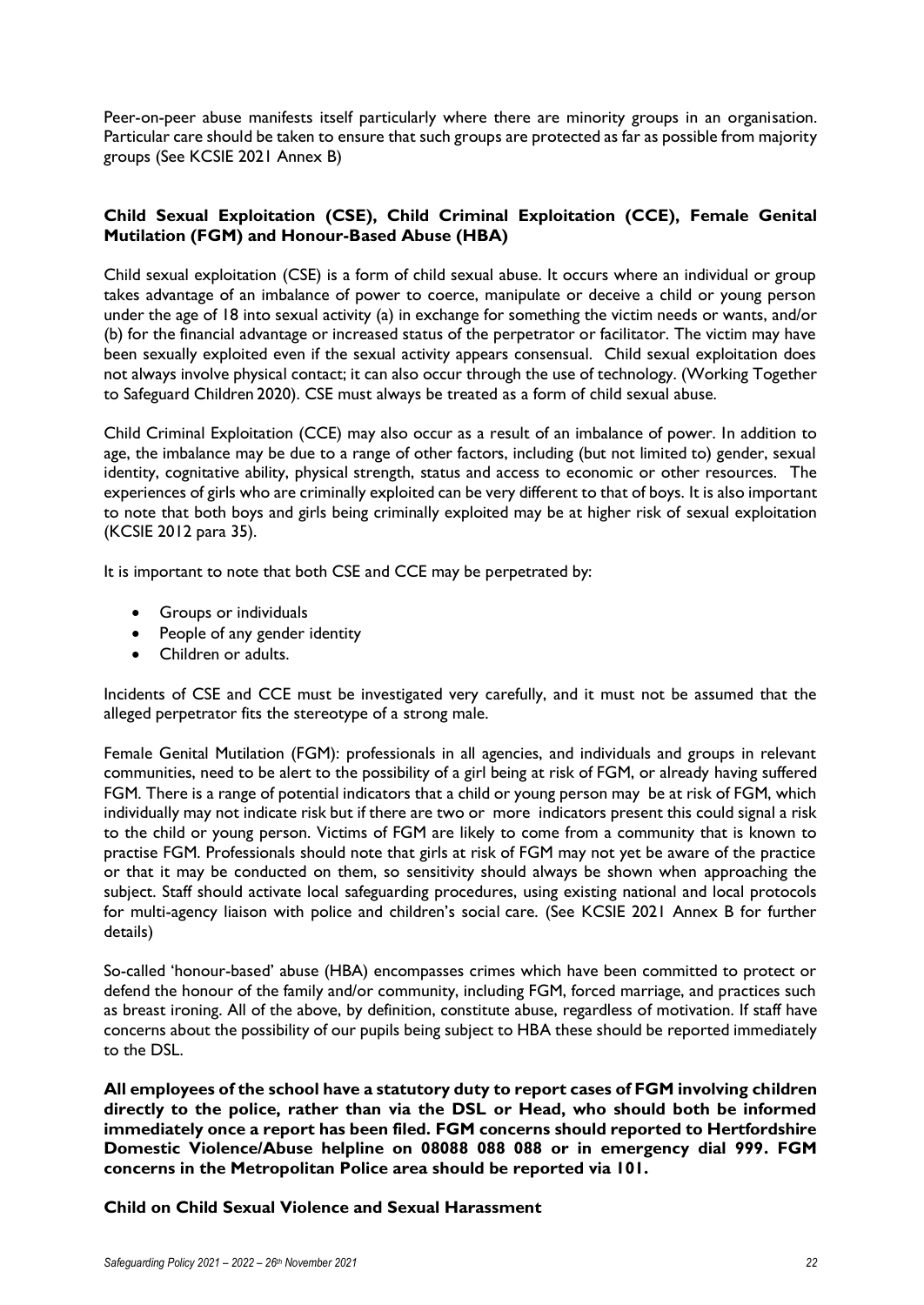Sexual violence includes, but is not limited to, rape or assault by penetration by one or more perpetrators against a victim or victims. It can also include intentional touching of a sexual nature where consent has not been freely given. (For further guidance, see KCSIE 2021 Part 5 or the DfE's advice pape[r Sexual Violence and Sexual Harassment Between Children in Schools and Colleges \(2021\)\)](https://assets.publishing.service.gov.uk/government/uploads/system/uploads/attachment_data/file/719902/Sexual_violence_and_sexual_harassment_between_children_in_schools_and_colleges.pdf). Should staff become aware of a sexual assault having taken place, they must inform the DSL or DDSL(s) as a matter of urgency. If a pupil wishes to disclose details of such an assault, this should be done with **at least** two members of staff present, one of whom should be the DSL/DDSL. Every effort should be made to support the victim and to protect the identity of the alleged perpetrator to ensure that legal proceedings can run their course. The SLT will liaise with the police regarding minimising the risk of a further assault taking place if the alleged perpetrator is still in school. This will involve conducting a written risk assessment.

Sexual harassment includes, but is not limited to, sexual comments, taunting and threatening sexual behaviour. This should be dealt with by the Deputy Head and a record logged on MyConcern. The victim of harassment will be offered appropriate support, such as counselling.

Staff should make it clear to pupils that such behaviour is **never** acceptable.

The DfE guidance on Sexual Violence and Sexual Harassment (2021, Para 76) states that "there should be a zero-tolerance approach to abuse and it is never acceptable and will not be tolerated." Furthermore, KCSIE 2021 (Para 145) states that abuse "should never be passed off as 'banter', 'just having a laugh', 'part of growing up' or 'boys will be boys' as this can lead to a culture of unacceptable beahviours and au unsafe environment for children." It must be stressed that not only boys perpertrate sexaual and/or sexual harassment. The DfE guidance on Sexual Viloence and Sexual Harassment makes it clear that it can occur between "children of any age and sex" (Para 1).

The DSL should regularly review case of sexual violence and sexual harrassment to see if any distinct patterns emerge.

Consideration should then be given to take further preventative measures, e.g. additional teaching time, enhanced staff training or changes to the physical infrastructure to ensure that the risk of further occurences of inappropriate behaviour is minimised. Even if there are no reported cases of peer-onpeer abuse, of any description, it should not be assumed that it is not happening. The school will therefore make it as straightforward as possible foor children to be able to report such behaviour.

If, after investigation, it is found that a report of sexual violence or harassment is unsubstantiated, unfounded, false or malicious, the DSL should consider whether the child and/or the person who has made the allegation is in need of any help or whether disciplinary action should be taken against the person reporting. This should be done in line with the school's behaviour policy.

# **Upskirting**

"Upskirting typically involves taking a picture under a person's clothing (not necessarily a skirt) without their permission or knowledge, with the intention of viewing their genitals or buttocks (with or without underwear) to obtain sexual gratification, or cause the victim humiliation, distress or alarm" (KCSIE Annex B, 2021). Any suspected incidents of upskirting must be reported immediately to the DSL/DDSLs, who will refer the matter to the police as it is a criminal offence. Anyone of any gender can be a victim.

#### **Gang Violence**

There are a number of areas in which young people are put at risk by gang activity, both through participation and as victims of gang violence which can be in relation to their peers or to a gang involved adult in their household. A child who is affected by gang activity or serious youth violence may have suffered, or may be likely to suffer, significant harm through physical, sexual and emotional abuse of neglect.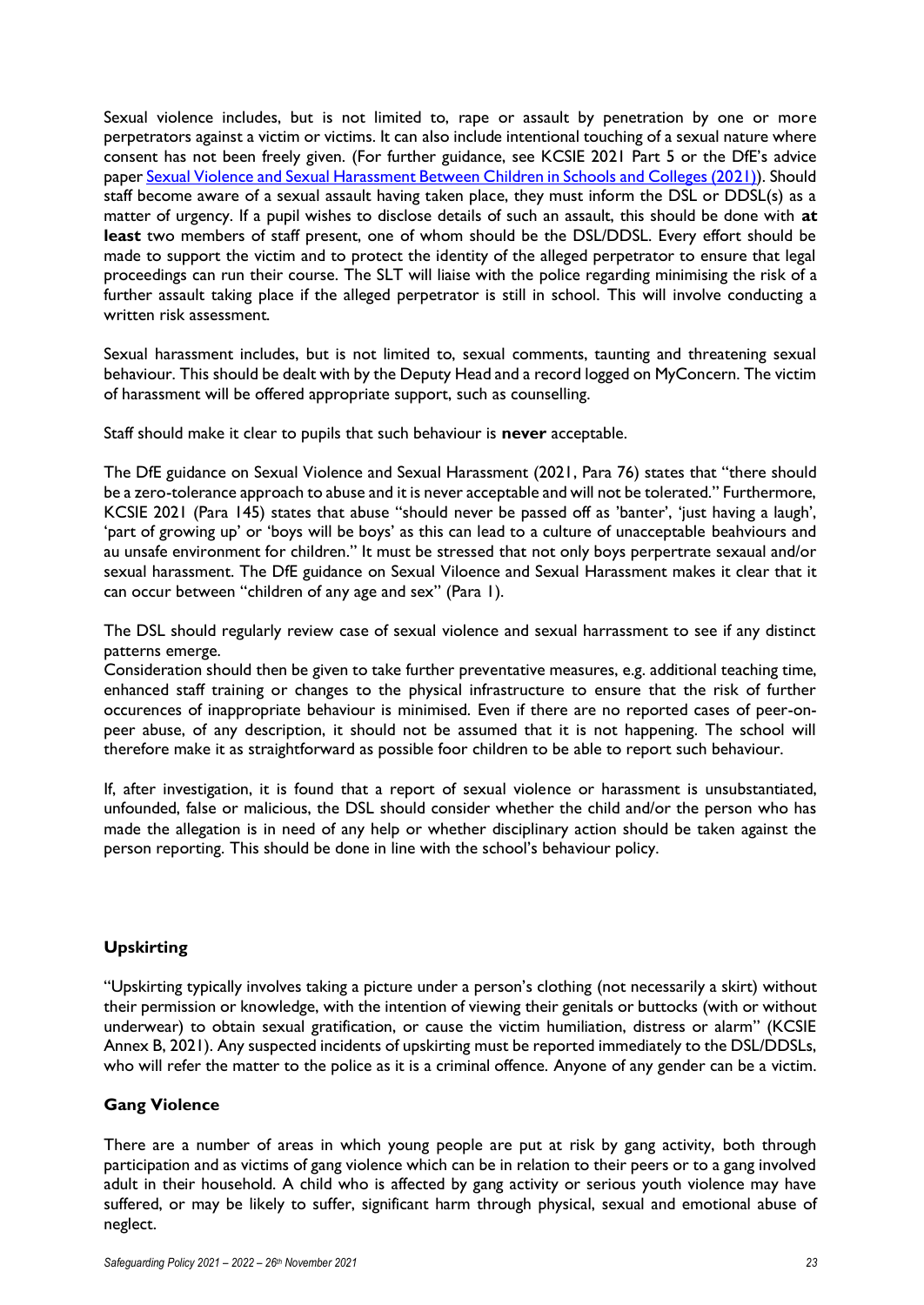For more information on safeguarding children affected by gang violence refer to the following document published by the Home Office.

'[Preventing Youth Violence and Gang Involvement](https://assets.publishing.service.gov.uk/government/uploads/system/uploads/attachment_data/file/418131/Preventing_youth_violence_and_gang_involvement_v3_March2015.pdf) – Practical Advice for Schools and Colleges '

If you become aware that a pupil is involved in gang activity this should be reported immediately to the DSL who will arrange to meet with relevant staff to decide the best course of action which may involve the police and other outside agencies.

# **County Lines**

St Hilda's proximity to major transport thoroughfares, in addition to the widespread catchment area of its pupils, could make the school a target for the organisers of County Lines. Essentially, these involve coercing young people into transporting drugs and other illegal items from urban areas into provincial towns. Staff should be particularly vigilant in monitoring pupils for indicators such as the following:

- Sudden changes in appearance or dress
- Carrying a second mobile phone
- Unusual anxiety when delayed, e.g. to attend a detention
- Unexplained absences, particularly on Mondays and Fridays
- Unexplained injuries

These are just some of the indicators that a child might be involved in County Lines. Further information can be obtained from the Home Office publication [Criminal Exploitation of Children and Vulnerable](https://assets.publishing.service.gov.uk/government/uploads/system/uploads/attachment_data/file/741194/HOCountyLinesGuidanceSept2018.pdf)  [Adults: County Line Guidance.](https://assets.publishing.service.gov.uk/government/uploads/system/uploads/attachment_data/file/741194/HOCountyLinesGuidanceSept2018.pdf) Suspected involvement in County Lines must be reported to the DSL immediately, who will then liaise with appropriate pastoral staff to protect the pupil(s) from harm.

#### **Domestic violence**

The issue of children living with domestic violence is now recognised as a matter for concern in its own right by both government and key children's services agencies. The link between child physical and sexual abuse and domestic violence is high. All the outcomes for children can be adversely affected if they are living with domestic violence and abuse - the impact is usually on every aspect of a child's life. The impact of domestic violence and abuse on an individual child will vary according to the child's resilience and the strengths and weaknesses of their particular circumstances.

If staff become aware that a pupil is living with domestic violence the DSL should be made aware and a decision made about the involvement of social services and the police. Our aim is to work with parents alongside outside agencies in the best interest of the child. Although the school is not part of *Operation Encompass*, due to its pupils coming from a wide range of different Local Authorities, it will make every effort to liaise closely with the police and will act immediately on any information being provided by the Police to ensure that a child's welfare is maximised at all times.

#### **Mental Health**

All staff should recognise that poor mental health can, in some cases, be an indicator that a child has suffered from or is at risk of suffering abuse, neglect or exploitation. Key pastoral staff (e.g. classroom teachers) are in an excellent position to ascertain when the mental health of a child has changed. They should not attempt a mental health diagnosis and must be careful in the use of any specific language used in dialogue with the pupil, such as the term "depression". All children thought to be suffering from poor mental health, low mood or low self-esteem should be referred to the Head or Deputy. They will then liaise with the Foundation's counsellor who will perform an initial diagnosis or will refer to external agencies such as CAMHS for advice. In an emergency, the child should be referred directly to the DSL, who will arrange for emergency care to be provided.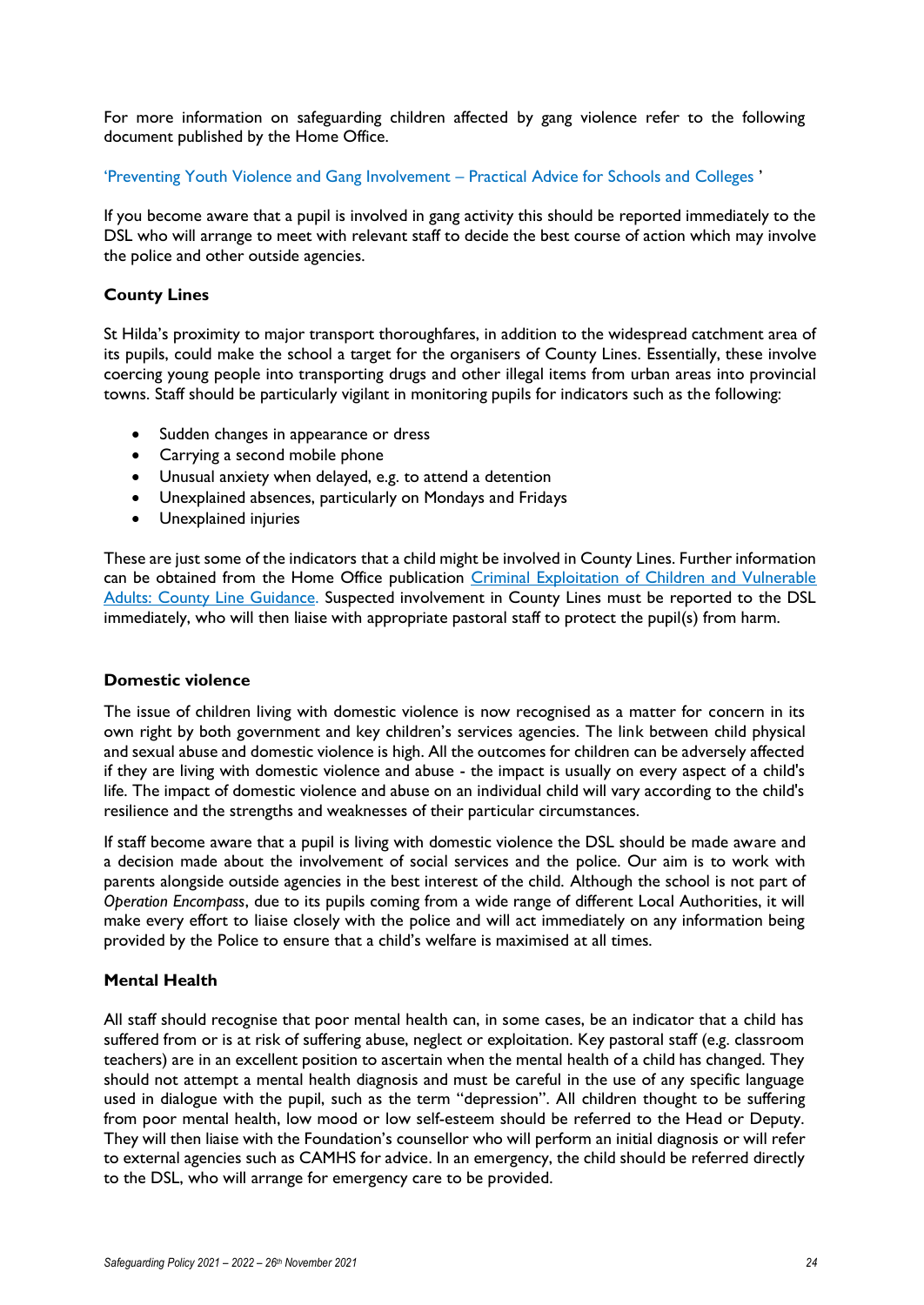In addition, any suspected or disclosed incidents of self-harm should be logged on MyConcern. If a pupil requires immediate medical attention, the Health Centre on the Aldenham site must be contacted urgently for assistance.

#### **Impact of abuse**

The impact of abuse should not be underestimated. Many children do recover well and go on to lead healthy, happy and productive lives, although most adult survivors agree that the emotional scars remain, however well buried. For some children, full recovery is beyond their reach and the rest of their childhood and their adulthood may be characterised by anxiety or depression, self-harm, eating disorders, alcohol and substance misuse, unequal and destructive relationships and long term medical or psychiatricdifficulties. In addition, their life chances may be severely curtailed due to the impact on their academic progress during the period of abuse.

#### **Good practice involves:**

- Treating all pupils with respect
- Setting a good example by conducting ourselves appropriately
- Encouraging positive, respectful and safe behaviour amongst pupils
- Being a good listener
- Being alert to changes in pupils' behaviour
- Recognising the challenging behaviour may be an indicator of abuse
- Reading and understanding the school's Safeguarding Policy and guidance documents on wider safeguarding issues, e.g. bullying, behaviour, code of conduct, restraint
- Maintaining the appropriate standard of conversation and interaction with and between pupils
- Maintaining professional standards of pastoral care within the context of appropriate professional separation and avoiding the use of sexualised, derogatory or over familiar language in the company of pupils
- Being aware that the personal and family circumstances and lifestyles of some pupils lead to an increased risk of abuse

# **Children who may be particularly vulnerable**

Some children may be at increased risk. Many factors may contribute to this including prejudice, discrimination, isolation, social exclusion, communication issues and reluctance on the part of some adults to accept that abuse can occur.

A vulnerable child should not be left on their own or sent back to lessons or sent back to his/her boarding house; you must make arrangements to stay with the child until an initial assessment of the situation has been made by the DSL or, in his absence, a DDSL. If lesson cover is needed contact the Deputy Head.

Any child at the school who is looked after by the Local Authority must have special attention paid to their needs, including ensuring that their learning is managed as effectively as possible.

Any child at the school with special educational needs or who has a disability must have special attention paid to their vulnerabilities.

To ensure all pupils receive equal protection, it is imperative that staff members pay particular attention to the needs of children who are particularly at risk from abuse, for example:

Pupils:

- With Special Educational Needs and disabilities (because they might not have the communication skills necessary to disclose abuse if it occurs);
- Affected by parental substance abuse;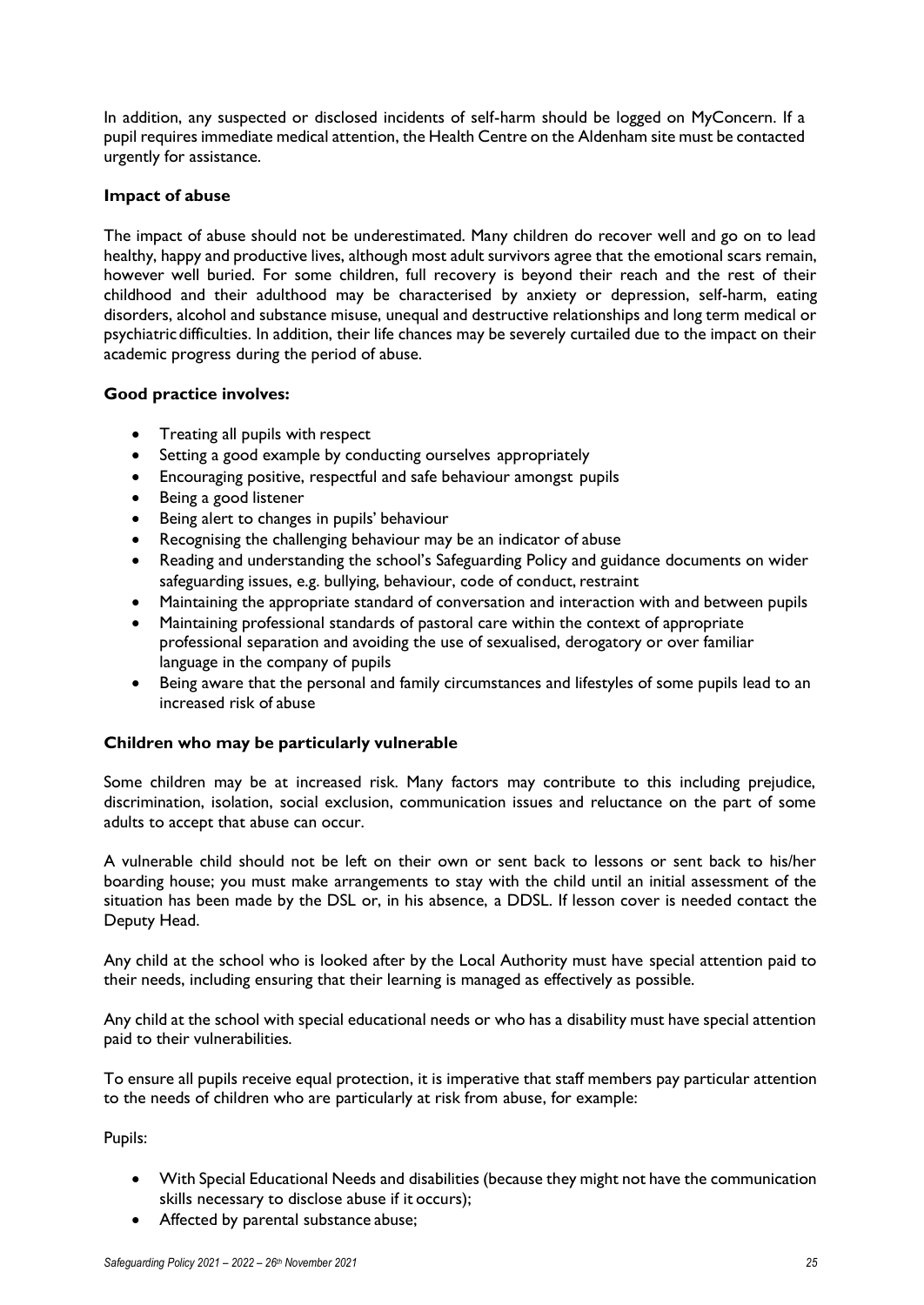- Who do not have English as their first language;
- Living away from home, in temporary accommodation or have transient lifestyles;
- Who run away or go missing;
- Who are vulnerable to being bullied or engaged in bullying;
- Who are vulnerable to discrimination and maltreatment on the grounds of race, ethnicity, religion, sexuality or any other protected characteristic;
- At risk of child sexual exploitation (CSE), prostitution or child trafficking;
- At risk of child criminal exploitation (CCE);
- Are likely to be victims of prejudice based bullying;
- At risk from being brought into County Lines operations; or,
- At risk of forced marriage or female genital mutilation (FGM).

Children with Special Educational Needs and Disabilities (SEND) and those with English as an Additional Language (EAL) are particularly vulnerable and as such can face additional safeguarding challenges. Staff are aware and mindful that additional barriers can exist when recognising abuse and neglect in children with SEND or EAL. Such barriers can include:

- Assumptions that indicators of possible abuse such as behaviour, mood and injury, relate to the child's disability without further exploration
- Children with SEND or EAL can be disproportionally impacted by things like bullying without outwardly showing any signs or being able to fully express their feelings
- Communication barriers, such as difficulties in articulating how they have been abused and difficulties in overcoming these barriers

The school's Anti-Bullying, Behaviour, Special Educational Needs and Disabilities, English as an Additional Language and Equal Opportunities policies provide additional information on the strategies adopted.

#### **Helping children to keep themselves safe**

Children are taught to understand and manage risk through the school's PSHE lessons, assemblies and pastoral input from Form Teachers. The school's approach is to help children think about the risks they may encounter and with staff work out how these risks might be overcome. Being taught to manage risk is a valuable part of a child's education. Children are regularly reminded about safety, e-safety and tackling bullying issues. The school promotes an ethos of respect for children and pupils are encouraged to speak to a member of staff if they have concerns about themselves or others.

Child abuse can be devastating for the child and very distressful for the staff who become involved. The school will support pupils, families and staff by:

- Taking all suspicions and disclosures seriously
- Maintaining confidentiality and sharing information on a need to know basis only with relevant agencies and individuals
- Storing records securely
- Offering details of help lines, counselling and other avenues of external support
- Co-operating fully with relevant statutory agencies

#### **Children who run away or go missing**

Occasionally, pupils may run away from home. If any pupil goes missing from school, staff should follow the Missing Pupil Policy. However, sometimes the school may become aware that a pupil ran away from home. In such a case:

The school should work with the police and parents to give any possible assistance in finding the child – such as contacting known friends and searching school buildings and grounds, particularly boarding houses.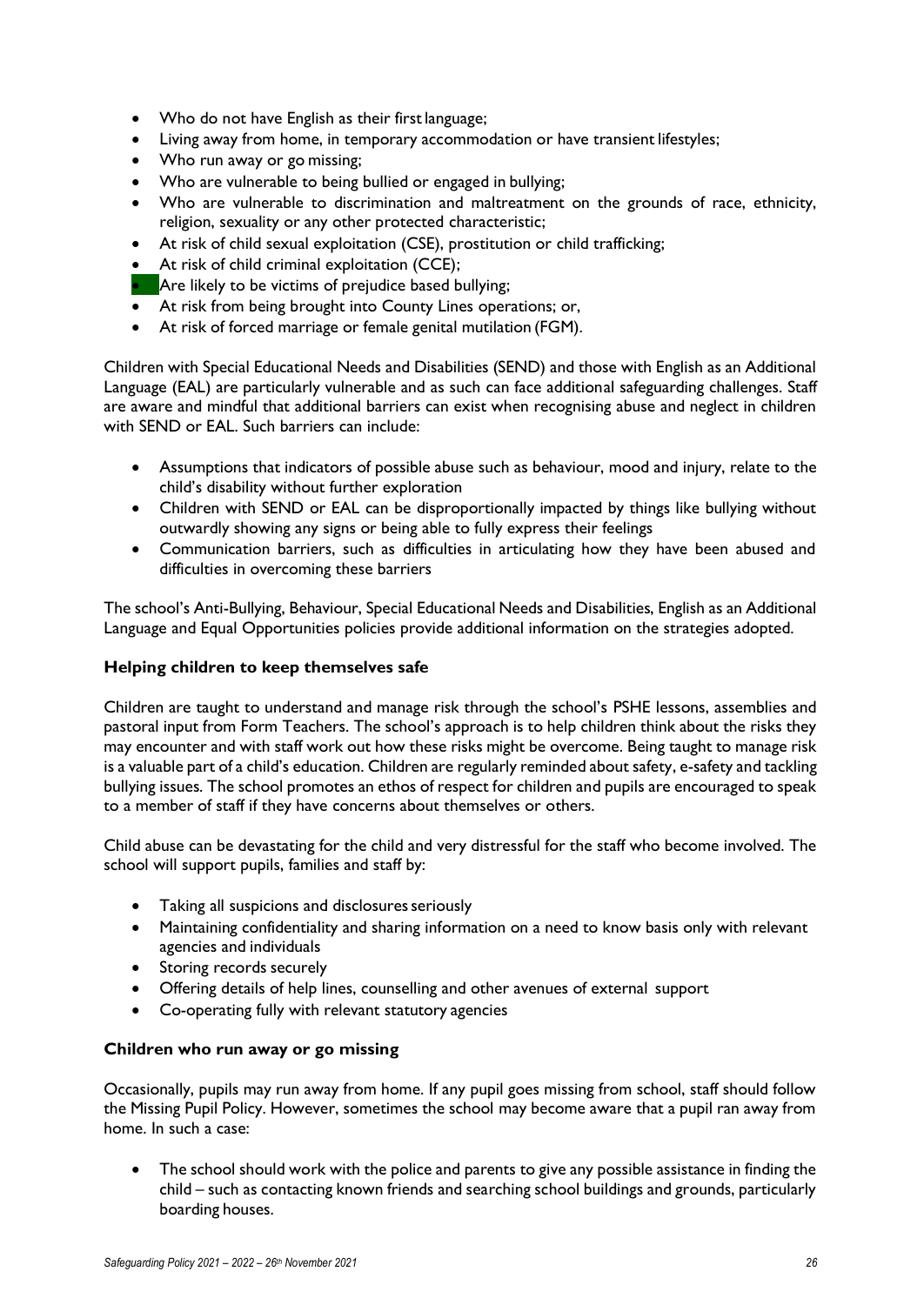• Assuming the child is found, and irrespective of whether the police were involved, the school should still see such an incident as a possible indicator of abuse or a cry for help.

The school should gently investigate the reasons for the child running away – using open questions. If further concerns become apparent, or a disclosure is made at this point, the DSL should make the necessary referrals.

St Hilda's School will inform the local authority of any pupil who fails to attend school regularly, or has been absent without the school's permission for a **continuous period of 10 school days or more**, at such intervals as are agreed between the school and the local authority. (In default of such agreement, at intervals determined by the Secretary of State) See the School's Missing Pupil Policy.

#### **Reporting concerns**

#### **Allegations against pupils**

A pupil against whom an allegation of abuse has been made, may be suspended from school during the investigation and the school's policy on behaviour, discipline and sanctions will apply. In the instance where there is an allegation of abuse by one or more pupils against another pupil and there is 'reasonable cause to suspect that a child is suffering, or likely to suffer, significant harm' then any such abuse will be referred to the HSCP (or the relevant Local Authority) as a child protection concern. The expectation is that in this instance all children involved whether perpetrator or victim will be treated as being 'at risk'.

#### **One to one teaching**

Where pupils are engaged in close one-to-one teaching, particularly in art, drama, dance, music or PE/games lessons, the teacher must ensure another member of staff is in reasonably close proximity within the building and lessons take place within normal working hours. In addition, the activity should be visible (e.g. the door is left open or the window in the door is not obstructed) and any physical touch should be minimal, instructive or confined to necessity in order to avoid harm or risk of injury. If it is necessary to touch a pupil to demonstrate a position/move/technique this should be preceded by an explanation of the manner of touching and assent should be sought e.g. 'I'll need to hold your shoulder to demonstrate this position, is that OK?' **Colleagues should take every possible precaution to avoid placing themselves at the risk of false allegation.**

#### **Suspected harm from outside school**

A member of staff who suspects a child is suffering harm from outside school should seek information from the child with tact and sympathy, using open but not leading questions. A record should be made of the conversation and the matter referred to the DSL or a DDSL if, after the initial conversation, there remains a cause for concern. The school can have a vital role to play in providing information to external agencies in such cases.

# **5. Arrangements for dealing with allegations of abuse against a member of staff, a member of supply staff, or volunteer**

#### **If you have concerns about a colleague**

Staff who are concerned about the conduct of a colleague (including a member of supply staff or a volunteer) towards a pupil or pupils are undoubtedly placed in a very difficult situation. They may worry that they have misunderstood the situation and they will wonder whether a report could jeopardise their colleague's career. All staff must remember that the welfare of the child is paramount and they have an obligation to raise any concerns with the DSL.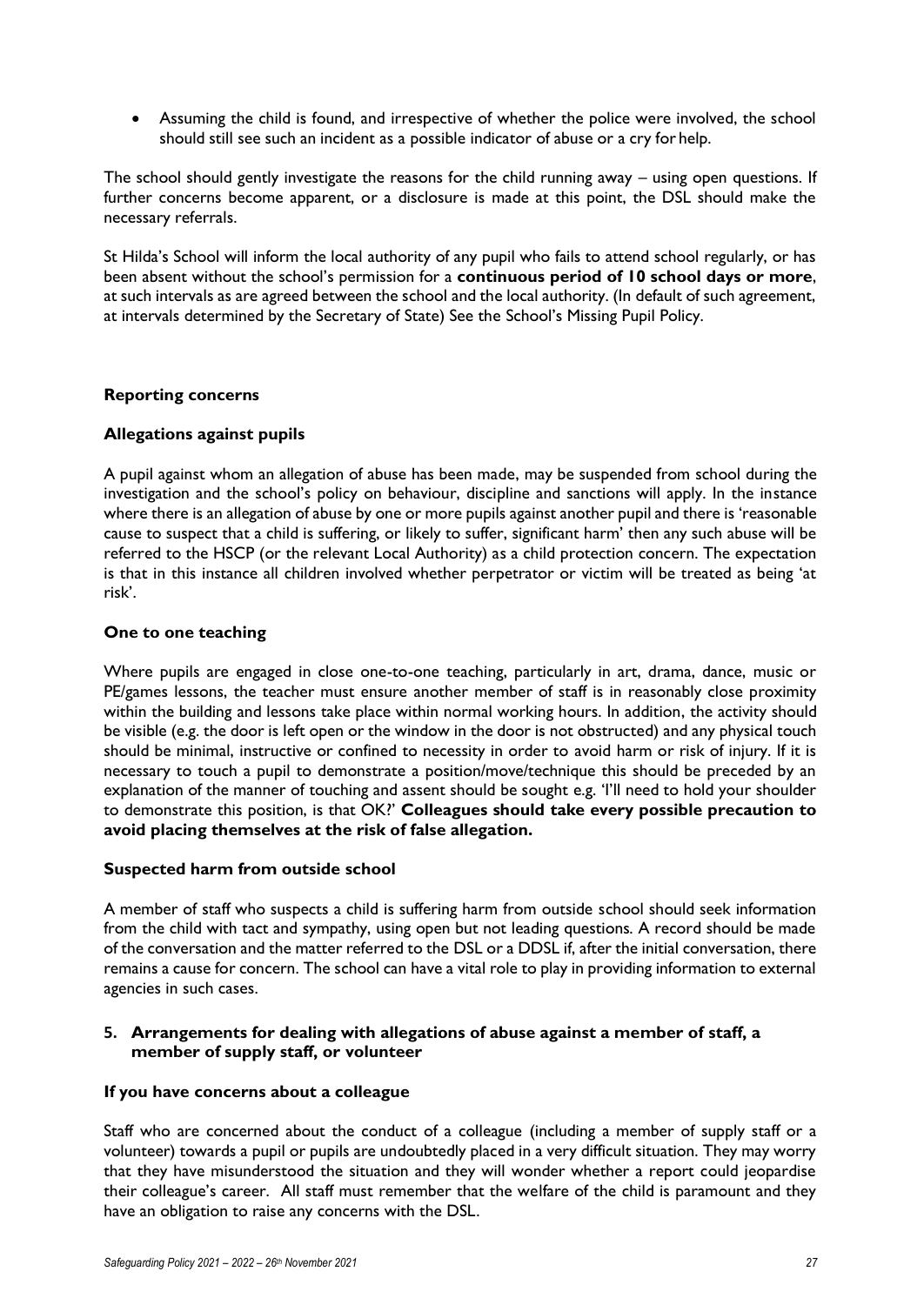The school has procedures to deal with allegations of abuse against a member of staff, a member of supply staff, or a volunteer. The starting point for such an investigation should be the School's Low-Level Concerns Policy. This gives details of appropriate thresholds which, when met, constitute abuse. Once it is clear the threshold has been met, the LADO must be contacted immediately by the DSL. If the threshold has not been met, the procedures detailed in the Low-Level Concerns Policy should be followed. **The key test is whether the colleague has, or may, pose a risk of harm to children.**

Incidents of inappropriate conduct may not necessarily involve children but could have an impact on a colleague's suitability to work with children. For example, if a colleague was the perpetrator of domestic violence against an adult, it could potentially put children in school in danger due to the concept of transferable risk.

The four key unacceptable behaviours outlined in KCSIE (2021) Part Four are, in summary, where a colleague has:

- Behaved in a way that has harmed a child, or may have harmed a child
- Possibly committed a criminal offence against or related to a child
- Behaved towards a child or children in a way that indicates he or she may pose a risk of harm to children
- Behaved or may have behaved in a way that indicates they may not be suitable to work with children

If the threshold(s) listed above have not been met, the Low-level Concerns Policy should be followed.

The school encourages a 'whistle blowing culture' in this respect and offers consideration of immunity from retribution or disciplinary action when done so in good faith. Please see the Whistleblowing Policy for further details.

All staff and volunteers should feel able to raise concerns about poor or unsafe practice and potential failures in the school safeguarding regime and that such concerns will be taken seriously by the SLT. In addition, the NSPCC provides a Whistleblowing Advice Line which offers free advice and support to professionals with concerns about how child protection issues are being handled in their own or another organisation.

[https://www.nspcc.org.uk/what-you-can-do/report-](https://www.nspcc.org.uk/what-you-can-do/report-abuse/dedicated-helplines/whistleblowing-advice-line/) [abuse/dedicated-helplines/whistleblowing-advice](https://www.nspcc.org.uk/what-you-can-do/report-abuse/dedicated-helplines/whistleblowing-advice-line/)[line/](https://www.nspcc.org.uk/what-you-can-do/report-abuse/dedicated-helplines/whistleblowing-advice-line/)

Local procedures plus the government guidance in Working Together to Safeguard Children (2020) and Keeping Children Safe in Education (2021) must be followed at all times.

Where an allegation is made against a member of staff (including volunteers, supply staff and the DSL) it must be reported immediately to the Head. If this involves a potential conflict of interest, the allegation should be reported directly to the LADO. Where the allegation is against the Head, the Chair of Governors must be contacted, **without notifying the Head**, and the Chair will contact the Local Authority Designated Officer (LADO).

#### **All allegations should be referred to the LADO for advice before any investigation takes place and within one working day. In case of serious harm, the police should be informed from the outset.**

In order to minimise the risk of harm to children and accusations being made against staff as a result of their daily contact with pupils, governors should ensure, through the Head that all staff are aware of safe working practice as outlined in the staff Code of Conduct and follow guidelines on their behaviour and actions and the use of control and physical restraint.

All school staff are aware that inappropriate behaviour towards pupils is unacceptable and that their conduct towards pupils must be beyond reproach. The school has procedures for dealing with allegations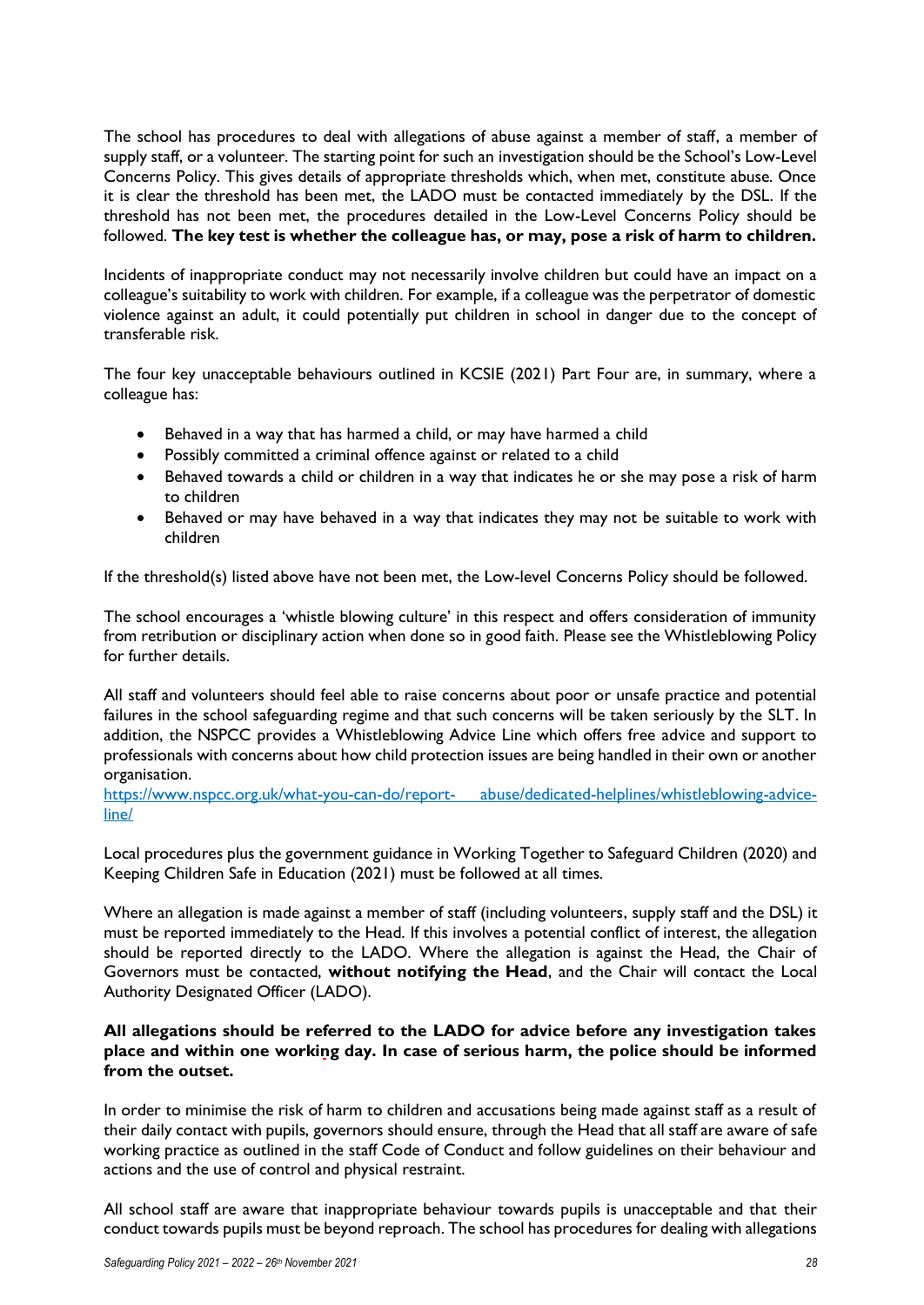against staff (and volunteers) that aim to strike a balance between the need to protect children from abuse and the need to protect staff and volunteers from unfounded or false allegations. These procedures follow the guidance in Part 4 of KCSIE 2021.

In addition, staff should understand that under the Sexual Offences Act 2003, it is an offence for a person over the age of 18 to have a sexual relationship with a person under the age of 18, where the former is in a position of trust, even if the relationship is consensual. This means that any sexual activity between a member of the school staff and a pupil may be a criminal offence, even if that pupil is over the age of consent. All allegations must be reported straight away.

If an allegation is made against a teacher, the DSL or other member of staff, the quick resolution of that allegation should be a clear priority to the benefit of all concerned. (It will be dealt with according to the statutory guidance set out in part 4 of the KCSIE 2021). At any stage of consideration or investigation, all unnecessary delays should be avoided, notwithstanding the principle of due process.

St Hilda's will not undertake its own investigation of allegations without prior consultation with the Local Authority Designated Officer (LADO) or in the most serious cases the police, in order not to jeopardise statutory investigations.

This will happen within 24 hours by the DSL, Head or Chair of Governors. St Hilda's makes every effort to maintain confidentiality and guard against unwanted publicity. The restrictions apply up to the point where the accused person is charged with an offence or the DfE/ Teaching Regulation Agency (TRA) publish information about an investigation or decision in a disciplinary case.

In response to an allegation, suspension is not the default option and alternatives to suspension will always be considered. In some cases, staff may be suspended where this is deemed to be the best way to ensure that children are protected. If suspension is deemed appropriate, the reasons and justification will be recorded by the school and the individual notified of the reasons.

If the LADO or any of the statutory child protection authorities decides to take the case further, any staff member concerned may be suspended if this is felt appropriate. The reasons and justification for suspension will be recorded and the staff member informed of them. In the case of staff, the matter will be dealt with in accordance with the Disciplinary Procedure.

It is rare for a child to make an entirely false or malicious allegation, although misunderstandings and misinterpretations of events can and do happen. A child may also make an allegation against an innocent party because they are too afraid to name the real perpetrator. Notwithstanding this, we must act on every allegation.

Staff who are the subject of an allegation have the right to have their case dealt with fairly, quickly and consistently and to be kept informed of its progress.

If the school ceases to use the services of a member of staff (or a governor or volunteer) because they are unsuitable to work with children, a compromise agreement will not be used and there will be a prompt and detailed report to the DBS. It is a criminal offence not to report an incident when the criteria have been met. Any such incidents will be followed by a review of the safeguarding procedures within the school with a report being presented to the Governing Body without delay.

Where a dismissal does not reach the threshold for DBS referral, separate consideration must be given to and also a referral to the TRA and the Charities Commission. Reasons a referral to TRA would be considered are; "unacceptable professional conduct", "conduct that may bring the profession into disrepute" or a "conviction, at any time, for a relevant offence". Advice about whether an allegation against a teacher is sufficiently serious to refer to the TRA can be found in *Teacher misconduct: the prohibition of teachers* (October 2015) and DBS barring referral guidance 2018*.* Further guidance is published on the TRA website.

Where an allegation is raised against a worker provided by an agency, e.g. a supply teacher, the agency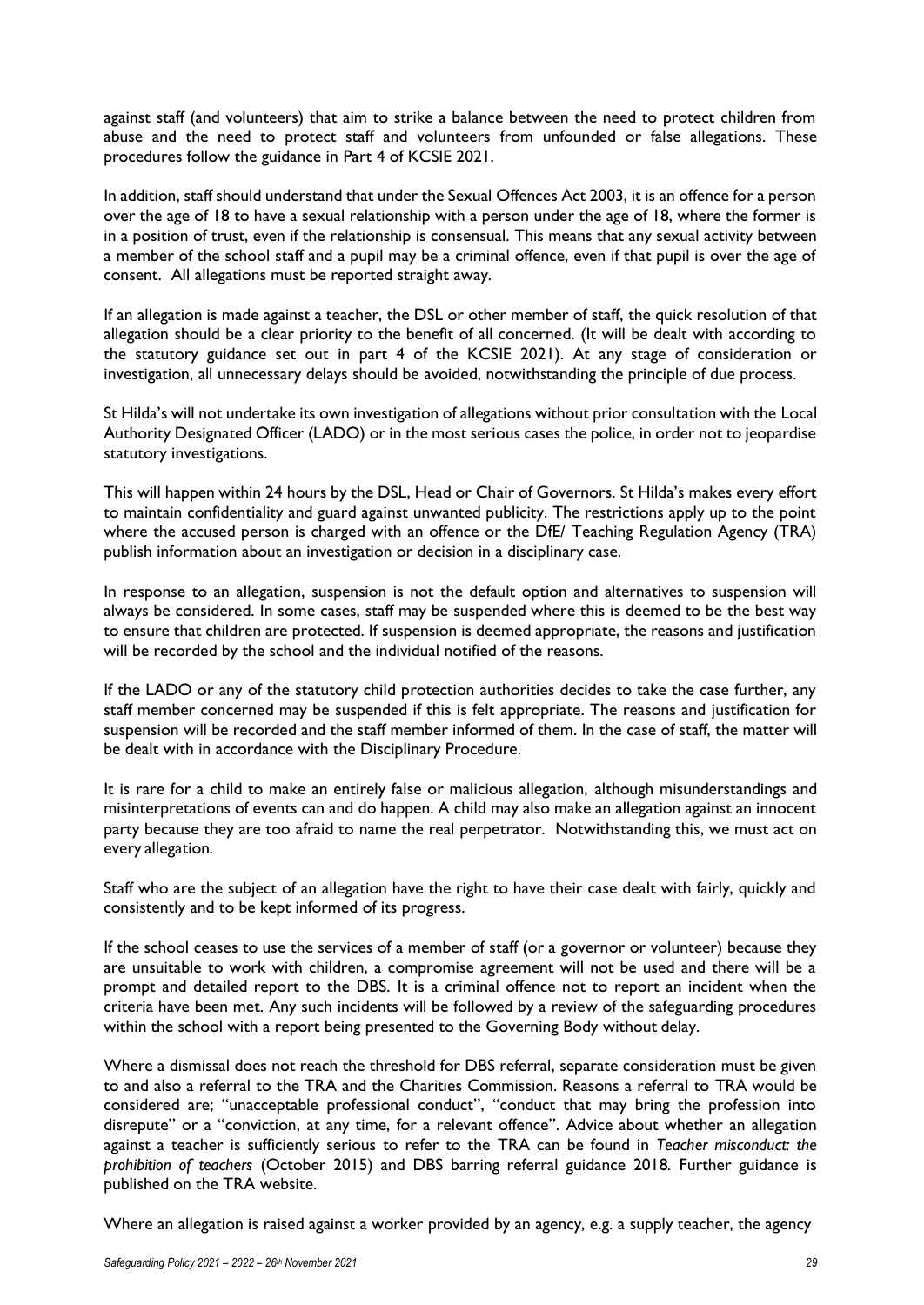should be fully involved in the referral process.

# **Responses of the DSL**

The DSL receiving a report of an allegation by a pupil of abuse shall:

- Take any steps needed to protect any pupil involved from risk of immediate harm.
- Not interview or investigate the allegation further other than to ascertain the basic facts of the case but refer the matter within 24 hours to the HSCP or relevant Local Authority and act on their advice. This may involve multi-agency working and the instigation of a Common Assessment Framework (CAF) or 'Team around the Family (TAF) approach.
- Although *Working Together* (2020) encourages joint working with parents their consent is not required for referral to statutory authorities and the best interests of the child must be the primary consideration.
- Preserve all evidence (for example, scribbled notes, mobile phones containing text messages, clothing and computers) must be safeguarded and preserved.
- Keep records of all concerns, ensuring that such records are stored securely on MyConcern and are only shared with those who need to know of the concern.

The school keeps a record of any safeguarding incidents and these are kept in locked storage (Incidents since May 2018 have all been recorded on MyConcern.) The records are kept until the child moves to another school. At this point the records will be passed on to the new school, either via registered post or transfer on MyConcern. St Hilda's will record where the records have been sent to and the date it happened. The records of the safeguarding incidents will subsequently be treated in accordance with data protection guidelines.

If a referral has been made and a child has been graded 'in need' or early intervention with multiple agencies has begun, the DSL will:

- Inform staff on a 'need to know' basis
- Coordinate CAF or TAF meetings if the School is the lead agency. Attend meetings and report on the School's behalf if not the lead agency.

If a referral has been made and the child has been graded 'at risk', the DSL will:

- Act according to the instructions of Children's Services or the police
- Inform all relevant staff, teachers and others such as secretarial staff who would have regular contact with the child orparents
- Instruct staff as to what to look out for and how to respond, according to the circumstances of each case. For example, in cases of physical abuse, any new signs of injury, however minor, would need to be reported to the DSL immediately and a new referral made.

# **6. Arrangements to fulfil other safeguarding responsibilities recruitment**

The school has within its recruitment policy a commitment to establishing and following safer recruitment procedures. The policy is in line with the guidance contained within the document KCSIE 2021.

The school's procedures include the training in safer recruitment for key personnel involved in advertising, interviewing and recruitment. Before taking up a post, all staff and volunteers are required to submit to an enhanced DBS check and also a check on the Children's Barred List and DfE Prohibited List.

Our procedures are in line with the Protections of Freedom Act 2012 and guidance on Disclosure and Barring (June 2018). A copy of the safeguarding policy and procedures are part of the recruitment pack sent to prospective applicants and new members of staff are given training in safeguarding and child protection awareness as part of the induction process. Policies are also held on the use of supply and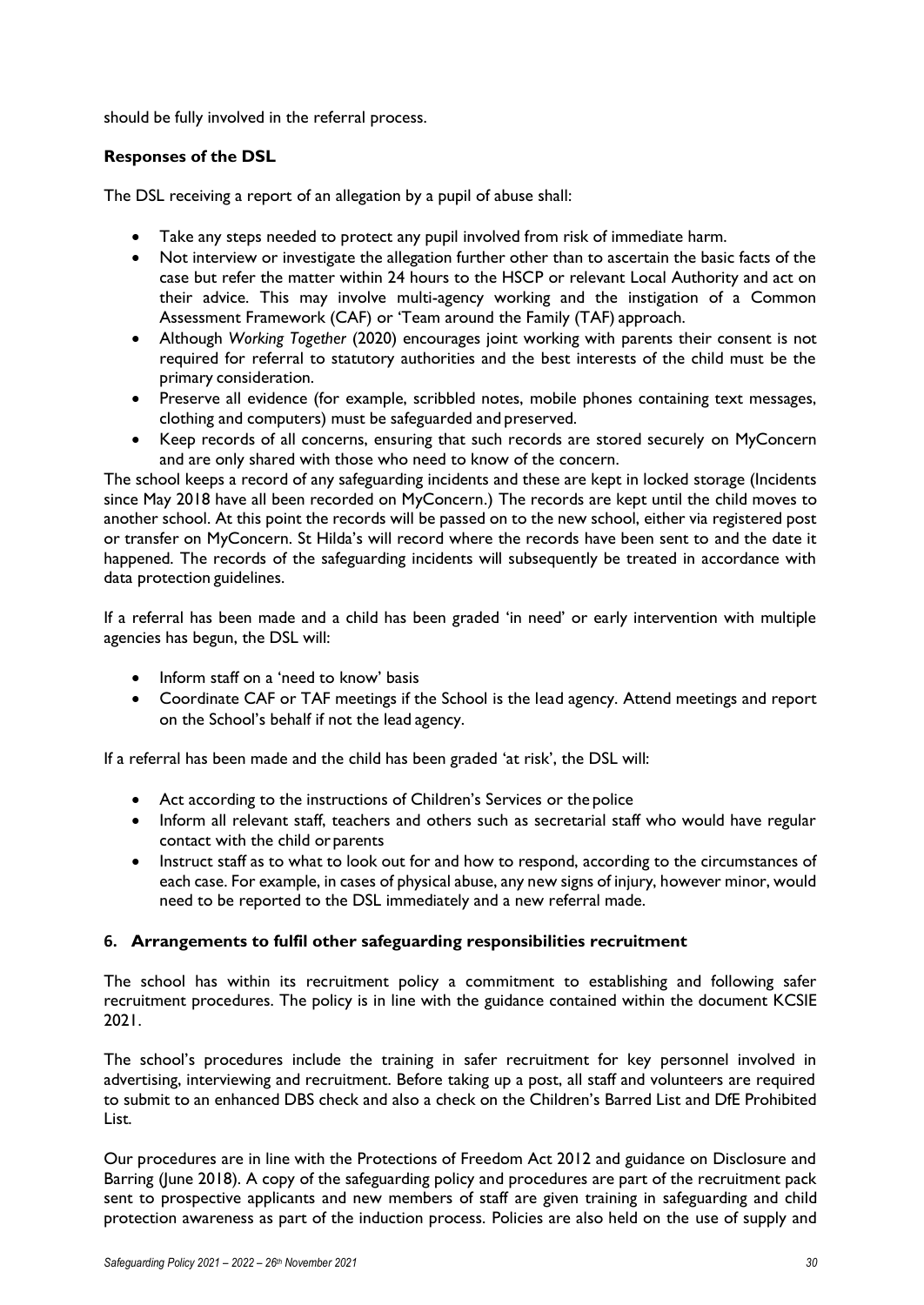agency personnel and the school's trips policy covers the requirements for monitoring and checking non-school staff accompanying educational visits.

Clear working practice policies are also in place for staff and the induction period for new staff will make people aware of these policies and how they are to be implemented. Additionally the school has policies covering the use of private cars for the transportation of pupils, a missing child policy, an intimate care policy, a whistleblowing policy, a behaviour policy an administration of medicine policy, a lone worker policy, an acceptable use of ICT and mobile phones for pupils policy and a health and safety policy.

The school has a responsibility to report promptly to the DBS any person (employed, contracted, volunteer or pupil) who has harmed, or poses a risk of harm to a child and who has been removed from working with children, or would have been removed had he or she not left earlier.

#### **Training and New Staff Training**

The DSL and DDSLs will undertake appropriate training in child protection and multi-agency working (updated every two years), in addition to being updated on new guidance and procedures via the weekly NSPCC Update Bulletins and other relevant sources of information.

All staff, will receive Level 1 Safeguarding training every three years in accordance with the requirements of HSCP. Staff are to required to complete an online update training unit at the beginning of each new academic year. New staff, temporary staff and volunteers will be trained either before they start or on their first day (or as soon as possible thereafter) by the DSL or external agency as part of their induction. Staff are reminded annually by the DSL or DDSL about the procedure for child protection and it forms part of the "induction of new staff" programme.

Staff safeguarding training will include reference to dealing with inappropriate relationships – either peer to peer or between pupils and staff, inappropriate use of ICT, staying safe online and how to avoid exploitation via social media. In addition, staff will be provided with guidance on the use of social media in relation to pupils, as contained in the documents 'email guidance for staff' and the 'professional conduct guide'.

Governors will undertake an annual review of the school's safeguarding policy and procedures and the efficiency with which the related duties have been discharged.

All staff have read and signed the school staff Code of Conduct. Staff read key policies including the safeguarding policy and KCSIE (2021) Part 1 and Annex B for those dealing with admissions or directly with children or Annex A for staff not dealing directly with children at the beginning of each academic year and as part of their induction.

#### **Monitoring and Evaluation of this policy**

The school monitors and evaluates its safeguarding policy and procedures through the following activities:

- The policy is updated at least annually.
- Governors annually review and sign off the policy (see minutes of Governors' meetings).
- Safeguarding Governor meets with the school's DSL termly and reviews safeguarding throughout the school and Bluebird Nursery.
- Safeguarding is an agenda item at every meeting of the Board of Governors and the Education Committee.
- Safeguarding Governor reports annually to governors on safeguarding and a detailed minute is recorded.
- The Governors approve the job description for the school's DSL and DDSLs, and ensure that they have sufficient time, funding, supervision and support to perform their duties, including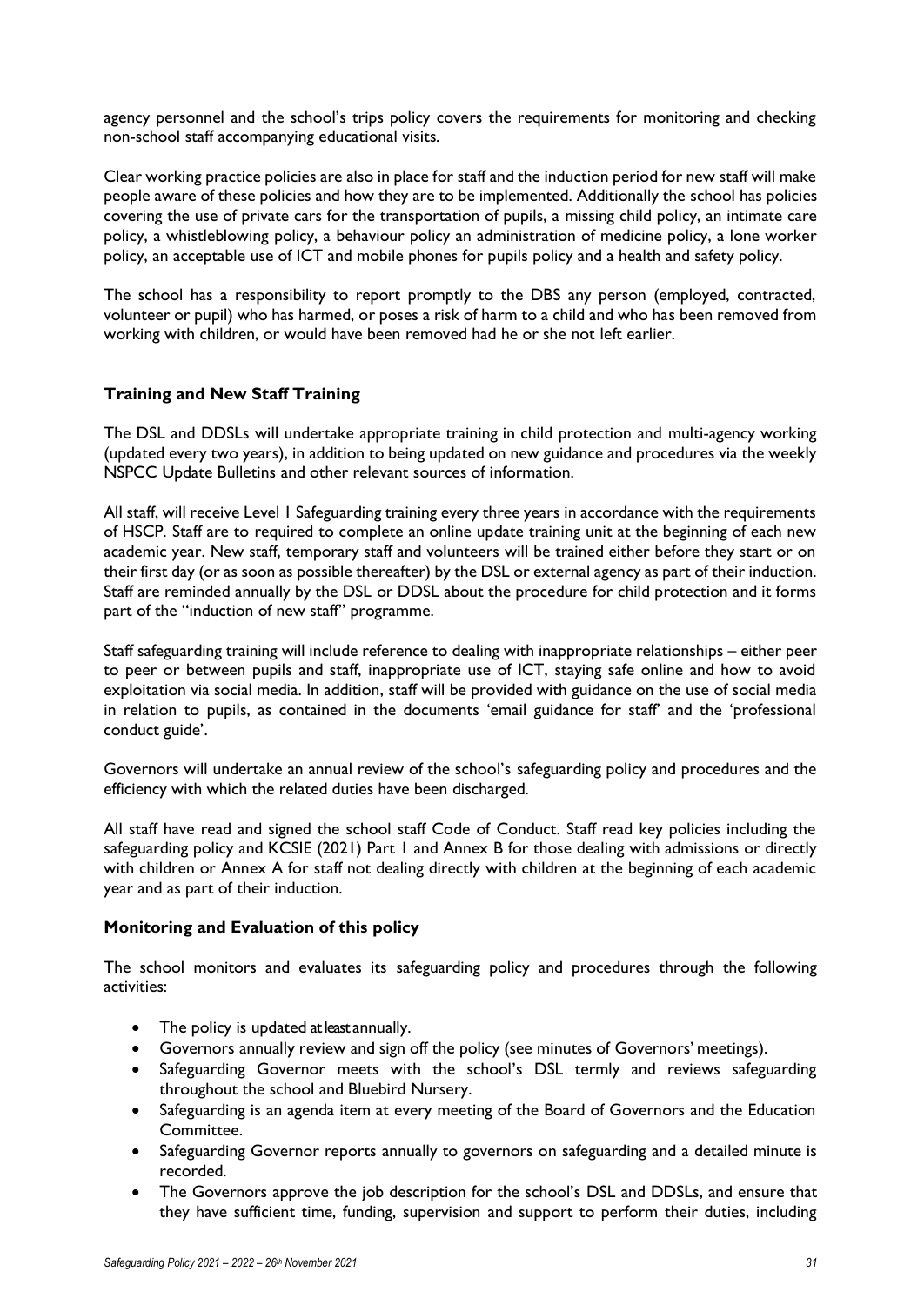access to appropriate counselling if required.

- The Governors monitor the work of the school (through pastoral work, PSHE etc.) in equipping pupils to reduce risks and keep themselves safe.
- The Governors monitor pastoral care in the school to ensure that staff have the skills, knowledge and understanding necessary to keep children safe (including children who are looked after by a local authority).
- The DSL/DDSLs update the SLT on safeguarding issues at the weekly SLT meeting
- SLT monitor and review safeguarding procedures.
- Staff read KCSIE (Sept 2021) Part 1 or Annex A as appropriate, Safeguarding Policy, Whistleblowing Policy and Staff Professional Code annually and sign to confirm this.
- Attendance data is monitored and reviewed at SLT meetings.
- Risk assessments are regularly analysed in line with the Health and Safety Policy.
- Incidents of bullying/ racial behaviour incidents are regularly reviewed by the SLT.

*This document is to be read in conjunction with the other policies and procedures including KCSIE Part 1, Annex A and Annex B(Sept 2021), the Professional Conduct Guide, Whistleblowing Policy, and Anti-Bullying Policy.*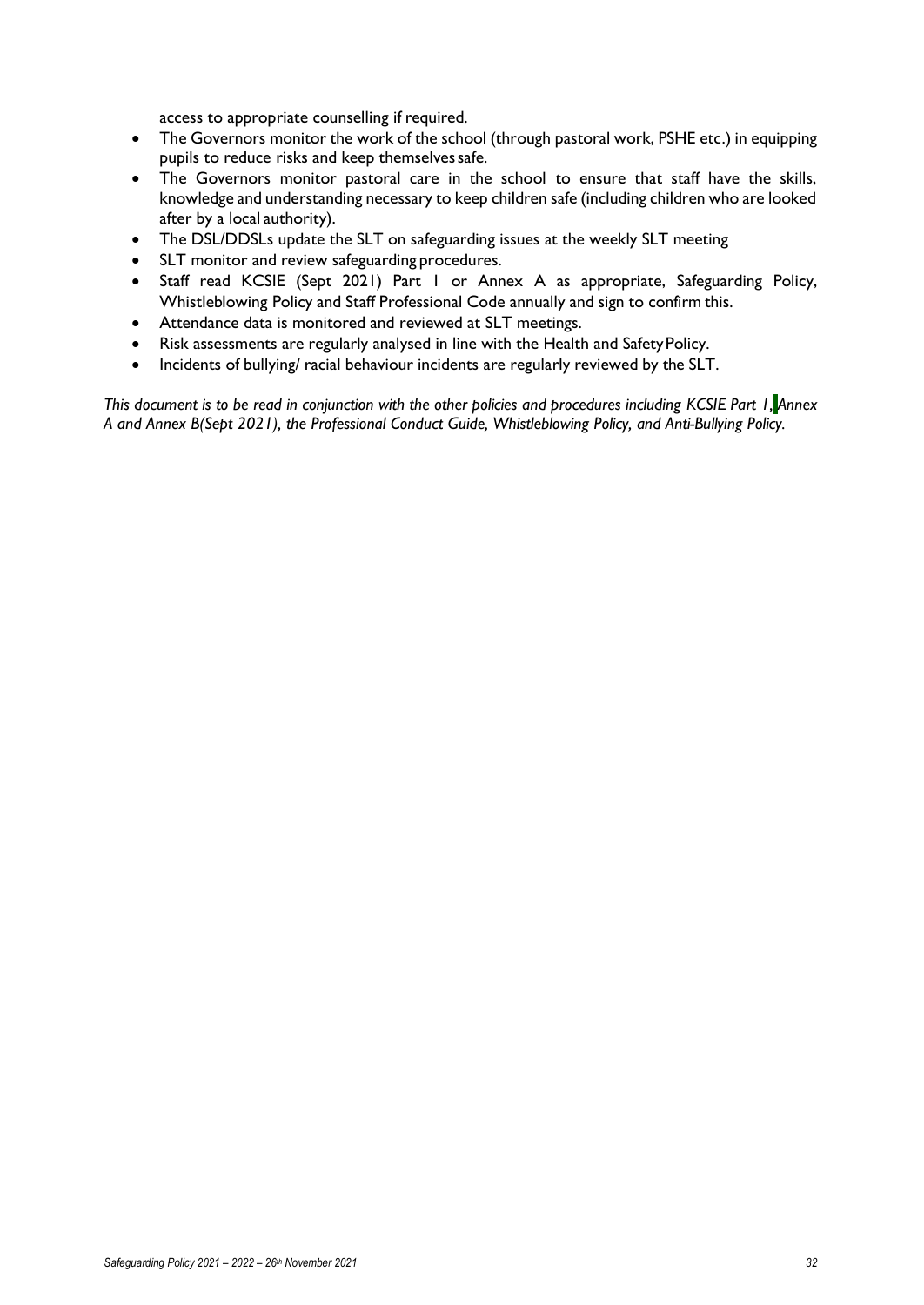# **Useful contact numbers**

| <b>School Office</b>                                        | 020 8950 1751                     |
|-------------------------------------------------------------|-----------------------------------|
| Sarah Jane Styles (Head/DDSL)                               | 020 8950 1751                     |
| Andy Kaye (DSL/Deputy Head)                                 | 07976 619173                      |
| Cheryl Rosenthal (DDSL)                                     | 020 8950 1751                     |
| Health Centre emergencies, Aldenham                         | 07785 303555                      |
| Debbie Love (Counsellor at Aldenham)                        | 07584 131696                      |
| <b>Hertfordshire MASH</b>                                   | 0300 1234 043                     |
| <b>Hertfordshire HSCP</b>                                   | 01992 588757                      |
| <b>Barnet MASH</b>                                          | 020 8359 4066                     |
| <b>Brent MASH</b>                                           | 020 8937 4300                     |
| <b>Buckinghamshire MASH</b>                                 | 01296 383962                      |
| Camden MASH                                                 | 020 7974 3317                     |
| <b>Enfield MASH</b>                                         | 0208 379 5555                     |
| Haringey MASH                                               | 020 8489 4470                     |
| Harrow MASH                                                 | 020 8901 2690                     |
| Hillingdon MASH                                             | 01895 556644                      |
| <b>Islington MASH</b>                                       | 0207 527 7400                     |
| <b>Westminster MASH</b>                                     | 020 7641 4000                     |
| Children's Helpline (ChildLine)                             | 0800 1111                         |
| <b>NSPCC</b>                                                | 0808 800 5000                     |
| <b>OFSTED</b>                                               | 0300 1234 666                     |
| The Children's Commissioner                                 | 020 7783 8330                     |
| Samaritans National Helpline                                | 116 123                           |
| Signpost Young People's Counselling Service                 | 01923 239495                      |
| <b>YC</b> Hertfordshire                                     | 0300 123 7538                     |
| Watford Sexual Health Clinic                                | 0300 008 5522                     |
| <b>CPSLO Hertsmere (Freya Rymer)</b>                        | 01992 588182                      |
| Hertfordshire Child and Adolescent Mental Health<br>Service | 01438 845253 or 0300 777 0707     |
| Hertfordshire Domestic Violence/Abuse helpline              | 08088 088 088 or in emergency 999 |
| The SAFA team (PREVENT Strategy advice)                     | 01707 354556 or 101               |
| Gareth Sinclair (LADO Admin)                                | 01992 555420                      |

**Details of all the latest statutory guidance can be found on the resources tab of MyConcern.**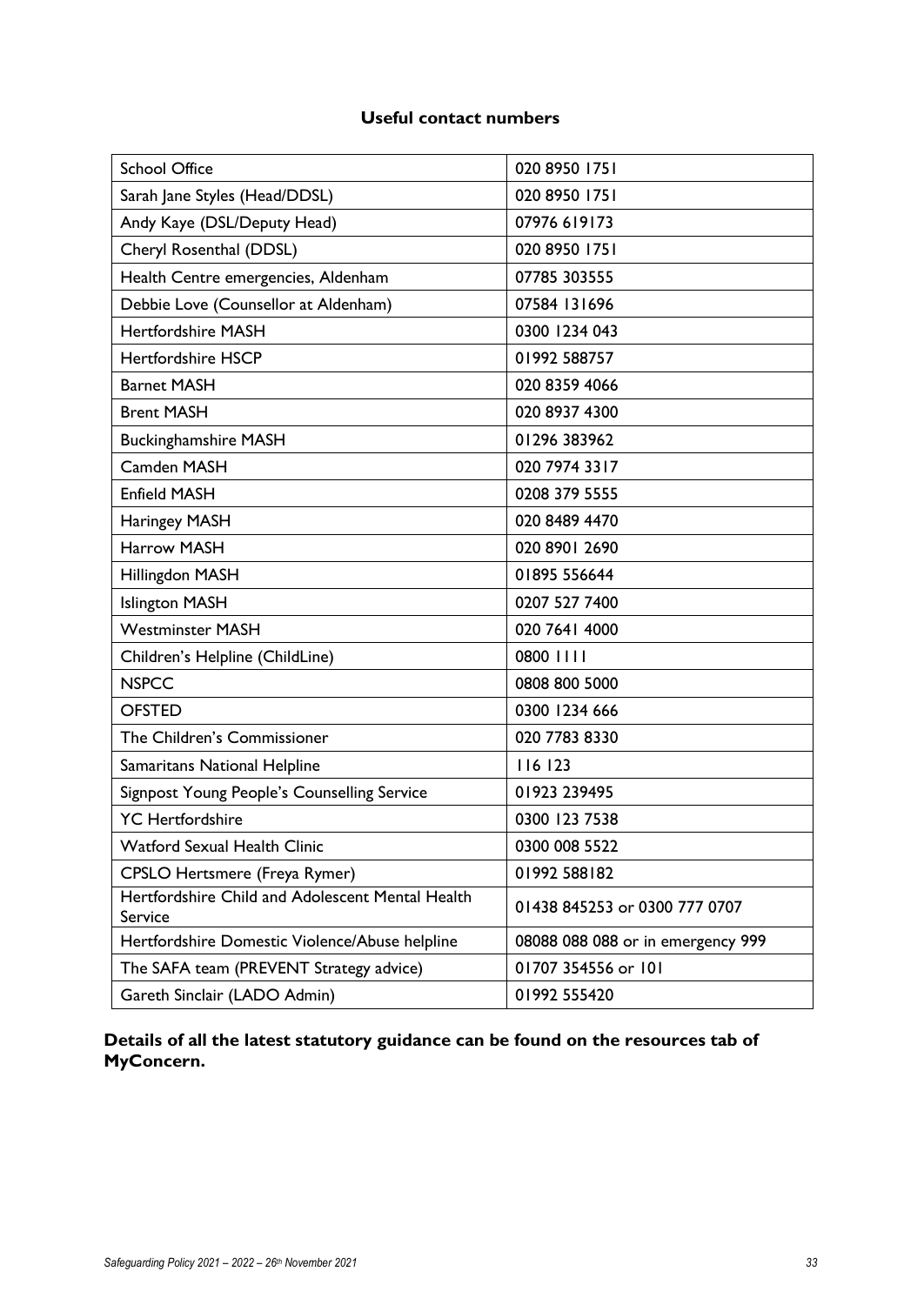

# **SAFEGUARDING FORM June 2021**

# **J. Doe 01/09/15 Letchmore Prep School**

Please tick here if there are no safeguarding concerns for this pupil.

Please tick here if safeguarding records exist for this pupil. Please send them for the attention of Mr Andrew Kaye in a sealed envelope marked "Strictly Private and Confidential" as outlined in the established procedures. We use MyConcern safeguarding management software, so if your school operates on that platform, please contact me to arrange an electronic transfer of any such files.

Please tick here if you feel that, even if there is not a Child Protection file, a pastoral conversation would be worthwhile. Please ensure that you give me the best contact details so that I can facilitate such a conversation. This will enable us to offer appropriate provision for the pupil from the start of their time at St Hilda's.

| School Stamp: |
|---------------|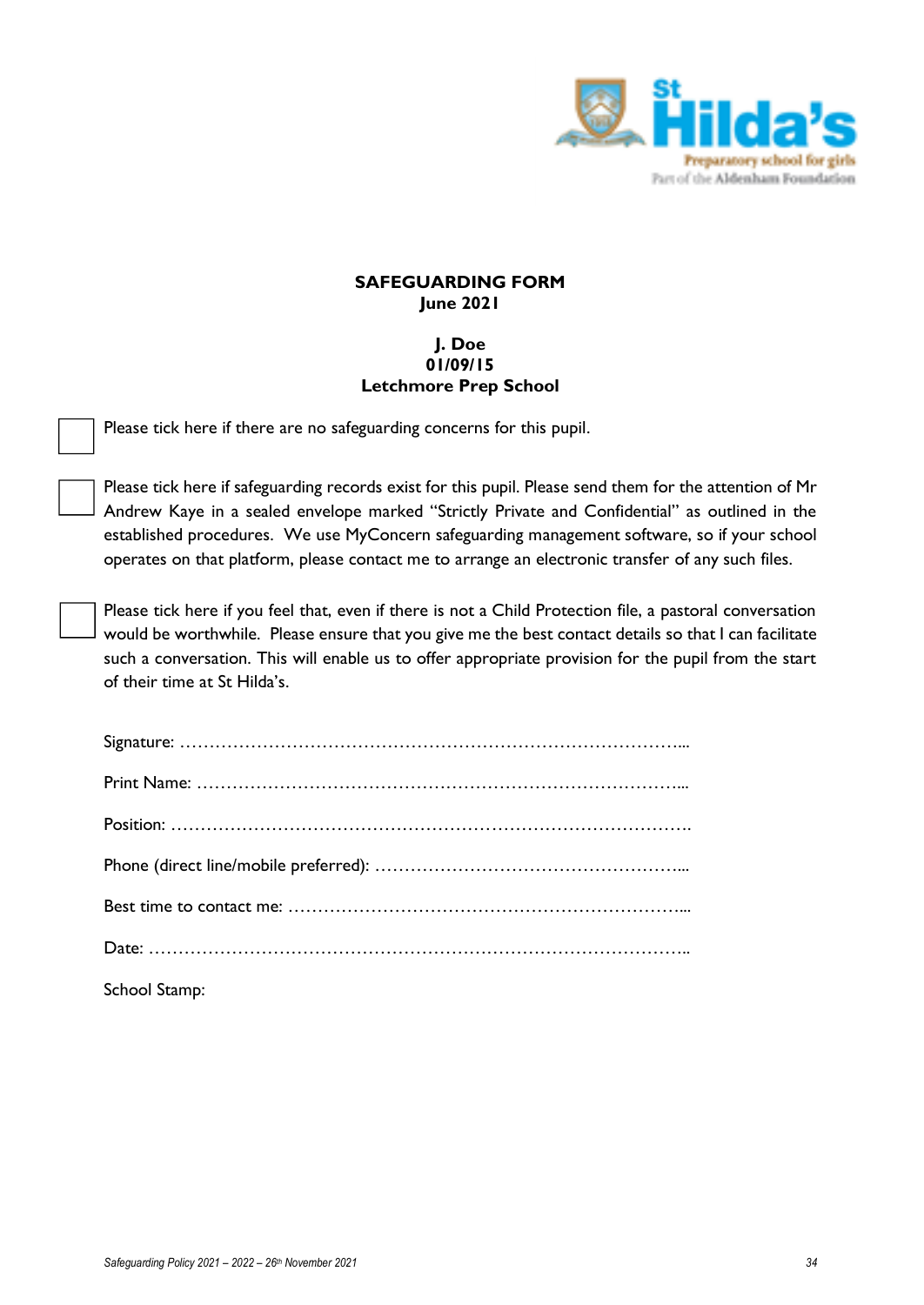# **Appendix A**

#### **Signs and Symptoms of Abuse General comments**

Children can be harmed either by deliberate acts or by a failure to provide proper care, or both. Children may suffer neglect, emotional, physical or sexual abuse or a combination of such types of abuse.

Staff should be aware that while abuse of children is more commonly perpetrated by adults, peer abuse can be a safeguarding issue and concerns about bullying or inappropriate behaviour should be referred to the DSL if any of the elements outlined below are manifested. For more details please refer to the Anti Bullying Policy.

A significant deterioration in a child's mental health could well be an indicator of abuse. Staff should therefore take care to ensure they refer a pupil to relevant support personnel (e.g. the Foundation's counsellor) if they are concerned about a pupil's mental health. The mental health professional will then work closely with the DSL if abuse in any form is suspected.

#### **Neglect**

Neglect refers to the persistent failure to meet a child's basic physical and/or psychological needs likely to result in the serious impairment of the child's health or development. Neglect may occur during pregnancy as a result of maternal substance abuse. Once a child is born, neglect may involve a parent or carer failing to: provide adequate food, clothing and shelter (including exclusion from home or abandonment); protect a child from physical and emotional harm or danger; ensure adequate supervision (including the use of inadequate care-givers); or ensure access to appropriate medical care or treatment. It may also include neglect of, or unresponsiveness to, a child's basic emotional needs for security, love, praise and recognition. Basic needs, such as food, drink and warmth may not be provided. Slowing of growth without a medical cause may be indicative of emotional abuse and occur even when a child is not deprived of food.

#### **Emotional Abuse**

Emotional abuse is the persistent emotional maltreatment of a child such as to cause severe and adverse effects on the child's emotional development. It may involve conveying to a child that they are worthless or unloved, inadequate, or valued only insofar as they meet the needs of another person. It may include not giving the child opportunities to express their views, deliberately silencing them or 'making fun' of what they say or how they communicate. It may feature age or developmentally inappropriate expectations being imposed on children. These may include interactions that are beyond a child's developmental capability as well as overprotection and limitation of exploration and learning, or preventing the child participating in normal social interaction. It may involve seeing or hearing the illtreatment of another. It may involve serious bullying (including cyberbullying), causing children frequently to feel frightened or in danger, or the exploitation or corruption of children. Some level of emotional abuse is involved in all types of maltreatment of a child, although it may also occur alone.

#### **Physical Abuse**

This is a form of abuse which may involve hitting, shaking, throwing, poisoning, burning or scalding, drowning, suffocating or otherwise causing physical harm to a child. Physical harm may also be caused when a parent or carer fabricates the symptoms of, or deliberately induces, illness in a child.

It is important that a professional who sees an injury on a child takes careful note of how the injury allegedly happened, including the informant, the date, time, place, sequence of events, nature of injury etc. The assessment of the plausibility of the explanation should be a medical judgement - other professionals should not make this decision. Although children do have a variety of accidents, the most common types of injury they sustain are usually different from the injuries caused by abuse.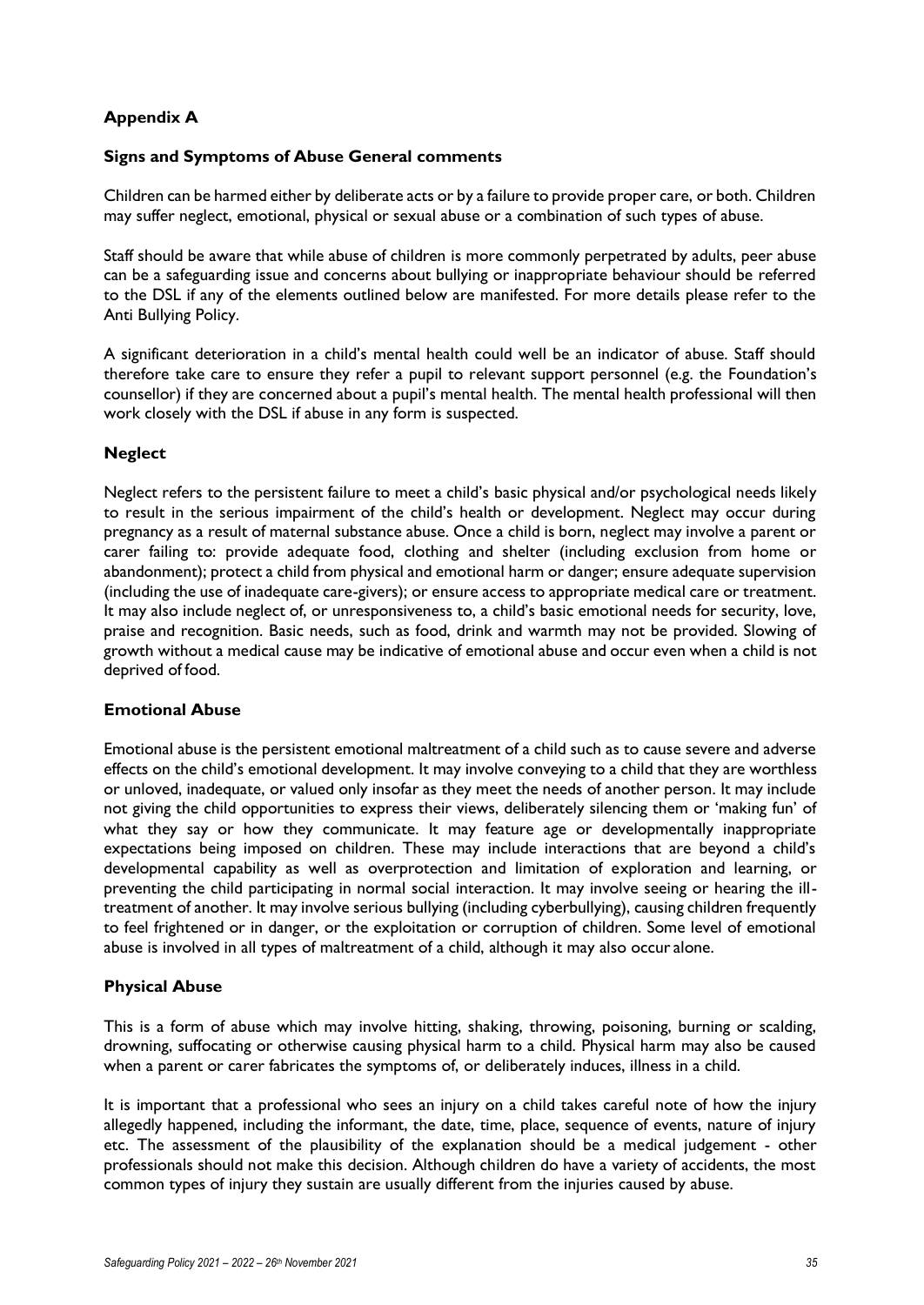The following situations, in cases of physical injury, should cause concern about the possibility of physical abuse:

- No explanation
- Inappropriate explanation, e.g. description of a minor accident in relation to a major injury
- Different explanations given to different enquirers
- Parents touchy or defensive, compared with genuine accidents when parents are usually distressed and blame themselves
- Delay in seeking treatment
- Child states that a particular adult hurt them, or one parent accuses another of physical chastisement

Injuries should be a cause of concern as they indicate the possibility of physical abuse because they fit recognisable patterns (e.g. human hand marks, human bite marks). A list of injury types is listed below.

#### **Possible Indicators of Physical Abuse**

- Multiple injuries of various types and ages.
- Bruising and skin marks such as:
	- Black eyes  $-$  these cannot be caused by a fall on a flat surface; two black eyes are particularly suspect, especially if the lids are swollen and tender or there is no bruise to the nose or forehead
	- Bruised ears, sometimes with bleeding
	- Bruises of upper lip, torn frenulum of upper lip and injuries under the tongue
	- Bruising around mouth of child (may have finger bruises: up to three or four on one side and one on the other)
	- Flat hand marks, particularly on cheeks, buttocks and lateral thighs.
	- Bruises on scalp and "bald patches"
	- Finger bruises on shoulders, upper arms or on the trunks or legs ofbabies
	- Linear marks or bruises often seen on buttocks or backs of thighs
	- Bruises or weals curving around the body. Sometimes buckle or loop marks noted
	- Bizarre-shaped bruises with sharp borders, e.g. from hairbrush, comb, slipper
	- Bruises on abdomen unlikely to be accidental
	- Ligature and choke marks red mark or bruising around wrist, ankles or neck (in the latter area may be due to sudden pulls on tee shirt)
	- Bite mark two crescent shaped marks or bruises. If more than three centimetres apart they may be caused by an adult or older child
	- Human nail marks these shows piled up skin at the end of the marks and are unlike abrasion from falls on rough surfaces; they may just be linear bruises

#### **Burns**

- Scalds glove or stocking scalds to hands and/or feet caused by dunking in water
- Scalded buttocks children cannot scald their buttocks accidentally without also scalding their feet and leg
- Splash marks look at direction of splash to see if it is compatible with story or might indicate hot liquid being thrown at child
- Cigarette burns small circular burns most typically on the back of hands or forearms, seen in clusters and often of different ages
- Contact burns child held against heaters, iron, cookers. Well demarcated burns following contours of hot objects

# **Bone and Joint Injuries**

• These can be caused by direct blows, twists (from swinging a child round by one limb) or throwing against hard objects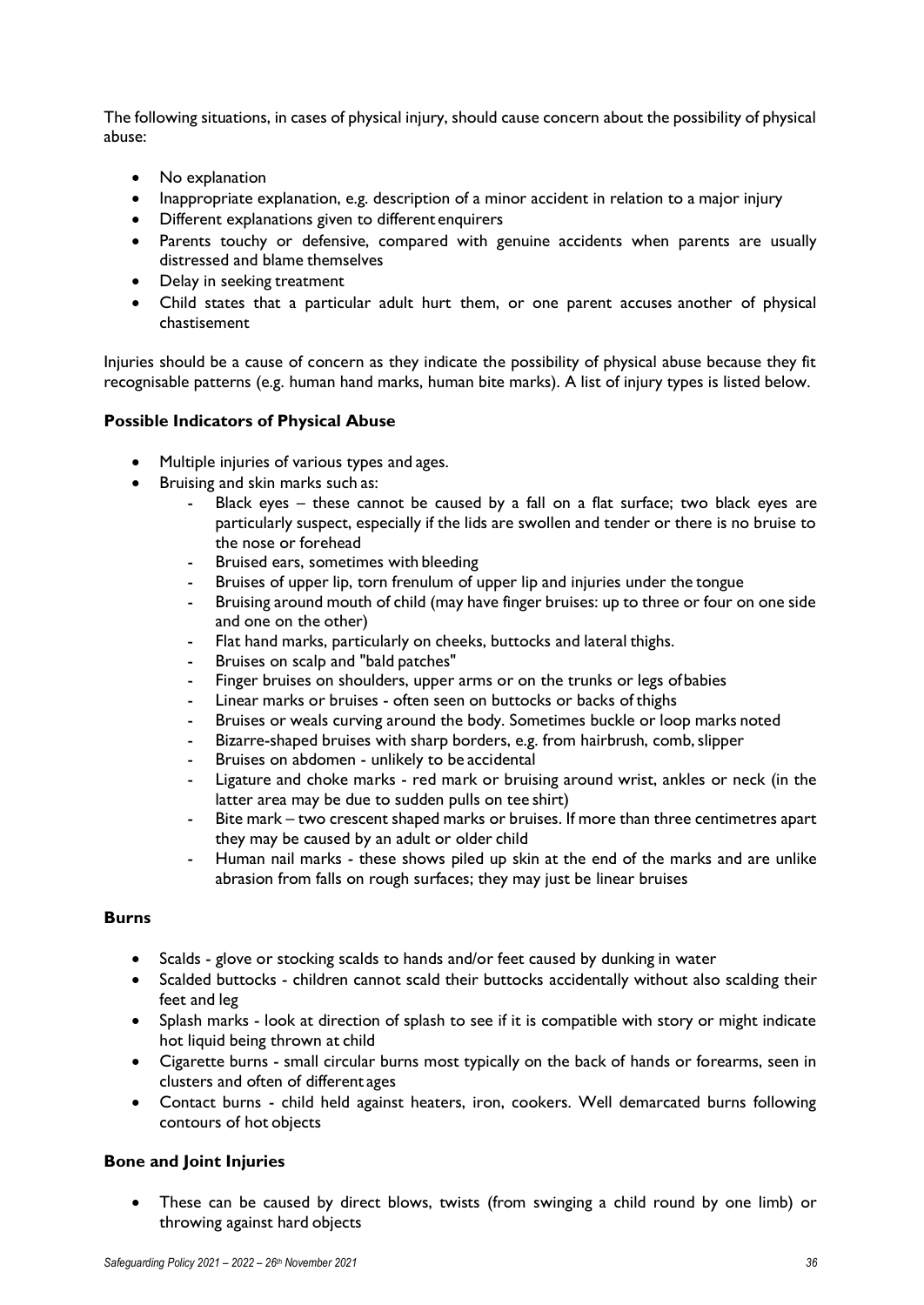# **Poisoning**

• Non-accidental poisoning should be suspected in bizarre episodes of ill health or unconsciousness or when poisoning involves more than one child

#### **Sexual Abuse**

Involves forcing or enticing a child or young person to take part in sexual activities, not necessarily involving a high level of violence, whether or not the child is aware of what is happening. The activities may involve physical contact, including assault by penetration (for example rape or oral sex) or nonpenetrative acts such as masturbation, kissing, rubbing and touching outside of clothing. They may also include non-contact activities, such as involving children in looking at, or in the production of, sexual images, upskirting, watching sexual activities, encouraging children to behave in sexually inappropriate ways, or grooming a child in preparation for abuse (including via the internet). Sexual abuse is not solely perpetrated by adult males. Women can also commit acts of sexual abuse, as can other children.

Children of all ages, boys and girls, can be victims of sexual abuse. This abuse often comes to light in a veiled way, for children are reluctant to tell. Many kinds of sexual abuse do not leave any signs of physical injury.

- Children may try to tell others that they are being sexually abused. They may do this by hinting in words, play or drawings of sexual activities to "test the waters". If the adult response is empathic they may wish to reveal more, but if the response is angry or evasive, they may remain silent and not try again
- If a child exhibits several signs or types of behaviour as listed below, or a pattern emerges of when or how a child exhibits such signs, the possibility of sexual abuse should be considered
- However, it must be emphasised that the behaviour described below are descriptions of some very common conditions of childhood indicating that the child is distressed. Only rarely will they be caused by sexual abuse

#### **Possible Indicators of Sexual Abuse**

- Sudden change in mood or behaviour
- Change in eating patterns: loss of appetite, faddiness or excessive preoccupation with food
- severe sleep disturbance with fears, vivid dreams or nightmares, sometimes with overt or veiled sexual content
- Withdrawal and depression, learning failure, self-injury, suicidal attempts
- Temper, aggression, disobedience and attention-seeking, anxiety or restlessbehaviour
- Lack of trust in familiar adults
- Girls take over the mothering role in the family whether or not the mother is present
- Absconding; requests to leave home
- Sexualised conduct or inappropriate sexual knowledge in children may be due to direct sexual abuse or other forms of sexual abuse, such as from observing others or watching pornographic videos
- Continual open masturbation, aggressive, inappropriate and explicit drawing and sex play (masturbation and some exploration are a normal part of growing up, but it is the type and persistence of these activities that cause concern)
- Precocious knowledge of adult sexual behaviour
- A boy or girl who behaves in a sexually precocious way or exhibits harmful sexual behaviour
- Requests for contraceptive information. These are rare, but may be a cry for help, as may be anxieties about pregnancy or sexually transmitted disease
- Inappropriate displays of affection, e.g. parent and child behaving more like lovers
- Marked fear of men
- Fear of undressing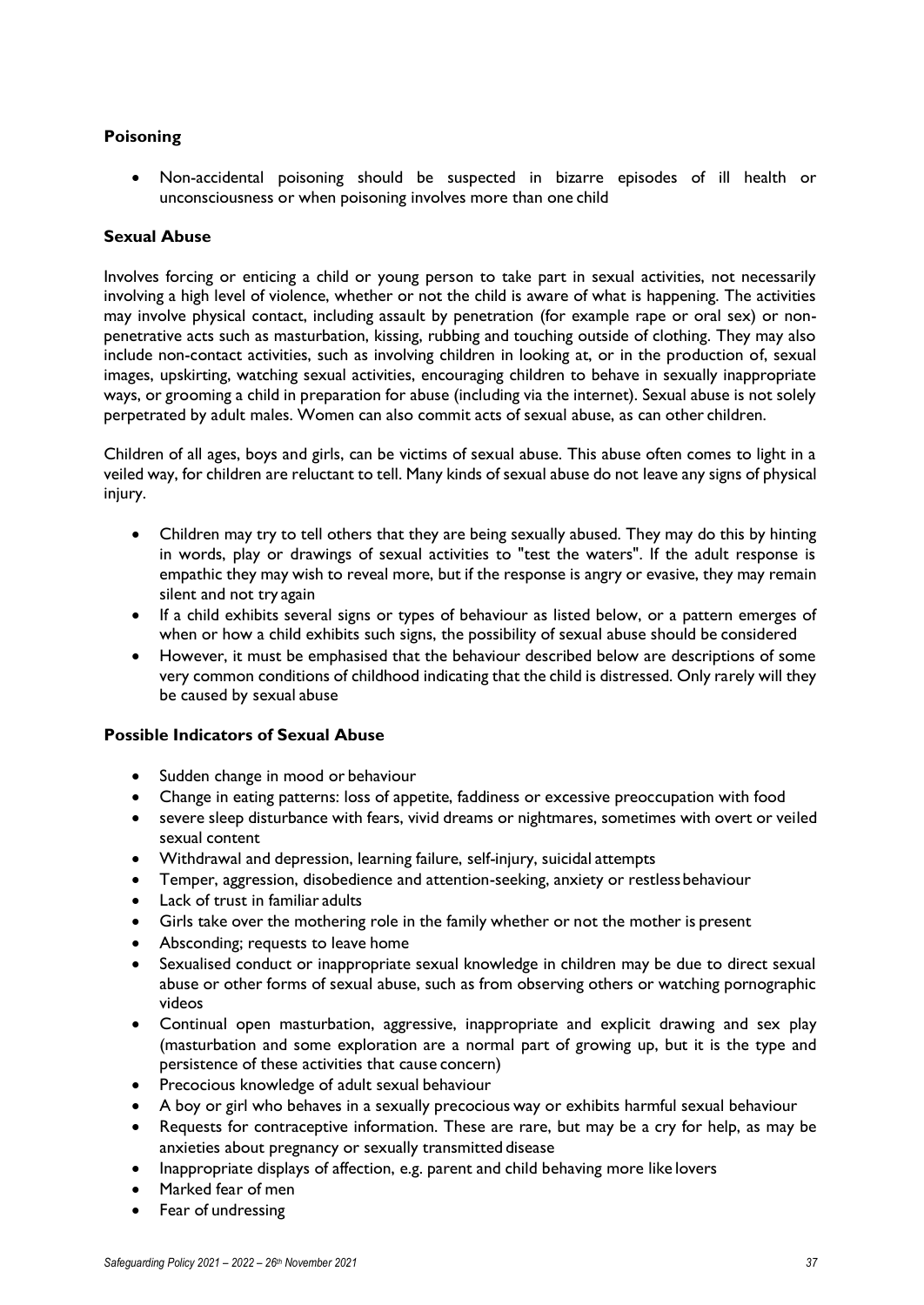#### **Some physical conditions may also be indicators of sexual abuse:**

- Difficulty in walking or sitting
- Pain on passing water
- Recurrent urine infections
- Soiling
- Recurrent bed wetting

#### **NB These conditions are not necessarily definitive indicators of sexual abuse.**

#### **Specific Safeguarding Issues**

KCSIE 2021 Annex B provides a wealth of information regarding specific safeguarding issues. The following situations should be taken as potential causes for concern for the welfare of children.

#### **Child abduction and community safety incidents**

Child abduction is the unauthorised removal or retention of a minor from a parent or anyone with legal responsibility for a child. If colleagues become aware of this issue, they should seek support from the DSL/DDSLs immediately. Those with pastoral responsibility for children should be particularly vigilant about signs of unease amongst children travelling to, or returning from, international destinations over school holidays.

#### **Children and the court system**

Going to court can be an immensely stressful time for children, either as a witness to a crime (or as an alleged perpetrator), or as a party to family court action. The DSL/DDSLs should be made aware of children in court for any reason and will seek to liaise closely with CAFCASS (Children and Family Court Advisory and Support Services) and other relevant parties to offer support to the child(ren).

#### **Children missing from education**

Colleagues should be aware that children missing from education may be engaged in a range of activities which could cause safeguarding concerns. These issues may include (but are not limited to) abuse and neglect, involvement in county lines, or 'honour'-based abuse. Particular attention should be paid to patterns of absence. Colleagues should consult the Missing Children Policy for further guidance.

#### **Children with family members in prison**

Children with parents or other family members in prison are more likely to suffer from Adverse Childhood Experiences (ACEs) such as poverty, stigma, isolation and poor mental health. Such children should be supported sensitively by their pastoral managers. Information about parents or other family members in prison must only be shared on a "need-to-know" basis.

# **Child Criminal Exploitation (CCE) and Child Sexual Exploitation (CSE)**

Involvement in CCE and/or CSE (they often overlap) can have a devastating impact on a child. It must be stressed that age is not the only factor to increase vulnerability; gender, sexual identity, cognitive ability, SEND, physical strength, status within the peer group and access to economic resources can all contribute. Particular attention should be paid to children who are at risk of CCE/CSE due to these or other relevant factors. Colleagues should inform the DSL/DDSLs immediately if they become aware of a child's involvement in such activity.

#### **County Lines**

Children at St Hilda's could be drawn into County Lines and other gang-related activity due to the school's suburban location and proximity to good transport links. If colleagues suspect such involvement, the DSL/DDSL should be contacted immediately.

#### **Modern Slavery and the National Referral Mechanism**

Modern slavery encompasses human trafficking and slavery, servitude and forced or compulsory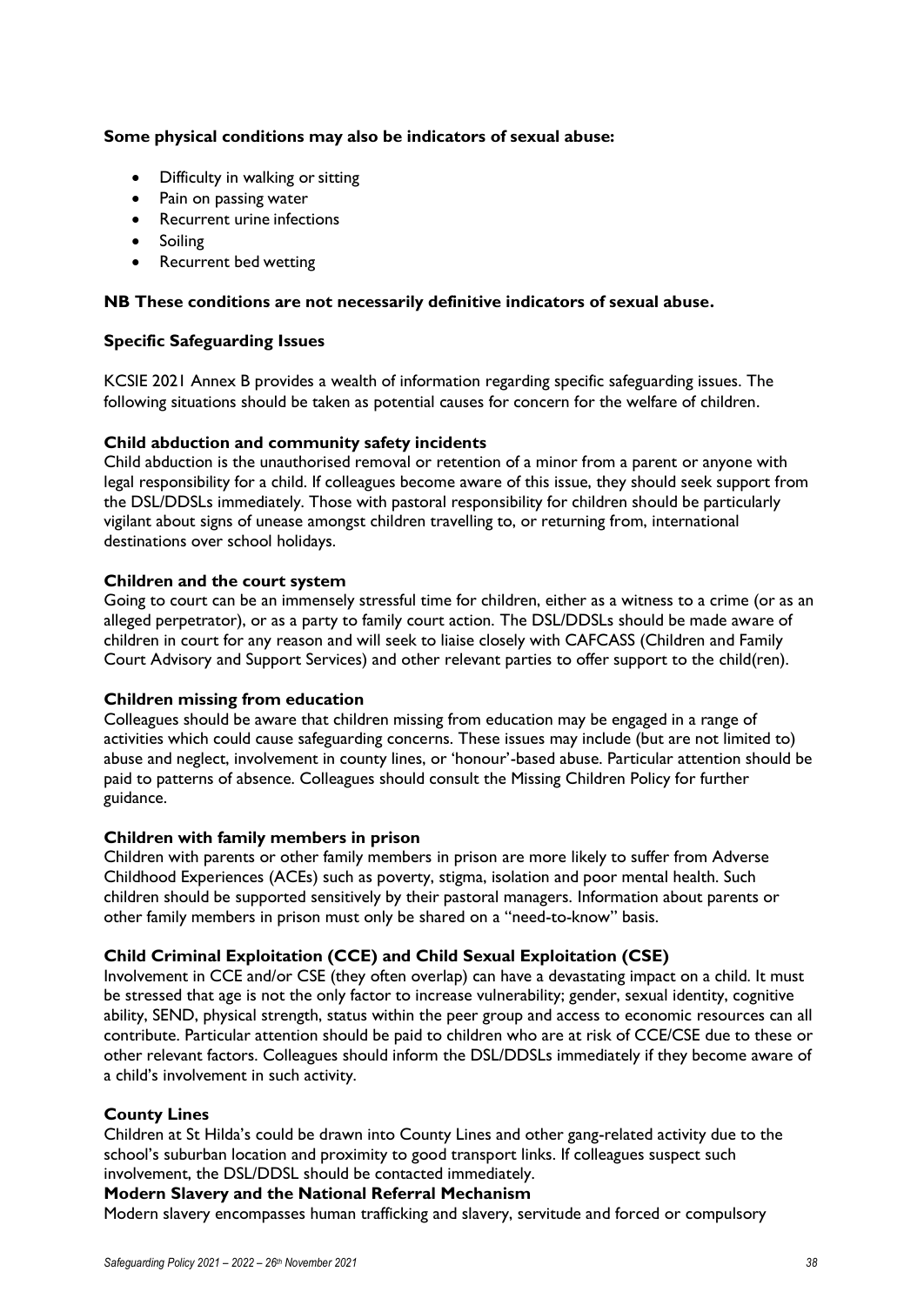labour. The National Referral Mechanism can be used to refer potential cases of modern slavery to the authorities. Cybercrime Children with very high levels of IT skills can easily be drawn into nefarious activities online. The school's monitoring and filtering systems will protect its network against most attacks, but care should always be taken to ensure that pupils do not engage in such activities. Cybercrime is covered as part of online safety lessons.

#### **Domestic abuse**

Domestic abuse (DA) can have a huge impact on children. Although DA is committed by one adult against another (or by groups of adults), it should not be assumed that witnessing such events is not deleterious to a child's wellbeing. The school will make every attempt to support such children, whilst maintaining a neutral stance towards the parents (or other perpetrators).

The school will normally be made aware of children living with DA in Hertfordshire via Operation Encompass (OE). Although those living outside the county will not always be contacted in the same manner, the school will put the OE procedures in place and will liaise closely with the relevant police force to ensure the child's best interests are followed.

#### **Homelessness**

Although homelessness per se is unlikely within the school community, there may well be children who are vulnerably housed due to reasons such as a family break-up. Such children should be treated with discretion and a referral to Children's Services should be made if their welfare is at risk due to their residential situation.

# **So-called 'honour'-based abuse (including Female Genital Mutilation and Forced Marriage)**

If colleagues suspect a child is the victim of so-called 'honour'-based abuse (HBA), they must report it immediately to the DSL/DDSL. It is important to recognise that all forms of HBA are abuse (regardless of the motivation) and should be treated as such.

Colleagues are made aware that there is a mandatory reporting duty for all incidents of Female Genital Mutilation (FGM), and that this duty lies on the colleague who discovers the practice (either by visual evidence or disclosure by the victim). The DSL/DDSL should, of course, be informed in such circumstances.

It is a crime in England to force someone into marriage. If colleagues become aware of such a crime having taken place affecting a pupil at the school, they should report it immediately. Even though a victim of Forced Marriage may well give the impression that they entered into an arrangement willingly, the prospect of coercion being used to obtain their consent must never be ruled out.

# **Preventing radicalisation, the Prevent Duty and Channel**

Children are vulnerable to extremist ideology and radicalisation. Extremism, for instance, could include the vocal or active opposition to fundamental British values. Radicalisation is where a person comes to support terrorist groups and terrorism is an action that endangers or causes serious violence to a person/people, causes serious damage to property, or seriously interferes or disrupts an electronic system. Colleagues should be aware of the Prevent Programme and the DSL/DDSL should make a referral as necessary.

Channel is a voluntary programme which seeks to provide support at an early stage to those who are vulnerable to being drawn into terrorism. The school will work closely with the local Channel panel if a pupil is invited to participate; if the pupil subsequently leaves the School, the DSL will liaise with the destination school or college to ensure that the support provided by the Channel programme can continue.

Colleagues, particularly those on the SLT/SMG and the DSL/DDSLs should avail themselves of the additional support on the Home Office website in the form of e-learning modules.

# **Peer-on-peer/child-on-child abuse**

It is important to recognise that a) children can abuse other children; b) such abuse can happen both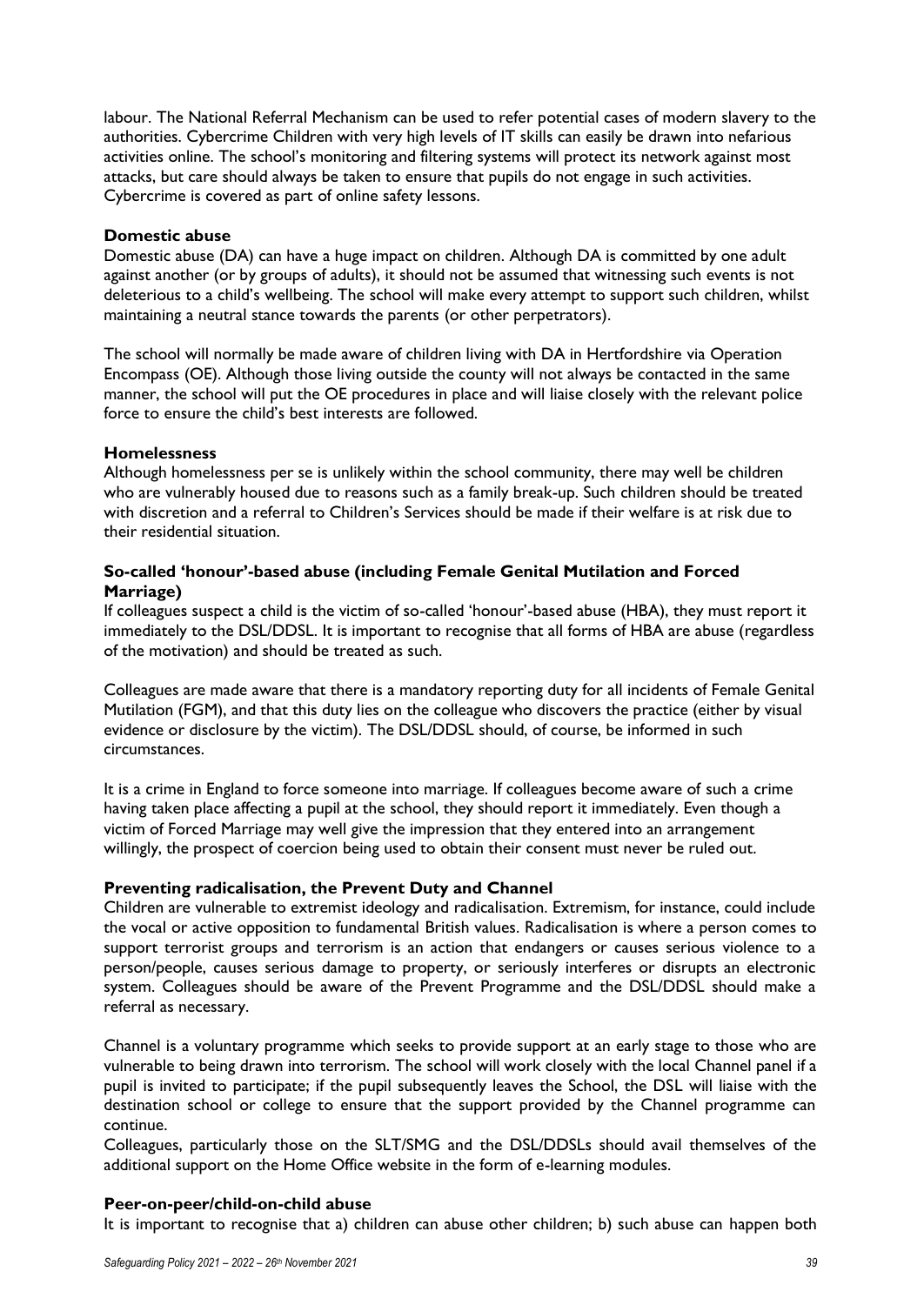inside and outside school, and c) it can happen in a real or virtual environment. Such abuse may involve physical aggression in the form of bullying, sexual violence and sexual harassment (including coercive behaviour) and the sharing of nudes and semi-nudes.

The school should adopt a zero-tolerance approach to such abuse and should offer support to the victim/survivor(s), whilst working with the perpetrator(s) to modify their behaviour.

#### **Sexual violence and sexual harassment between children in school**

Sexual violence and sexual harassment (SVSH) can occur between two (or more) children of any age and sex. It can also occur online. Colleagues must adopt the attitude that "it could happen here" and all members of staff should be ready to receive a report of such activity. In all cases, it is essential that all victims/survivors are reassured that they are being taken seriously and that they will be supported and kept safe.

For further details, please see Annex B of KCSIE 2021 or the DfE publication Sexual Violence and Sexual Harassment between children in schools and colleges (2021).

#### **Upskirting**

Upskirting is where someone takes a picture under a person's clothing (not necessarily a skirt) without their permission and/or knowledge with the intention of viewing their genitals or buttocks (with or without underwear) to obtain sexual gratification, or cause the victim humiliation, distress or alarm. Anyone of any sex can be a victim. It is important that staff remain vigilant of the possibility of upskirting occurring, particularly in stairwells.

#### **The response to a report of sexual violence or sexual harassment**

There should be a zero-tolerance approach to any incidence of SVSH. All such incidents should be reported via MyConcern, and cases will be added to the SVSH register (kept by the DSL). A victim must be reassured they they are being taken seriously and that they will be supported and kept safe. No victim should ever be made to feel ashamed for making a report, whether this is to a member of staff or to an external agency such as the NSPCC.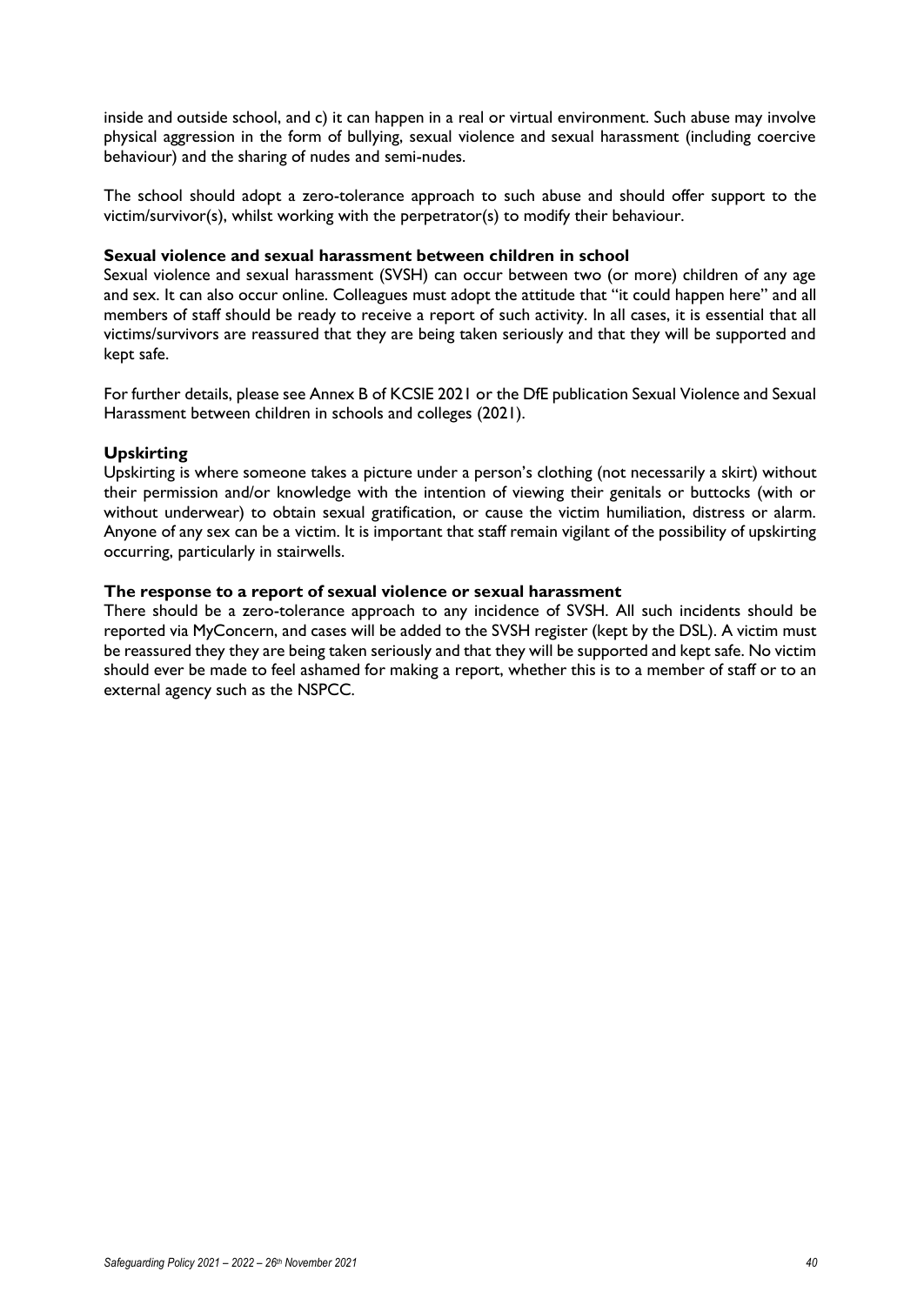#### **Appendix B: Flowchart from** *Keeping Children Safe in Education 2021*



*Taken from Keeping Children Safe in Education, September 2021 © Department for Education*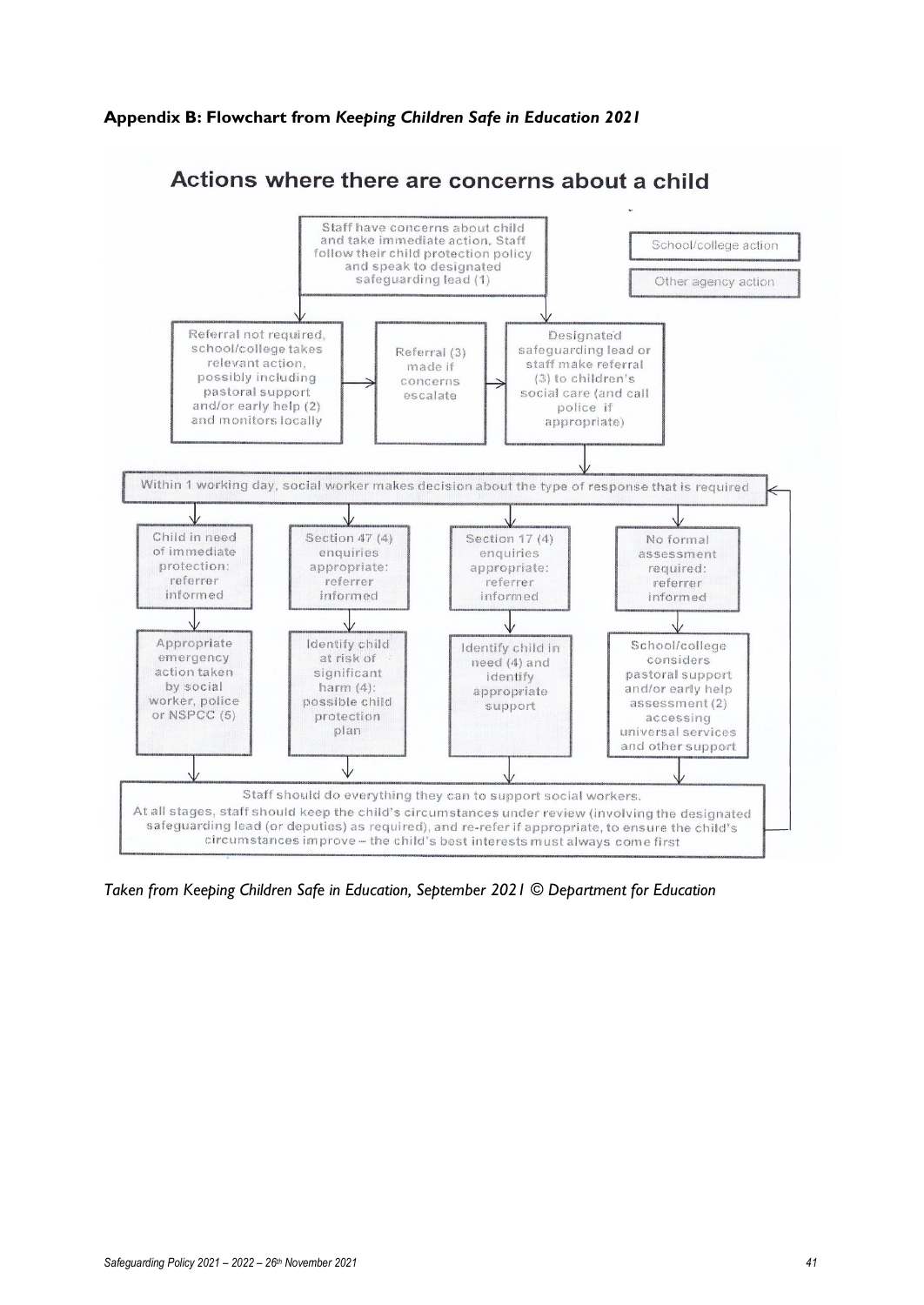# **Appendix C**

Indicators that children or young people may be vulnerable to or involved with extremism.

# **Vulnerability**

- Identity Crisis Distance from cultural/ religious heritage and uncomfortable with their place in the society around them
- Personal Crisis Family tensions; sense of isolation; adolescence; low self-esteem; disassociating from existing friendship group and becoming involved with a new and different group of friends; searching for answers to questions about identity, faith and belonging
- Personal Circumstances Migration; local community tensions; events affecting country or region of origin; alienation from UK values; having a sense of grievance that is triggered by personal experience of racism or discrimination or aspects of Government policy
- Unmet Aspirations Perceptions of injustice; feeling of failure; rejection of civic life
- Criminality Experiences of imprisonment; poor resettlement/ reintegration, previous involvement with criminal groups

# **Access to extremism / extremist influences**

- Is there reason to believe that the child/young person associates with those known to be involved in extremism - either because they associate directly with known individuals or because they frequent key locations where these individuals are known to operate? (e.g. the child/young person is the partner, spouse, friend or family member of someone believed to be linked with extremist activity)
- Does the child/young person frequent, or is there evidence to suggest that they are accessing the internet for the purpose of extremist activity? (e.g. use of closed network groups, access to or distribution of extremist material, contact associates covertly via Skype/email etc.)
- Is there reason to believe that the child/young person has been or is likely to be involved with extremist/ military training camps/ locations?
- Is the child/young person known to have possessed or is actively seeking to possess and/ or distribute extremist literature/ other media material likely to incite racial/ religious hatred or acts of violence?
- Does the child/young person sympathise with, or support illegal/illicit groups e.g. propaganda distribution, fundraising and attendance at meetings?
- Does the child/young person support groups with links to extremist activity but not illegal/illicit e.g. propaganda distribution, fundraising and attendance at meetings?

# **Experiences, Behaviours and Influences**

- Has the child/ young person encountered peer, social, family or faith group rejection?
- Is there evidence of extremist ideological, political or religious influence on the child/ young person from within or outside UK?
- Have international events in areas of conflict and civil unrest had a personal impact on the child/ young person resulting in a noticeable change in behaviour? It is important to recognise that many people may be emotionally affected by the plight of what is happening in areas of conflict (i.e. images of children dying) it is important to differentiate them from those that sympathise with or support extremist activity
- Has there been a significant shift in the child/ young person's behaviour or outward appearance that suggests a new social/political or religious influence?
- Has the child/ young person come into conflict with family over religious beliefs/lifestyle/ dress choices?
- Does the child/ young person vocally support terrorist attacks; either verbally or in their written work?
- Has the child/ young person witnessed or been the perpetrator/ victim of racial or religious hate crime or sectarianism?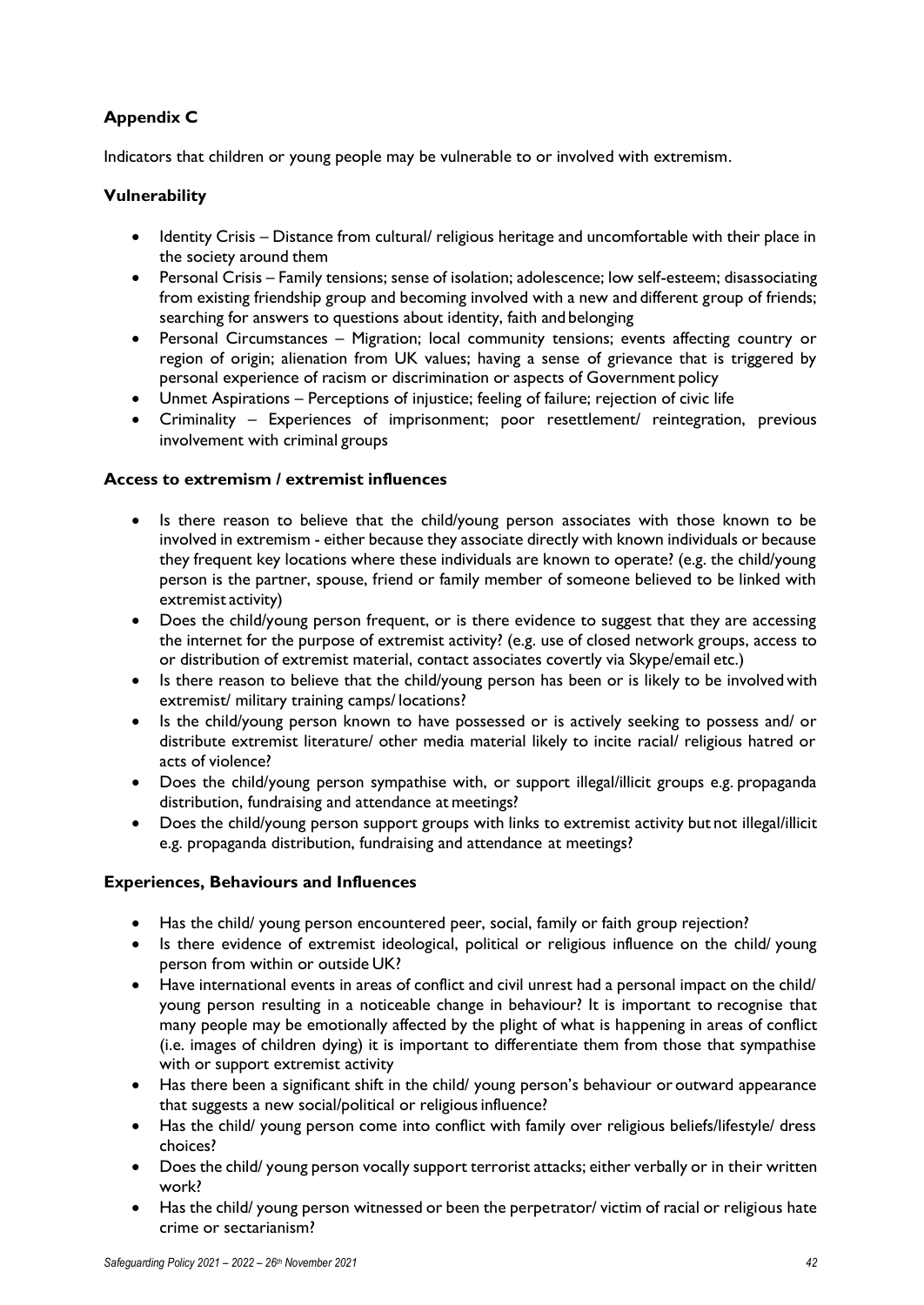# **Travel**

- Is there a pattern of regular or extended travel within the UK, with other evidence to suggest this is for purposes of extremist training oractivity?
- Has the child/young person travelled for extended periods of time to international locations known to be associated with extremism?
- Has the child/young person employed any methods to disguise their true identity? Has the child/ young person used documents or cover to supportthis?

# **Social Factors**

- Does the child/ young person have experience of poverty, disadvantage, discrimination or social exclusion?
- Does the child/ young person experience a lack of meaningful employment appropriate to their skills?
- Does the child/ young person display a lack of affinity or understanding for others, or social isolation from peer groups?
- Does the child/ young person demonstrate identity conflict and confusion normally associated with youth development?
- Does the child/ young person have any learning difficulties/ mental health support needs?
- Does the child/ young person demonstrate a simplistic or flawed understanding of religion or politics?
- Does the child/ young person have a history of crime, including episodes in prison?
- Is the child/young person a foreign national, refugee or awaiting a decision on their immigration/ national status?
- Does the child/ young person have insecure, conflicted or absent family relationships?
- Has the child/ young person experienced any trauma in their lives, particularly any trauma associated with war or sectarian conflict?
- Is there evidence that a significant adult or other in the child/young person's life has extremist view or sympathies?

# **More critical risk factors could include:**

- Being in contact with extremist recruiters
- Articulating support for extremist causes or leaders
- Accessing extremist websites, especially those with a social networking element
- Possessing extremist literature
- Using extremist narratives and a global ideology to explain personal disadvantage
- Justifying the use of violence to solve societal issues
- Joining extremist organisations
- Significant changes to appearance and/or behaviour

#### **If you have any concerns discuss them with your DSL and/or local Prevent Officer.**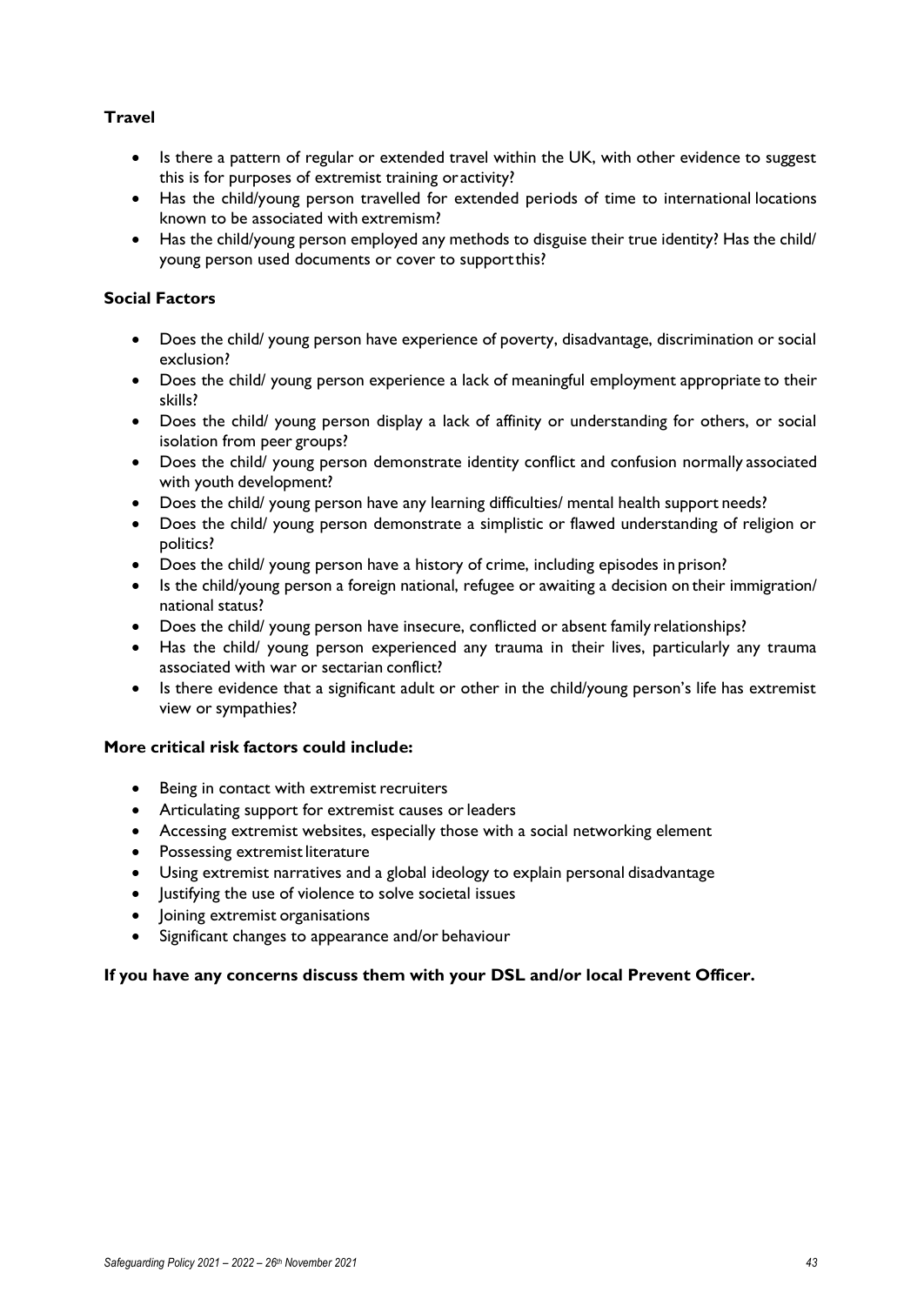# **Appendix D: Designated Safeguarding Lead Job Description**

The person appointed to be the Designated Safeguarding Lead (DSL) fulfils a critical role within the life of St Hilda's School. The DSL has a key responsibility for overseeing the school's safeguarding responsibilities and in assuring the Head and the Governors that all is being done to safeguard the welfare of pupils within the school.

Person Specification:

1. To be an approachable and visible member of the school community who is seen by staff as responsible for this crucial area.

2. To be able to demonstrate to staff the importance of safeguarding as a school community and to give them the confidence to be able to exercise their responsibilities appropriately.

3. To have the appropriate seniority within the school to undertake this responsibility with staff, the leadership team, the governors and outside agencies. (DfE requirements mandate that the DSL is a member of the Senior Leadership Team of the School.)

Job Specification:

1. To offer advice, support and expertise of safeguarding within the school

2. To be a prime and accessible point of contact for any person regarding child safeguarding concerns

3. To liaise closely with teachers, SMG, parents and the Foundation counsellor as appropriate

4. To manage the work of the Deputy Designated Safeguarding Leads (DDSLs) and to provide appropriate support as necessary

5. To be available during the school day and whilst any residential trips are in progress during holidays, or to arrange appropriate cover by the DDSLs as necessary

6. To be responsible for coordinating action regarding referrals by liaising with Children's Social Care Services (CSCS) and other relevant agencies

7. To refer immediately to the Head any allegations against a member of staff

8. To refer immediately to the Chair of Governors any allegation against the Head and ensure s/he consults with relevant authorities

9. To communicate with the various Local Authorities in which St Hilda's pupils are resident and manage referrals as necessary.

10. To maintain suitable safeguarding files in accordance with established procedures and to update them when necessary.

11. To manage MyConcern, the school's safeguarding software package

12. To be responsible for online safety, working with the Head of IT and Communications to ensure that appropriate blocking software is in place and with key pastoral and academic staff to ensure that online safety is taught across the school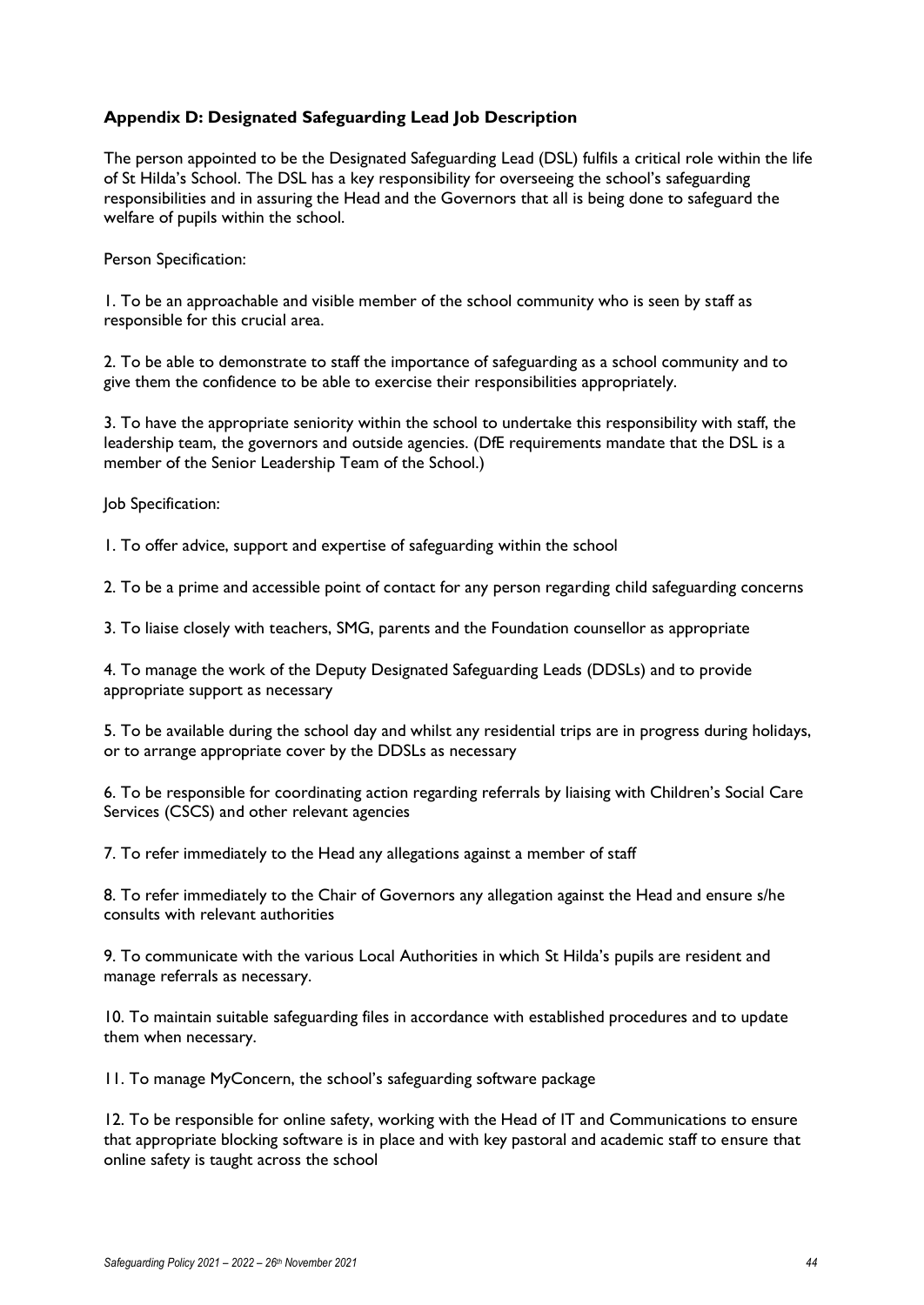13. To liaise with the Admissions Co-ordinator in order to ensure that safeguarding records are transferred from feeder schools, and to ensure that records of pupils leaving the school are transferred appropriately

14. To coordinate The Common Assessment Framework, ensuring its understanding and appropriate completion by any relevant staff

15. To ensure that all staff have access to and are aware of the safeguarding policy and procedures, in addition to the latest version of Keeping Children Safe in Education. The DSL is also responsible for updating such policies in accordance with any changes in legislation.

16. To ensure that all adults within the school are appropriately trained to statutory requirements using outside providers where appropriate and to liaise with the HR Department to ensure that training records are kept up to date.

17. To lead some training of staff on appointment prior to statutory training being undertaken

18. To ensure that they undertake safeguarding training to an advanced standard at least every two years

19. To undertake training of pupils with positions of responsibility within the school

20. To ensure that supply staff and volunteers are provided with a summary of disciplinary and child safeguarding procedures

21. To ensure that pupils receive an appropriate level of education in e-safety

22. To refer members of the school community to the Channel programme if there is a concern about radicalisation

23. To refer cases to the Police where a crime may have been committed

24. To support staff who make referrals to relevant authorities

25. To ensure that the DBS, TRA and Charities Commission are informed if a person leaves or is dismissed due to harm (or risk of harm) to a child

26. To liaise on a termly basis with the nominated Governor for Safeguarding to monitor procedures and update them on specific issues

27. To assist the nominated Governor in preparation of an annual report on Safeguarding Procedures

28. To prepare reports for Child Protection Conferences and Core Group meetings and to attend such meetings as necessary

29. To ensure that all pupils removed from roll are reported to their Local Authority by the Admissions Registrar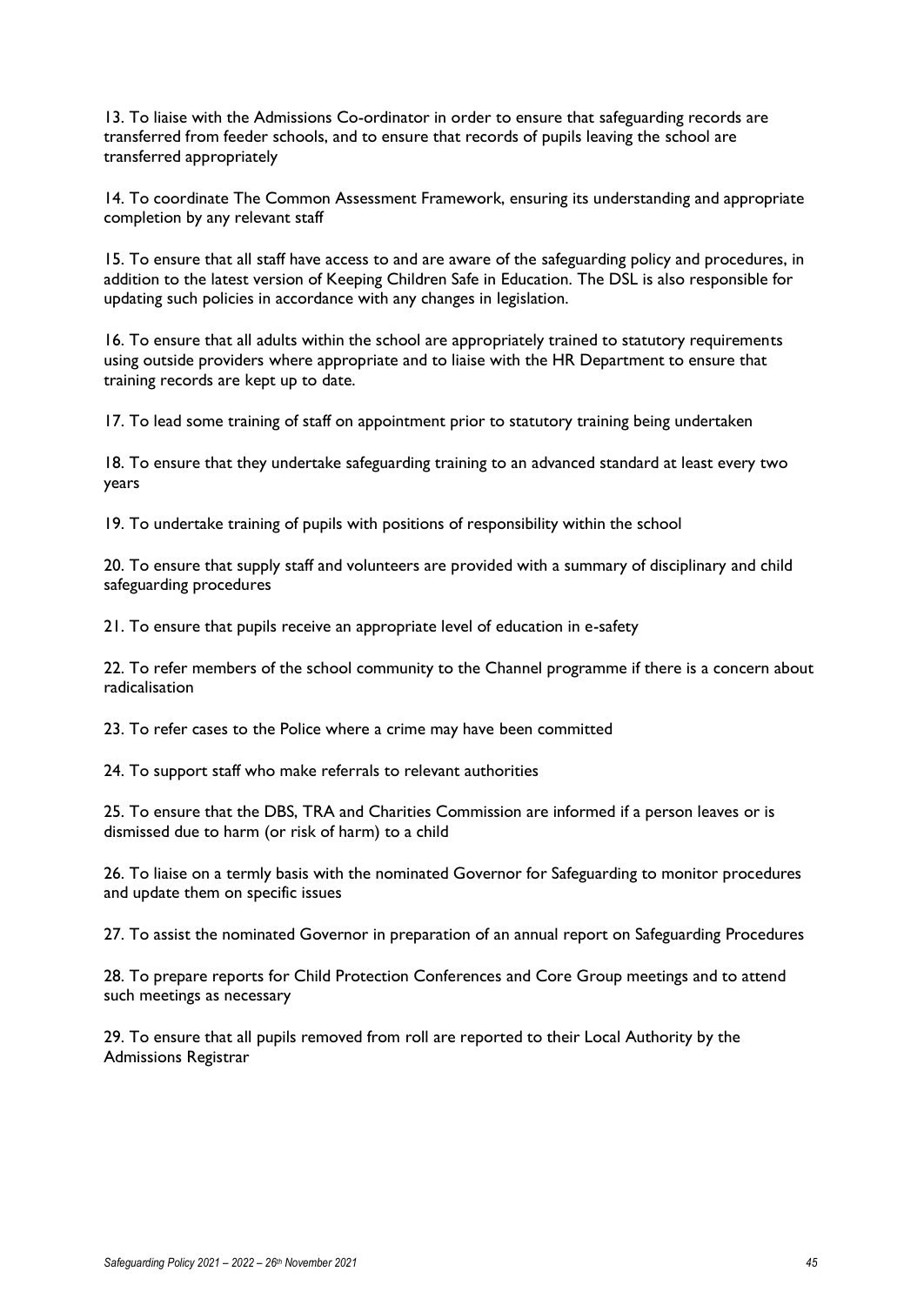# **Appendix E: Deputy Designated Safeguarding Lead Job Description**

A person appointed to be a Deputy Designated Safeguarding Lead (DDSL) fulfils a very important role within the life of St Hilda's School. The DDSL's primary function is to provide cover for the DSL when he/she is not immediately available and to work under the direction of the DSL to ensure that all is being done to safeguard the welfare of pupils within the school.

Person Specification:

1. To be an approachable and visible member of the school community who is seen by staff as providing expertise in this crucial element of the school.

2. To be in at least a middle management position (or have an equivalent whole-school role) within the school's organisation structure in order to demonstrate an appropriate level of seniority within the school to undertake the responsibilities of providing cover for the DSL.

3. To be an effective team player and to contribute to the wider promotion of good safeguarding practices throughout the school.

Job Specification:

1. To offer advice, support and expertise of safeguarding within the school under the direction of the DSL.

2. To cover for the DSL when she/he is not on school premises during the school day, nor easily contactable by other means.

3. To be a point of contact for urgent concerns during periods outside the school day when the DSL is not immediately available, by mutual agreement with the DSL and other DDSLs. (DfE requirements mandate that the DSL or a DDSL should be onsite during the school day, and available during out of school hours, including school holidays when pupils are on residential trips.)

4. To be available as a point of contact for any person regarding safeguarding concerns.

5. To be part of the core welfare team within the school, liaising with relevant staff and The Foundation's counsellor as appropriate.

6. To provide appropriate support as necessary to the DSL in the fulfilment of her/his statutory duties.

7. To contribute to the production of referrals to Children's Social Care Services (CSCS) and other relevant agencies under the direction of the DSL.

8. To deliver training on safeguarding issues to colleagues as appropriate.

9. To refer immediately to the DSL any allegations against a member of staff. (Note that DDSLs will never be involved in managing allegations against colleagues, unless it is an extreme emergency and the DSL is unavailable.)

10. To ensure that she/he keeps up to date with cases raised on MyConcern, the school's safeguarding software package.